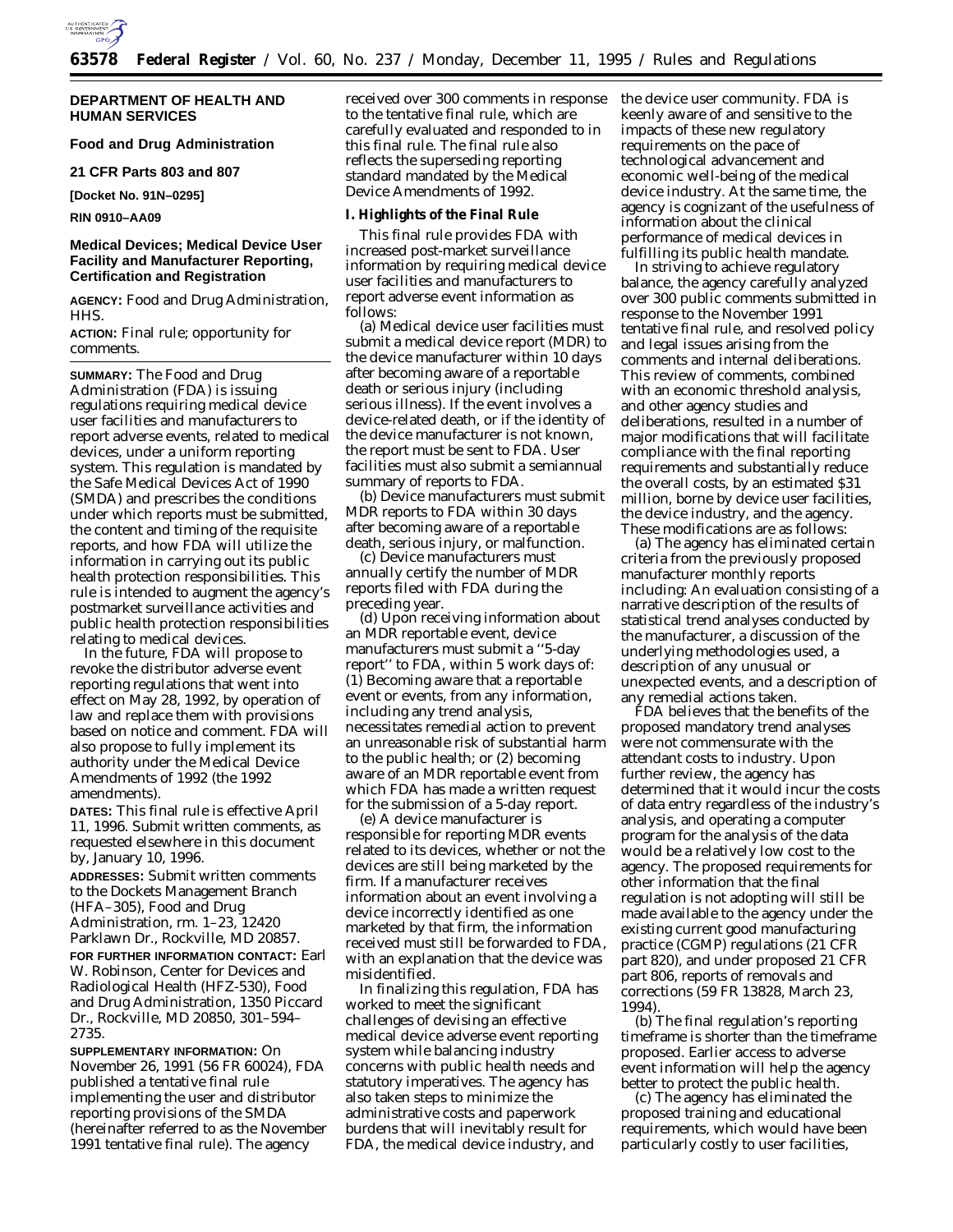because the projected costs substantially exceeded expected benefits. This change will provide a net estimated annual cost saving of \$29.1 million.

(d) The proposed imminent hazard report deadline has been extended from 3 days to 5 days, and renamed a 5-day report. This extended reporting timeframe should provide a more realistic opportunity for the manufacturer to conduct a preliminary investigation regarding the event. Any information not available for submission on the 5-day report must be submitted in a supplemental report.

(e) The agency has developed reporting forms for baseline reports, semiannual reports, and annual certifications. This action will streamline the reporting procedure because industry will not be required to format its own reports. The standardized report forms and associated standardized electronic reporting formats will facilitate the input of information submitted into FDA's data base. This more efficient data processing will increase the agency's capacity to respond to critical device- related problems by permitting more rapid data analysis, leading to appropriate corrective measures.

(f) The agency has adapted its MDR systems and reporting requirements in order to use the MEDWATCH form for reporting individual adverse events. In so doing, FDA has eliminated a number of proposed reporting elements, including the ''degree of certainty'' associated with a reportable event, the ''medical status of patients'' involved in device-related incidents, product ''service and maintenance,'' etc. The adoption of the MEDWATCH reporting form streamlines the reporting process and reduces the amount of information reporters must submit to FDA.

(g) The agency has clarified that user facilities must report only information that is reasonably known to them, and are not required to investigate adverse events.

(h) The agency has devoted much time and effort to accommodate electronic reporting. The agency is in the process of developing formats, guidelines, and procedures for electronic reports which, when available, will obviate the need for written agency approval for the use of electronic submissions.

(i) In response to comments, the agency has clarified a number of the definitions included in the proposed rule and added new definitions to enhance clarity. The agency also substantially altered the organization and the paragraph designations of the final rule to provide information in the clearest and most usable form in part 803 (21 CFR part 803).

Revised part 803 has been subdivided into five subparts. Subpart A contains general provisions including sections for the scope, definitions, public availability of reports, and general reporting and record requirements.

Subpart B of revised part 803 contains generally applicable reporting requirements for individual adverse event reports. Specific requirements for individual adverse event reports, and other reports required by user facilities and manufacturers, are in subparts C and E, respectively. Each subpart divides the reporting requirements for each type of reporting entity into separate sections that are organized to improve readability. The agency believes that the new organization of the regulation provides clearer guidance to industry than the 1991 tentative final rule.

#### **II. Background**

Under the Federal Food, Drug, and Cosmetic Act of 1938 (21 U.S.C. 301– 394) (the act), and the Medical Device Amendments of 1976 (Pub. L. 94–295) (the 1976 amendments), FDA issued medical device reporting regulations for manufacturers (49 FR 36326 at 36348, September 14, 1984). To correct weaknesses noted in the 1976 amendments, and to better protect the public health by increasing reports of device-related adverse events, Congress enacted the SMDA (Pub. L. 101–629), which required medical device user facilities, and distributors to report certain device-related adverse events. In response to a directive in the SMDA, FDA issued the November 1991 tentative final rule proposing to implement regulations concerning reporting of adverse events related to devices by user facilities and distributors. In the November 1991 tentative final rule, FDA also proposed to amend the existing manufacturer reporting regulations to conform to the proposed user facility and distributor reporting requirements.

## *A. User Facility, Manufacturer and Distributor Reporting Requirements Under the SMDA*

The SMDA added section 519(b)(1) to the act  $(21 \text{ U.S.C. } 360i(b)(1))$  to require that certain user facilities (hospitals, nursing homes, ambulatory surgical facilities and outpatient treatment facilities) report certain adverse events. The SMDA also authorized FDA to require diagnostic outpatient facilities to submit reports. Under the SMDA, user facilities must report device-related deaths to FDA and to the manufacturer.

They must also report serious illnesses and injuries to the manufacturer, or to FDA if the manufacturer's identity is unknown. Reports must be made as soon as practicable, but no later than 10 working days after the user facility becomes aware of a reportable event. In addition to individual adverse event reports, the SMDA requires each user facility to submit to FDA, on a semiannual basis, a summary of the reports it has submitted to FDA and to manufacturers. The provision in section 519(b) of the act that requires user facilities to report adverse events became effective by operation of law on November 28, 1991.

In addition to requiring reporting by user facilities, the SMDA added section 519(a)(6) (subsequently redesignated as 519(a)(9) by the 1992 amendments) to the act to require FDA to issue regulations regarding distributor reporting of adverse device events. The SMDA also added section 519(d) to the act to require both manufacturers and distributors to certify to FDA either the number of reports submitted in a year or that no such reports were submitted to the agency.

Distributor reporting requirements became effective on May 28, 1992, when the provisions relating to distributor reporting in the November 1991 tentative final rule became final by operation of law. In the **Federal Register** of September 1, 1993 (58 FR 46514), FDA published a notice announcing that the proposed distributor reporting regulations had become final by operation of law on May 28, 1992, and that these regulations had been amended by certain provisions of the 1992 amendments discussed below.

In the **Federal Register** of September 1, 1993, FDA also published a final rule, based on the November 1991 tentative final rule, requiring distributors to register and list their devices (58 FR 46514). Distributor registration and listing requirements became effective on October 1, 1993.

In a future rulemaking, FDA will propose in the **Federal Register** to revoke the distributor regulation that went into effect by operation of law and replace it with provisions based on notice and comment.

## *B. User Facility, Manufacturer and Distributor Reporting Requirements Under the Medical Device Amendments of 1992*

Subsequent to FDA's issuance of the November 1991 tentative final rule to require adverse event reporting by user facilities, distributors, and manufacturers, on June 16, 1992, the President signed into law the 1992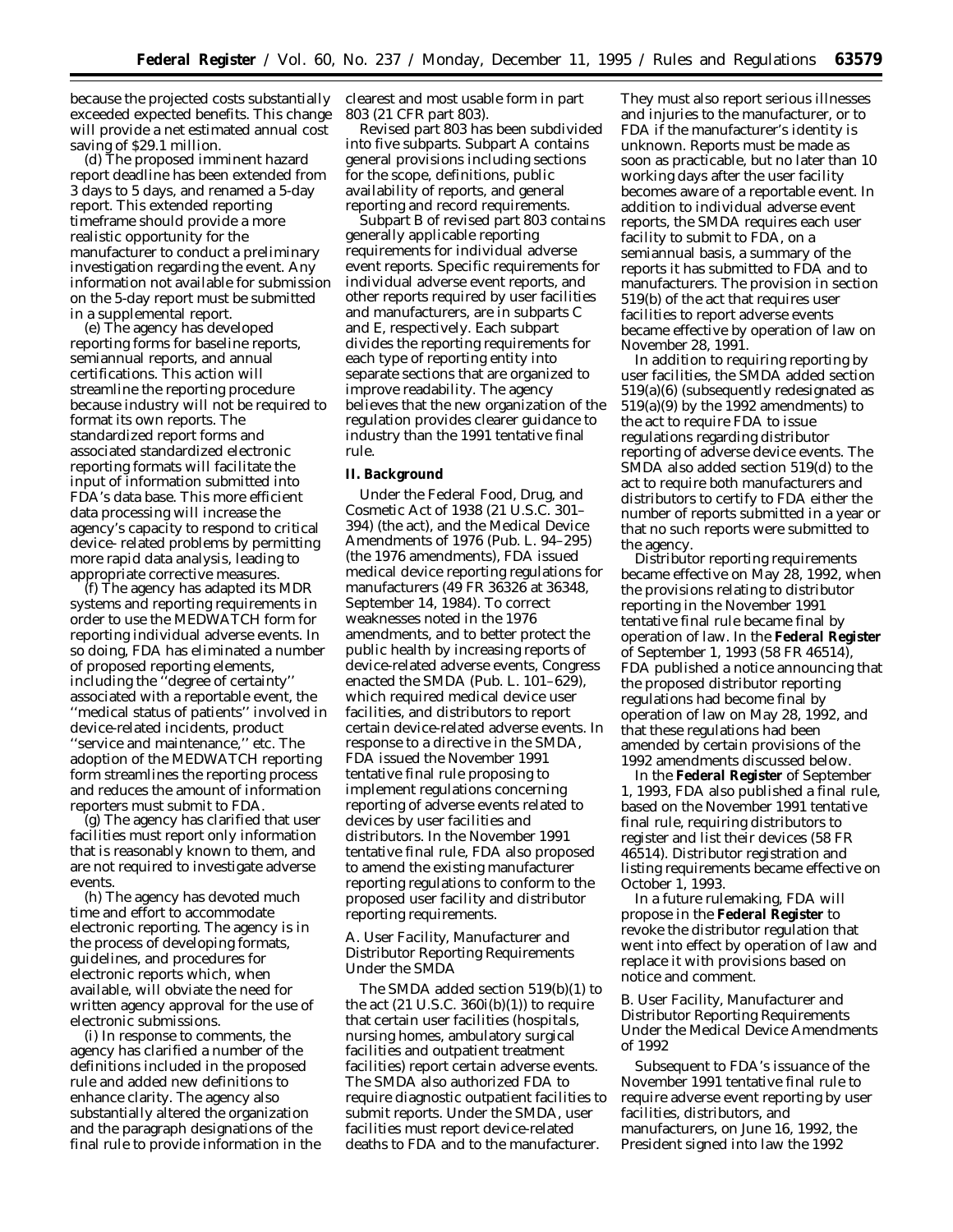amendments (Pub. L. 102–300), amending certain provisions of section 519 of the act relating to reporting of adverse device events. In the future, FDA will publish a proposed rule to fully implement its authority under the 1992 amendments. A summary of these changes follows:

## 1. Adoption of a Single Reporting **Standard**

Section 5(a) of the 1992 amendments adopts a single standard to specify when injuries caused by devices must be reported to FDA. Manufacturers and importers are required to report a device-related adverse event to FDA whenever they receive or otherwise become aware of information that reasonably suggests that one of their marketed devices may have caused or contributed to a death or serious injury, or has malfunctioned and that such device or a similar device marketed by them would be likely to cause or contribute to a death or serious injury if the malfunction were to recur.

Similarly, section 5(a) of the 1992 amendments revises the reporting requirements to require a user facility to report whenever the facility receives or otherwise becomes aware of information that reasonably suggests that a device ''has or may have caused or contributed'' to the death, serious illness or serious injury of a patient of the facility.

2. Single Definition of Types of Injuries That Must Be Reported

Section 5(a) of the 1992 amendments also adopted a single definition for the types of injuries that user facilities, manufacturers, importers, and distributors must report. This definition requires reporting of an injury or illness that is: (1) Life-threatening; (2) results in permanent impairment of a body function or permanent damage to a body structure; or (3) necessitates medical or surgical intervention to preclude permanent impairment of a body function or permanent damage to a body structure. This definition differs from the previous statutory definition of ''serious injury'' or ''serious illness'' in the user facility provisions and the definition in the November 1991 tentative final regulation. The new definition deleted the requirement that an injury must require immediate intervention to preclude permanent impairment or damage in order to qualify as a reportable adverse event.

3. New Authority To Require Reporting of ''Other Significant Adverse Device Experiences''

The 1992 amendments also authorized FDA to issue regulations requiring user facilities, manufacturers, importers, and distributors to report ''significant adverse device experiences'' that the agency determines are necessary to be reported, other than deaths, serious injuries or serious illnesses, that might otherwise not fall within the definitions of reportable deaths, serious injuries, or malfunctions.

## **III. Reporting Forms**

*A. Individual Adverse Event Reports by User Facilities and Manufacturers*

Under §§ 803.30 and 803.50, user facilities and manufacturers are required to submit device-related reports of individual adverse events on FDA Form 3500A or an FDA approved electronic equivalent. In order to simplify and consolidate reporting of adverse events, FDA announced in the **Federal Register** of February 26, 1993 (58 FR 11768) the availability of a new single ''MEDWATCH'' form for reporting adverse events and product problems with devices, drugs, biologics, special nutritional products and other products regulated by the agency (hereinafter referred to as the February 1993 notice). In response to FDA's request for comments on the form in the **Federal Register**, 79 comments were submitted by medical device trade associations and other regulated or affected entities. On June 3, 1993 (58 FR 31596), after consideration of these comments, FDA published the final reporting form. (The form is described in § 803.10.)

## *B. Annual Certification by Manufacturers*

Under § 803.57, manufacturers must also submit at the time of their annual registration a completed FDA Form 3381 or an FDA approved electronic equivalent, certifying: (1) That all reportable events were submitted; (2) the number of reports submitted; or (3) that no reports were submitted during the previous 12-month period.

## *C. Semiannual Summaries by User Facilities*

Under § 803.33, user facilities are required to submit, on FDA Form 3419 or an FDA approved electronic equivalent, a semiannual summary of all events reported during the prior reporting period. Semiannual reports must include information regarding the user facility, device manufacturers,

products, and a brief description of the events.

## *D. Baseline Reports*

Under § 803.55, manufacturers must submit baseline reports, on FDA Form 3417 or an FDA approved electronic equivalent, simultaneously with the submission of the first event report for each device. These reports, which are to be updated annually, must contain information on the manufacture and distribution of the relevant devices.

## *E. Effective Date of the Reports*

Adverse event reports and other related reports required by this regulation must be submitted using the appropriate forms or approved electronic equivalents, after April 11, 1996.

# **IV. Summary and Analysis of Comments and FDA's Response**

This final rule is based on FDA's analysis of the over 300 comments that the agency received in response to the November 1991 tentative final rule, and it conforms to certain statutory revisions in the 1992 amendments. This final rule reflects actions in two areas. First, it revises the manufacturer reporting regulations that have been in effect since 1984. Second, it implements the statutorily directed user facility reporting requirements that have been in effect since November 28, 1991.

Originally, FDA gave interested persons until January 27, 1992, to comment on the November 1991 tentative final rule. In the **Federal Register** of January 24, 1992 (57 FR 2861), FDA extended the comment period until February 26, 1992. A summary of the comments and FDA's responses follow:

### *A. Section 803.1—Scope*

1. Several comments stated that the proposed regulation exceeds the SMDA and has no statutory authority. Many comments stated that the scope of the provisions was overly broad, and would increase the burdens, with unclear benefits, on all parties involved.

The agency disagrees. Section 519 of the act, as amended by the SMDA and the 1992 amendments, provides clear authority to issue this regulation. Section 519 of the 1976 amendments granted FDA the authority to issue regulations to require manufacturers to maintain such records, make such reports, and provide such information to FDA as may reasonably be necessary to ensure that devices are not adulterated or misbranded and are otherwise safe and effective for human use. The legislative history of the 1976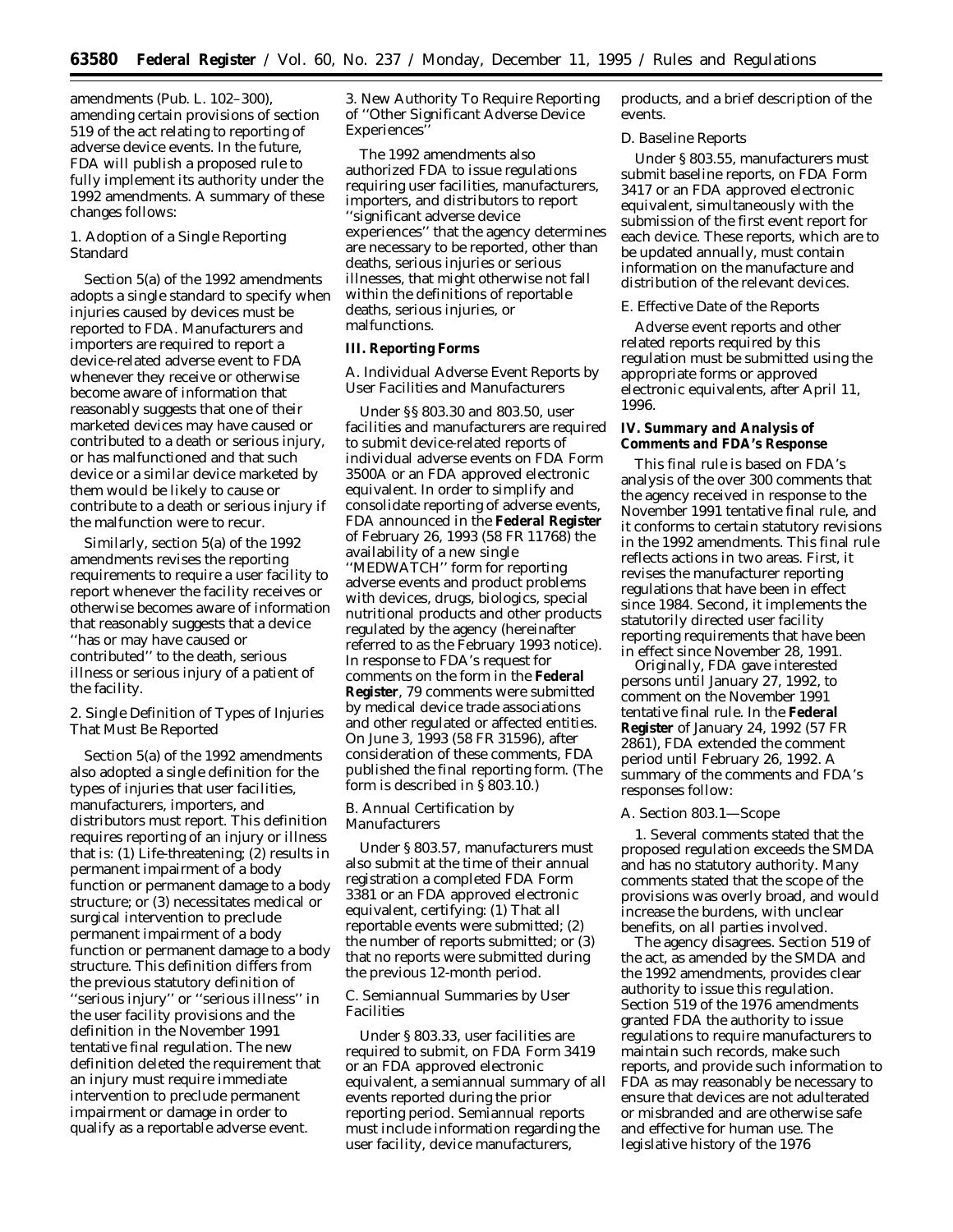amendments reflects clear congressional intent to permit FDA to require, under the authority of section 519 of the act, manufacturers to report to FDA product defects and adverse effects of the firms' devices. (See H. Rept. 853, 94th Cong., 2d Sess. 23 (1976).)

Among other things, section 519 of the act states that any reporting requirement established under the authority of that section: (1) May not be unduly burdensome (considering the cost of compliance and the need for the requirement); (2) shall state the purpose for any required report or information and identify to the fullest extent practicable such report or information; (3) may not, except in certain circumstances, require the disclosure of a patient's identity; and (4) may not, except in certain circumstances, require the manufacturer of a class I device to maintain records or to submit information not in its possession, unless such report or information is necessary to determine whether a device is misbranded or adulterated. The House Report cautions, however, that these limitations ''should not be construed as limiting the Secretary's authority to obtain information needed to insure that the public is protected from potentially hazardous devices.'' (Id.) In its discussion of section 519 of the act, the House Report lists examples of reasonable reporting requirements, including reports of defects, adverse reactions and patient injuries. It is also clear from the legislative history that Congress intended FDA to use its authority under section 519 of the act to protect the public from potentially hazardous devices, as well as from devices with confirmed hazards. (Id.)

Since enactment of the 1976 amendments, Congress has focused considerable attention on FDA's implementation and enforcement of the act. Congress concluded that the 1976 amendments were not always adequate to protect the public health. (H. Rept. 808, 101st Cong., 2d Sess. 13–14 (1990); S. Rept. 513, 101st Cong., 2d Sess. 13– 16 (1990).) To correct these problems, Congress passed and the President, on November 28, 1990, signed into law the SMDA, which amended the medical device provisions of the act.

The SMDA added section 519(b)(1) to the act to require that certain user facilities (e.g., hospitals, nursing homes, ambulatory surgical facilities, and outpatient treatment facilities) report deaths related to medical devices to FDA, as well as to the manufacturer if the manufacturer's identity is known. Section  $519(b)(5)(A)$  of the act also provides FDA with authority, which FDA has exercised in this final

regulation, to include outpatient diagnostic facilities in this requirement. Serious illnesses and injuries are to be reported to the manufacturer, or to FDA if the manufacturer's identity is not known. Reports must be made as soon as practicable but no later than 10 working days after the user facility becomes aware of an event. The responsibility for reporting is limited to events involving patients and employees of the facility. Each device user facility is also required to submit to FDA, on a semiannual basis, a summary of reports it has submitted to both FDA and manufacturers.

Section 519(d) of the act, as added by the SMDA, also requires manufacturers to certify to FDA the number of reports submitted in the preceding 12-month period or, alternatively, certify that no such reports have been submitted to the agency during the same period. FDA believes that section 519 of the act, as amended by the SMDA and the 1992 amendments, provides clear authority to issue this regulation for manufacturers and user facility reporting.

Moreover, FDA does not believe that the provisions of this regulation are overly broad or unduly burdensome. FDA has reviewed and revised the regulation to clarify and limit the scope as appropriate. FDA believes that certain classes of persons, which might otherwise fit within the definition of manufacturer, should be exempt from the reporting requirements because reports from these persons are not necessary to ensure that the device is not adulterated or misbranded, and the device is otherwise safe and effective. Accordingly under § 803.19, dental laboratories and optical laboratories have been exempted from the reporting requirements. FDA believes that these entities are not likely to receive reports of device-related deaths, serious injuries, or reportable malfunctions. In addition, requiring negative annual certification reports from these entities would be burdensome and not provide significant benefit to the public health. Therefore, FDA is excluding such entities from the reporting requirements. Other specific revisions are discussed in detail throughout this document.

FDA believes this regulation carefully balances the interests of public health with industry burdens by limiting the required information to only that which is necessary to evaluate risks associated with medical devices and that it will enable the agency better to take appropriate regulatory measures to protect the public health. Furthermore, FDA does not believe that the burden on reporting entities will be significant. Based upon the number of reports FDA

has received since the publication of the November 1991 tentative final rule, the agency anticipates that it will receive approximately 150,000 reports the first year of this reporting program (the agency currently receives over 100,000 reports annually).

2. Several comments pointed out that these provisions go beyond the scope of the SMDA in that the timeframes for reporting adverse events exceed the requirements of SMDA. Other comments argued that all employees of reporting entities should not be included under the reporting requirements of the SMDA, and that accordingly, the timeframes for reporting should not be triggered upon the knowledge of ''any employee'' of a reporting entity.

FDA does not agree that the regulation's 10-day reporting timeframes for user facilities and 5-day and 30-day reporting timeframes for manufacturers are beyond the scope of the SMDA. Section  $519(b)(1)(A)$  of the act specifies that user facilities must report certain adverse events as soon as practicable, but not later than 10 work days after becoming aware of the information. This section further specifies that FDA has the discretion to prescribe, by regulation, a shorter reporting period. While the statute does not specify the time periods allowed to manufacturers, the timeframes are consistent with section 519 of the act, the legislative history and FDA's public health responsibility to require that the reports are forwarded to the agency in a timely manner. FDA believes the time periods prescribed in the final regulation allow sufficient time for reporting entities to gather information, and are sufficiently time sensitive to allow the agency to respond rapidly and appropriately to protect the public health.

FDA also does not agree that employees of reporting entities should not be subject to the reporting requirements and that timeframes for reporting should not be triggered when employees of the reporting entities become aware of events. The scope of the act does not exclude any responsible persons who are employees of these entities from complying with section 519 of the act.

Under the final regulation, the reporting periods are based upon the time at which the reporting entity becomes aware of the reportable event. FDA believes that the final regulation's definition of ''becomes aware'' in § 803.3(c) properly defines the types of user facility and manufacturer employees who must become aware of a reportable event in order to trigger the reporting requirement. FDA believes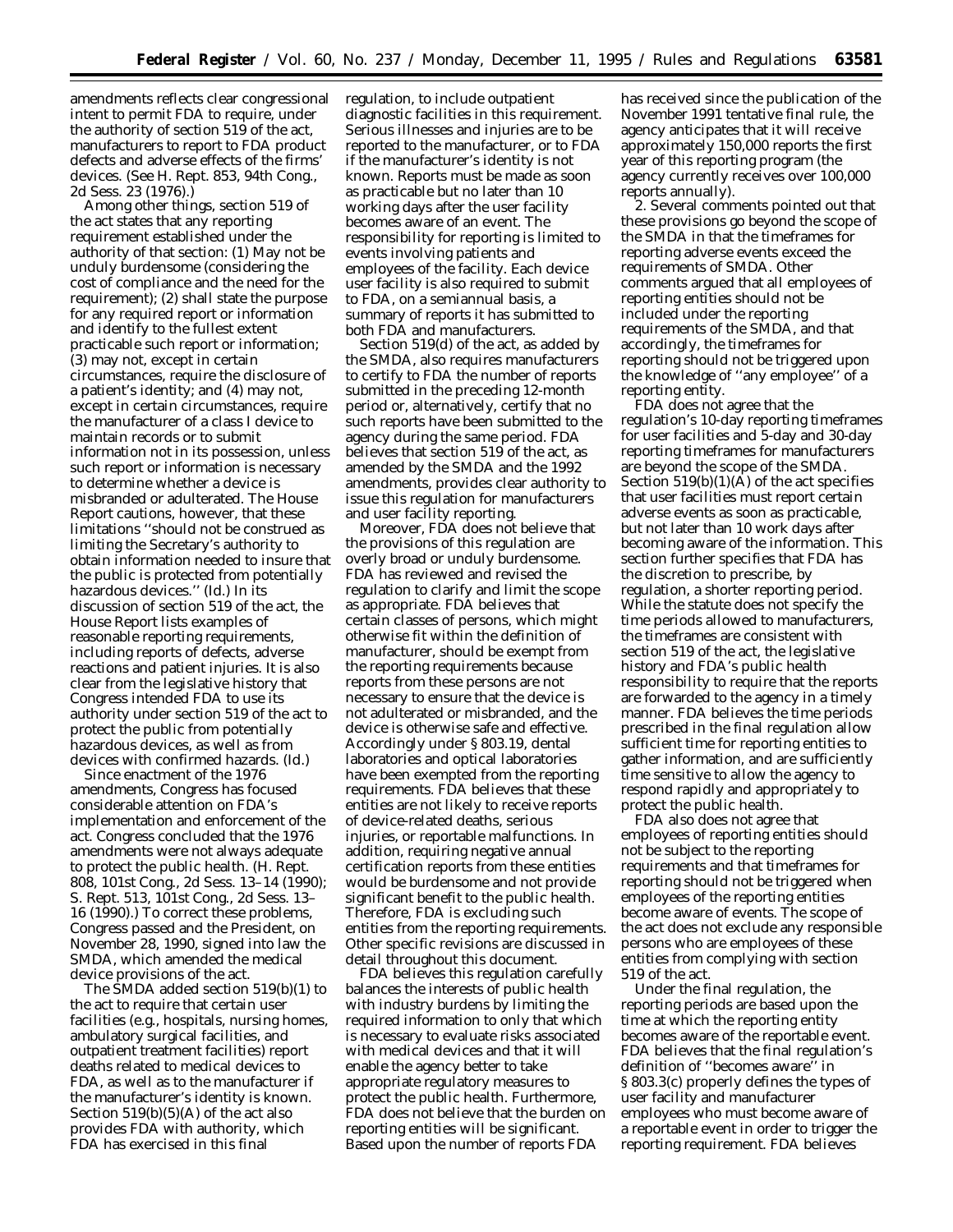that it will be feasible for user facilities and manufacturers to train the employees, described below, to be familiar enough with the obligation to report adverse events immediately to the appropriate person that the manufacturer or user facility designates as responsible for MDR reporting.

Under § 803.3(c), a device user facility is deemed to have ''become aware'' when medical personnel of a facility become aware of a reportable event. ''Medical personnel'' are defined in § 803.3(r) as individuals who are licensed, registered, or certified to administer health care; individuals with professional or scientific degrees; individuals who are responsible for receiving medical complaints or adverse event reports; or supervisors of such persons. FDA believes that a user facility can easily notify these types of employees about their obligation to immediately forward possible devicerelated adverse events to the appropriate person designated by the hospital to submit such reports.

FDA believes that manufacturers have a direct responsibility to inform all employees to immediately forward adverse event information to the appropriate person appointed by those entities to submit MDR reports. Accordingly, FDA generally considers that a manufacturer becomes aware of an adverse event whenever any employee becomes aware of an adverse event. The one exception is for 5-day reports under § 803.53(b), which requires manufacturers to submit a report when the manufacturer becomes aware of information that an adverse event or events necessitate remedial action to prevent an unreasonable risk of substantial harm to the public health.

Under § 803.53, manufacturers must submit a 5-day report under two different circumstances. The first type of 5-day reporting obligation arises after a manufacturer has received a written request from FDA for 5-day reports for specific types of adverse events. Under this circumstance, a 5-day report must be submitted when any employee becomes aware of an adverse event. FDA believes that the awareness of any employee should trigger the reporting requirement when FDA has informed the manufacturer of the need for specific adverse events that require 5-day reports because the manufacturer could easily inform all of its employees of FDA's request.

The second type of 5-day report does not involve a direct request from FDA and is required only when the manufacturer becomes aware that an event or events necessitate remedial action to prevent an unreasonable risk

of substantial harm to the public health. Accordingly, this type of 5-day reporting requirement would only arise if remedial action were required, and the remedial action is necessary to prevent an unreasonable risk of substantial harm to the public health. If no remedial action is required, or the remedial action is taken but it is not necessary to prevent an unreasonable risk to the public health, reportable adverse events should be submitted as 30 day reports.

Because FDA does not believe certain employees, such as non-technical staff, would be able to recognize that an adverse event or events may require remedial action to prevent a substantial risk to the public health, the final regulation requires that these types of 5 day reports be submitted only when employees holding certain positions of responsibility become aware of adverse event information. Accordingly, the final regulation considers a manufacturer to be aware of this type of 5-day report only when an employee with management or supervisory responsibilities over persons with regulatory, scientific, or technical responsibilities, or a person whose duties relate to the collection and reporting of adverse events, becomes aware that a reportable MDR event or events necessitate remedial action to prevent an unreasonable risk of substantial harm to the public health. FDA believes that limiting the type of person who must be aware of the adverse event to these types of individuals is appropriate because persons in these positions should be able to recognize that the event or events may present significant risks to the public health.

3. Some comments suggested limiting the scope of these provisions so that reporting is required only when there is a death or serious injury. Other comments suggested that reports not be required if the device was only indirectly responsible for a death or serious injury, or was not a significant factor. Another comment suggested that reporting be limited to instances of malfunction.

Section 519 of the act provides FDA with authority to require reporting of adverse events other than deaths or serious injuries. FDA has exercised this authority since 1984 by requiring manufacturers to report certain malfunctions. Moreover, section  $519(a)(1)$  of the act (as amended by section 5 of the 1992 amendments) specifically states FDA's adverse event reporting regulations must require manufacturers to report malfunctions if the recurrence of the malfunction would be likely to cause a death or serious injury, regardless of whether an actual death or injury occurs. Because devices with such malfunctions pose significant risks, FDA needs to be informed of these incidents. The final regulation, therefore, requires manufacturers to report malfunctions when recurrence would be likely to cause a death or serious injury. User facilities are encouraged but not required to report malfunctions to manufacturers and distributors.

Section  $519(b)(1)(B)(ii)$  of the act, as added by the 1992 amendments, also provides FDA with authority to require user facilities, distributors, and manufacturers to report other significant adverse device experiences that FDA determines necessary. Therefore, in a future issue of the **Federal Register**, FDA will propose to require that certain events be reported as significant adverse device experiences. Although some of these experiences may not have caused harm, FDA believes such events should be reported because of the potential risk to the public health if the event were to recur. Such information will enable the agency to take appropriate measures to prevent such recurrences.

FDA also disagrees with the comments stating that reporting should be required only when a device directly causes an adverse event or is a significant factor. Section 519(a)(1) and  $(b)(1)(A)$  of the act requires reporting of any adverse event when information reasonably suggests that a marketed device ''may have caused *or contributed*'' to a reportable event (emphasis added). Limiting reporting to adverse events directly or significantly caused by devices would narrow the statutory reporting standard which requires reporting of adverse events when a device ''may have caused *or contributed*'' to an adverse event (emphasis added).

FDA cannot agree with the comment that suggested reporting be limited to instances of malfunction. As stated above, section 519 of the act requires reporting of deaths and serious injuries, and authorizes FDA to require reporting of other significant adverse device experiences, as well as malfunctions.

FDA does not agree with the comments that reporting should not be required when events are anticipated or intrinsically caused by the device. The statute does not exempt events that were anticipated or intrinsically caused by the device. (See section 519(a) (1) and (b)(1)(B) of the act.) Moreover, merely knowing that adverse events are anticipated or intrinsically caused by a device does not obviate the need for information contained in event reports.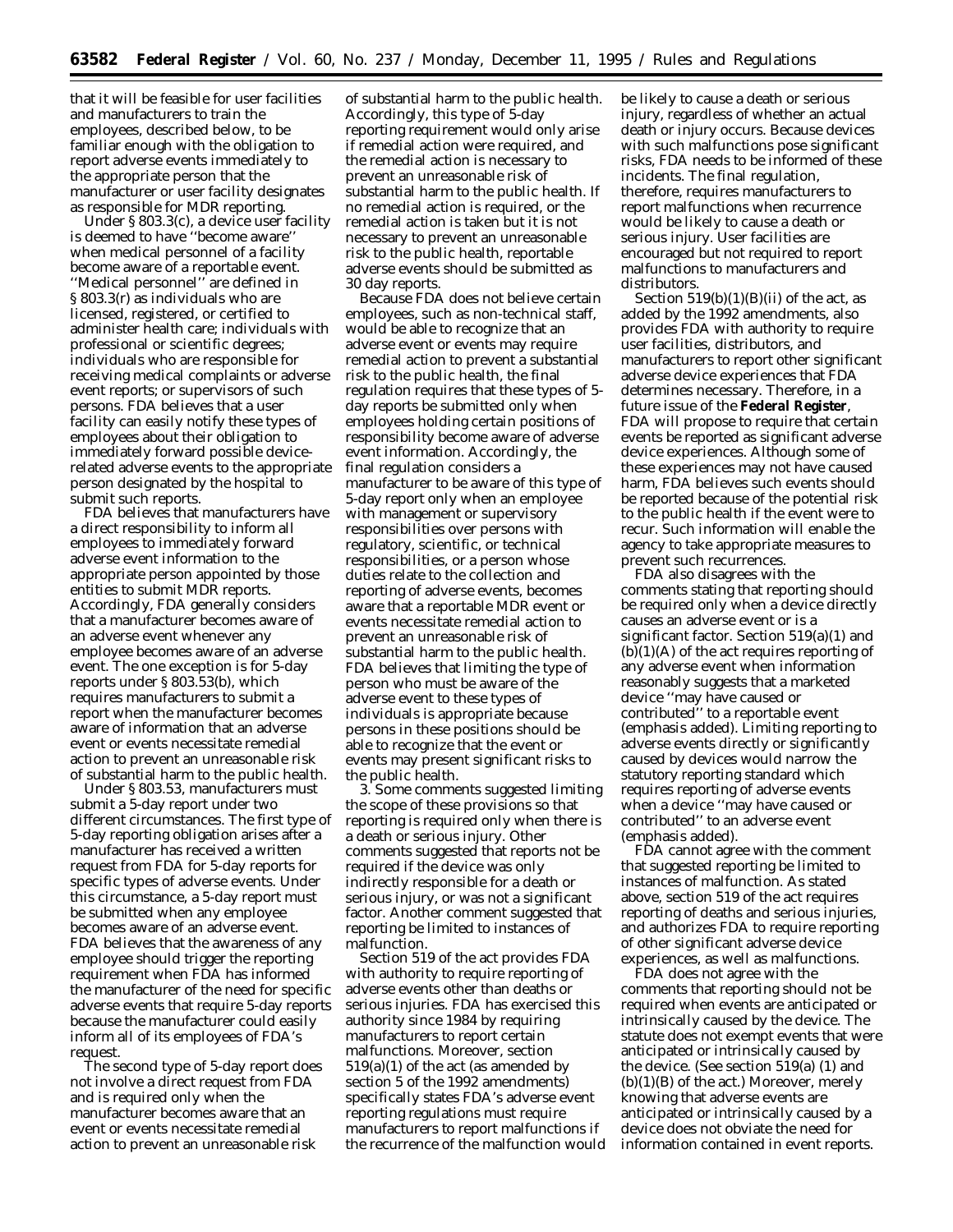FDA needs to know the frequency and severity of adverse events in order to take appropriate action.

4. One comment objected to providing warranty information. Other comments stated that a manufacturer's responsibility to report should end at the expiration of the warranty.

The agency disagrees. Reporting requirements under section 519 of the act are not restricted or limited in any way by manufacturer warranties. Section 519 of the act requires manufacturers to report certain adverse events regardless of whether the warranty has expired. Warranties are private contracts between the purchaser and the manufacturer. In order to protect the public health and determine whether actions should be taken with respect to a device associated with an adverse event, FDA must receive information regarding all reportable events, including those that occur after a manufacturer's warranty has expired.

5. One comment stated that certain adverse events may result from the user not knowing how to properly use the device, and that this would lead to the reporting of events properly attributable not to the device, but to its incorrect use.

As with the 1984 manufacturer adverse event reporting regulation, this rule requires reports of certain adverse device events caused by user error. Device injuries attributed to user error may indicate that the device is misbranded within the meaning of section 502(f) of the act (21 U.S.C. 352(f)) in that the device fails to bear adequate directions for use or adequate warnings. In such cases, reports of adverse events that result from user error may alert FDA to the need for improved labeling to prevent future injuries.

6. One comment suggested that independent device service personnel be added to the list of people required to report because some manufacturers may not receive reports from their own service personnel.

Under section 519 of the act, only user facilities, manufacturers, and distributors are required to report adverse events to FDA. User facilities are considered to have ''become aware'' of such information whenever any medical personnel becomes aware of a reportable event. Manufacturers are considered to have ''become aware'' of events required to be reported in 30 days, or required to be reported in 5 days, pursuant to an FDA request, when any employee becomes aware of an adverse event. Manufacturers are considered to have become aware of significant risk 5-day reports, which are

more fully described in IV.A., comment 2, of this document, only when certain higher level employees become aware of adverse events requiring remedial action.

FDA believes that an employee of a manufacturer includes independent service personnel who are contracted by manufacturers to service their medical devices. It is the responsibility of manufacturers to ensure that their service personnel, whether staff employees or under contract, are informed of the requirement to report deaths, serious injuries, malfunctions, or other significant adverse device experiences that may be required by regulation in the future.

### *B. Section 803.3—Definitions*

7. Many comments stated that the definition of ''device family'' (§ 803.3(e)) that is used to identify similar groups of devices on the manufacturer baseline report, is vague and overly broad. One comment suggested that each device be listed in the regulation; others suggested that the definition be deleted.

FDA does not agree that the definition should be deleted. The identification of the device family on the baseline reports for individual device models will help FDA and manufacturers group similar models for analysis. This will aid in identifying the causation and nature of device-related problems. FDA agrees, however, that the definition should be clarified and has revised it accordingly. Manufacturers may use their own methods of grouping devices if the groupings meet the definition of ''device family,'' i.e., the devices have the same basic design and performance characteristics related to safety and effectiveness, intended use and function, and device classification and product code. FDA has the discretion to determine the appropriateness of a manufacturer's determination of the devices that comprise a device family. It would be impractical to list each device in the regulation.

8. Many comments stated that the definition of ''device user facility'' (§ 803.3(f)) is vague. Several of these comments requested clarification regarding what facilities are included in the definition. Several comments suggested that certain groups (i.e., blood banks, independent rescue squads, school clinics or nurse offices, employee health units, dental offices and freestanding care units operating as private physician offices) be specifically included or excluded from the definition.

FDA agrees in part. Under section  $519(b)(5)(A)$  of the act, FDA has exercised its discretion to include

outpatient diagnostic facilities that are not physician offices in the definition of ''device user facility.'' Under § 803.3(f), device user facility means ''a hospital, ambulatory surgical facility, nursing home, or an outpatient diagnostic or treatment facility which is not a physician's office.'' To further clarify this definition, FDA has included definitions for the terms ''physician's office'' (§ 803.3(w)), ''hospital'' (§ 803.3(l)), ''ambulatory surgical facility,'' (§ 803.3(b)), ''nursing home'' (§ 803.3(s)), ''outpatient diagnostic facility'' (§ 803.3(t)), and ''outpatient treatment facility'' (§ 803.3(u)).

Under section 519(b)(5)(A) of the act, physicians' offices are excluded from the definition of user facilities and are thereby excluded from adverse event reporting requirements. FDA believes that groups performing functions similar to physicians' offices such as dental offices and offices of other health care practitioners (e.g., chiropractors, optometrists, nurse practitioners, school nurse offices, employee health clinics, free-standing care units) fall within the definition of ''physician's office'' and therefore should be excluded from reporting. FDA invites further public comment on the definition of 'physician's office'' and may issue further guidance as necessary.

FDA has defined ''outpatient treatment facility'' as a distinct entity that operates for the primary purpose of providing non-surgical therapeutic care. FDA believes that ambulance or rescue squad services and independent home health care agencies fall within this definition. Given the critical risks posed by potential malfunctions of devices used by ambulance services and in home health care settings, FDA believes the inclusion of these services within the definition of ''outpatient treatment facility'' is appropriate.

Blood banks that operate in hospitals or as outpatient treatment or outpatient diagnostic centers fall within the definition of user facility. Accordingly, device-related adverse events that meet the definition of MDR reportable event, as defined in § 803.3(q), that occur in such blood banks must be reported. FDA invites further public comment on the definition of user facility and may issue further guidance as necessary.

9. Several comments stated that the definition of ''imminent hazard'' relating to types of adverse events that FDA proposed should have 3-day reporting timeframes (proposed § 803.3(g)) is unclear. A few comments suggested that the definition be deleted because it is too subjective, belongs in another regulation, or is beyond the scope of the SMDA. Some comments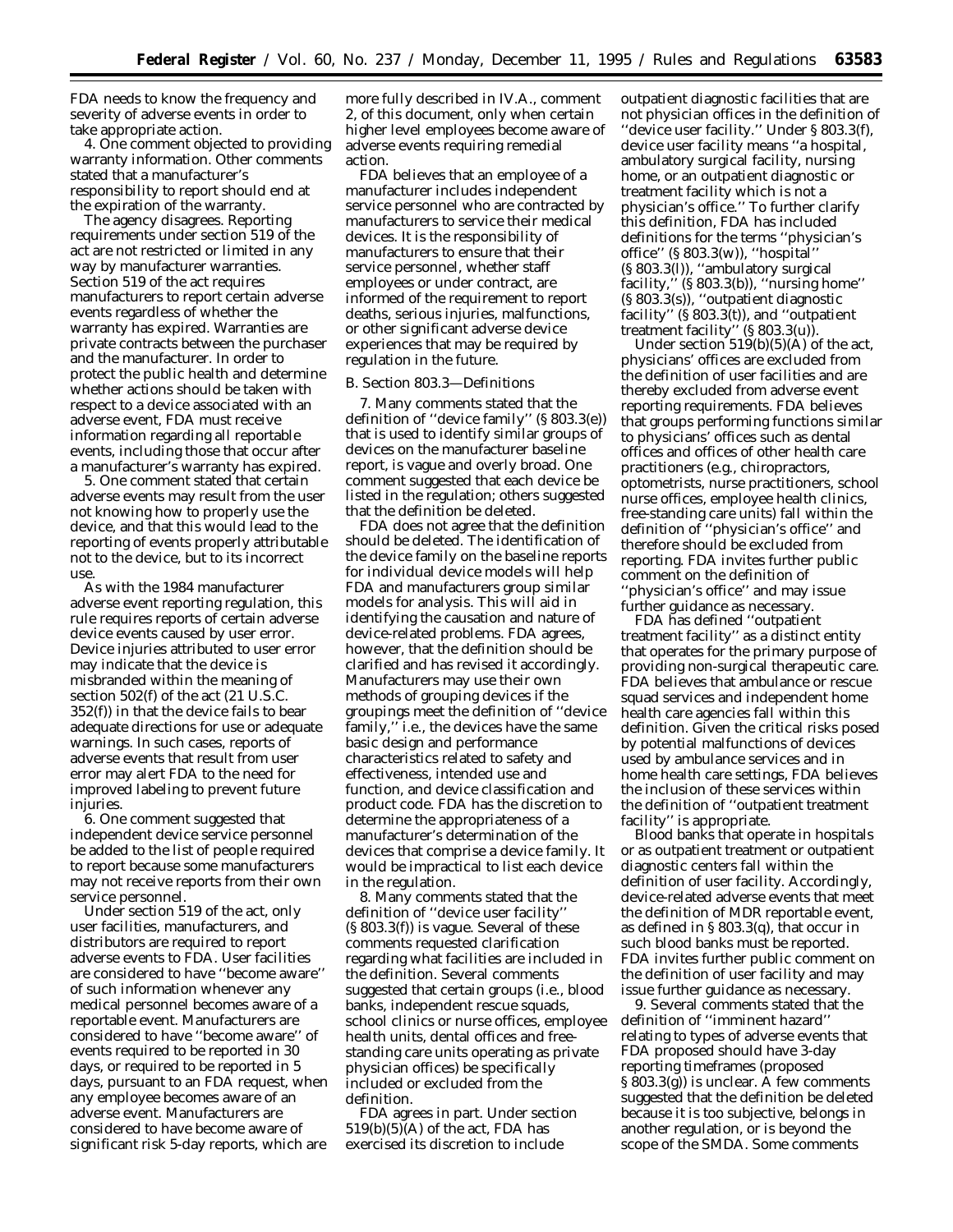stated that more than 3 days were needed for reporting.

FDA agrees. The agency is extending the time period to make such reports from 3 days to 5 days. FDA is also renaming ''imminent hazard reports'' as ''5-day reports'' (defined in § 803.3(k)), and has clarified this requirement in § 803.53.

The purpose of the 5-day report is to alert the agency rapidly to adverse events that may pose an unreasonable risk of substantial harm to the public health. Thus, the definition of ''5-day report'' has been revised to mean a report of an adverse event required by a manufacturer, submitted on FDA Form 3500A or an FDA approved electronic equivalent within 5 work days of: (1) Any employee, who is a person with management or supervisory responsibilities over persons with regulatory, scientific, or technical responsibilities, or a person whose duties relate to the collection and reporting of adverse events, becoming aware that a reportable MDR event or events, from any information, including any trend analysis, necessitates remedial action to prevent an unreasonable risk of substantial harm to the public health; or (2) any employee becoming aware of an adverse event, if the manufacturer has received a written request from FDA for the submission of a 5-day report for those types of adverse events. When such a request is made, the manufacturer shall submit a 5-day report for all subsequent adverse events of the same nature that involve substantially similar devices for the time period specified in the written request. The time period stated in the original written request can be extended by FDA if it is in the interest of the public health.

FDA does not intend that a manufacturer delay or interrupt a remedial action in order to submit a 5 day report. The report must be made within 5 days of the manufacturer becoming aware that a reportable event or events necessitate remedial action to prevent unreasonable risk of substantial harm to the public health. Information that would reasonably suggest remedial action is necessary to prevent such risk may, for example, be from one MDR reportable event that makes the manufacturer aware of a serious design flaw that necessitates remedial action to prevent an unreasonable risk of substantial harm to the public. On the other hand, information that would reasonably suggest remedial action is necessary may result from an internal trending analysis of several MDR reports that make the manufacturer aware that serious injuries or deaths occur at a

much higher frequency than expected. Further discussion relating to when a manufacturer is considered aware of a reportable event is in section IV.A., comment 2, of this document.

Manufacturers who submit 5-day reports are not required to submit reports of removals and corrections under section 519(f) of the act. Any information not available for reporting under the 5-day reporting timeframe may be submitted in a supplemental report.

FDA does not agree with comments asserting that 5-day reports are beyond the scope of the SMDA or belong in another regulation. Requiring 5-day reports is consistent with FDA's authority under section 519(a)(1) of the act to issue regulations requiring manufacturers to report information that reasonably suggests that one of their marketed devices ''may have caused or contributed to a death or serious injury, or has malfunctioned and that such device \* \* \* would be likely to cause or contribute to a death or serious injury if the malfunction were to recur.'' For the protection of the public health, FDA may limit the time allowed to manufacturers for reporting events of which the agency should be quickly aware.

10. Many comments stated that the requirements relating to user facility incident files (proposed § 803.35(c)) that contain documents related to adverse events that a user facility must maintain are overly burdensome because the definition of ''incident files'' in proposed § 803.3(h) is overly broad. Many of these comments suggested that the definition of incident files be removed or changed in order to clarify or limit the scope of requirements relating to the files. Other comments suggested that FDA's access to the files be limited.

The agency agrees that the definition of these files (which have been renamed ''MDR event files'' in § 803.18 of the final regulation) could be narrowed. Accordingly, FDA has revised the definition of MDR event files to include MDR reports filed with FDA or other entities, and documents related to the adverse event, including documents relating to deliberations and decisionmaking processes used in the evaluation or determination of whether an event is an MDR reportable event. The final rule also allows the reporter to incorporate certain information by reference, such as medical records, patient files, and engineering reports, rather than include them in the MDR event file.

FDA does not agree that agency access to user facility files should be limited.

Under § 803.18(b), user facilities shall permit any authorized FDA employee during all reasonable times to have access to, and to copy and verify the records required under part 803. FDA has authority to inspect files under section 704(e) of the act (21 U.S.C. 374(e)). Section 704(e) of the act states that every person required to maintain records under section 519 of the act, and every person who is in charge or custody of such records, shall permit FDA at all reasonable times to have access to and to copy and verify such records. In issuing a regulation stating its authority under section 704(e) of the act to have access to user facility adverse event files, FDA is exercising its duty under the statute to protect the public health by ensuring that user facilities comply with reporting requirements issued under section 519 of the act.

11. Several comments stated that the definition of what kind of information triggers the reporting requirements, specifically, the definition of ''information that reasonably suggests that there is a probability that a device has caused or contributed to a death or serious injury, or serious illness'' (proposed § 803.3(i)), is unclear and requires further definition.

The agency agrees and has clarified this concept in § 803.20(c). As explained in section II.B.1 of this document, section 5 of the 1992 amendments revised section 519(a)(1) of the act, subsequent to FDA's November 1991 tentative final rule, to require the agency to issue regulations that require manufacturers and importers to report to FDA ''whenever the manufacturer or importer receives or otherwise becomes aware of information that reasonably suggests that one of its marketed devices: (1) May have caused or contributed to a death or serious injury, or (2) has malfunctioned and that such device or a similar device marketed by the manufacturer or importer would be likely to cause or contribute to a death or serious injury if the malfunction were to recur.'' Similarly, section 5 of the 1992 amendments revised the reporting standard for user facilities under section 519(b)(1) (A) and (B) of the act to require a user facility to submit a report whenever it receives or otherwise becomes aware of information ''that reasonably suggests that a device has or may have caused or contributed to a death \* \* \* or serious illness of, or serious injury to, a patient of the facility \* \* \*.''

Under the revised 1992 amendments' statutory reporting standards, FDA has no discretion to change the reporting standards for manufacturers and user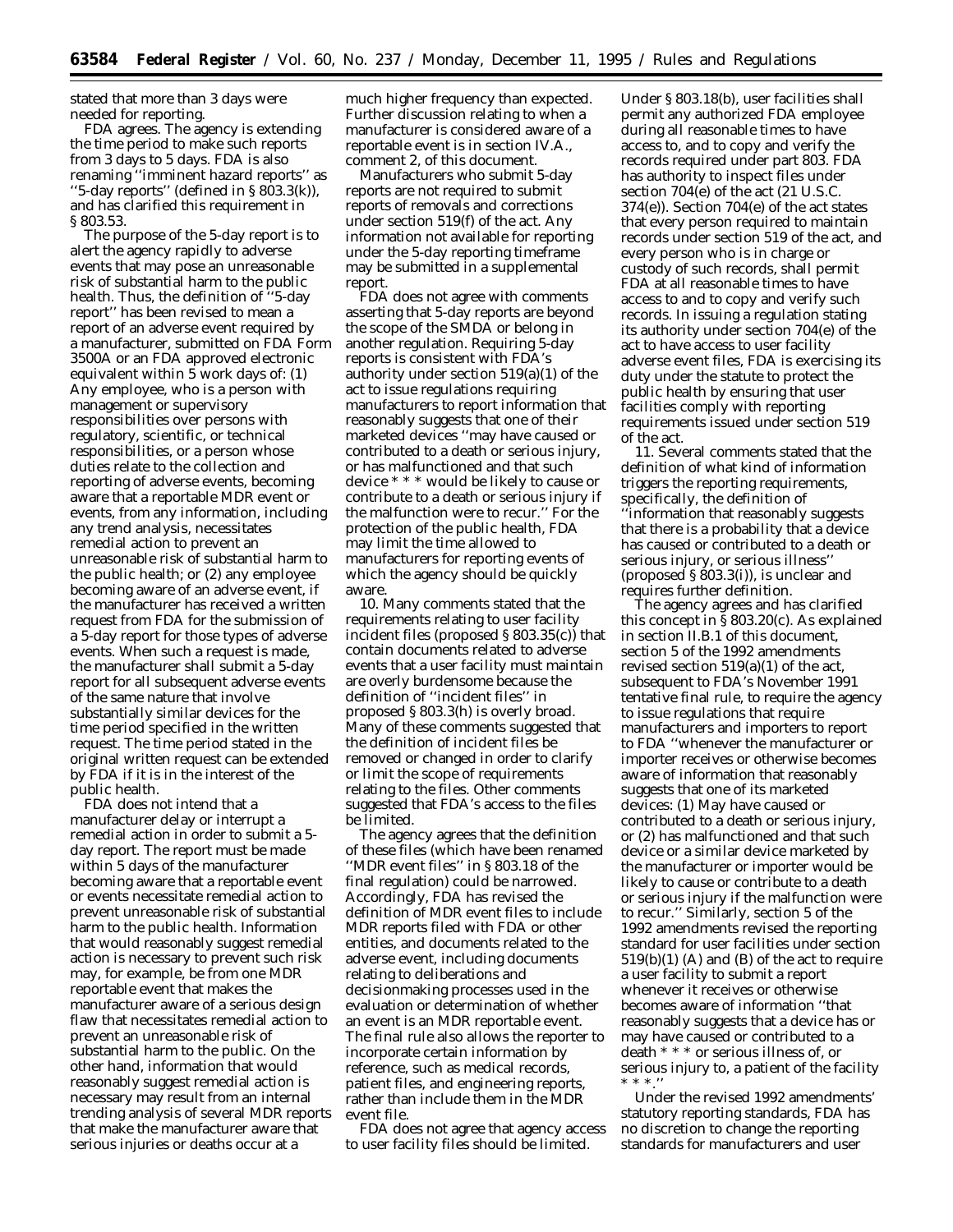facilities. Accordingly, FDA has revised the wording of the reporting standards in the final regulation for user facilities and manufacturers to reflect the exact wording in the 1992 amendments for these entities. Therefore, the final regulation requires user facilities and manufacturers to report certain adverse events whenever there is ''information that reasonably suggests that a device may have caused or contributed to a death or serious injury.''

The final rule describes, in § 803.20(c) ''[i]nformation that reasonably suggests that a device has or may have caused or contributed to an MDR reportable event'' to be any information, such as professional, scientific or medical facts and observations or opinions, that would reasonably suggest that a device has caused or may have caused or contributed to an MDR reportable event. Reports are not required when there is information that would cause a person who is qualified to make a medical judgment (e.g., a physician, risk manager, or biomedical engineer) to reach a reasonable conclusion that a device did not cause or contribute to an MDR reportable event. Information that leads to the conclusion that an event is not reportable must be retained in the MDR event files for the time periods specified in § 803.18.

The final rule further defines, in § 803.3(d), ''caused or contributed'' to mean that a death or serious injury was or may have been attributable to a medical device, or that a medical device was or may have been a factor in the adverse event including events occurring as the result of its failure, malfunction, improper or inadequate design, labeling, performance, manufacture, or user error. Devices may cause or contribute to MDR reportable events either directly or indirectly.

12. One comment stated that malfunctions of medical devices used for a nonmedical purpose should be exempted. Other comments stated that the term ''malfunction,'' as defined in § 803.3(m), needed clarification, especially with regard to implanted devices. Another comment asked who is required to report implant malfunctions.

Under this final regulation in subpart E of part 803 manufacturers must report certain malfunctions, including implant malfunctions, that would be likely to cause or contribute to an MDR reportable event, regardless of how the device is used. Although user facilities are not required by statute or regulation to report malfunctions, FDA encourages user facilities to report malfunction information to manufacturers and distributors. Malfunction reports

provide important information to FDA concerning device safety.

Reporters do not need to assess the likelihood that a malfunction will recur. The fact that the malfunction occurred once leads to the presumption that the malfunction will recur. A malfunction is reportable if any one of the following is true: (1) The chance of a death or serious injury occurring as a result of a recurrence of the malfunction is not remote; (2) the consequences of the malfunction affect the device in a catastrophic manner that may lead to a death or serious injury; (3) the malfunction results in the failure of the device to perform its essential function and compromises the device's therapeutic, monitoring or diagnostic effectiveness which could cause or contribute to a death or serious injury, or other significant adverse device experiences required by regulation (the essential function of a device refers, not only to the device's labeled use, but for any use widely prescribed within the practice of medicine); (4) the malfunction involves a long- term implant or a device that is considered to be life-supporting or life-sustaining and thus is essential to maintaining human life; or (5) the manufacturer takes or would be required to take an action under sections 518 or 519(f) of the act as a result of the malfunction of the device or other similar devices.

Malfunctions are not reportable if they are not likely to result in a death, serious injury or other significant adverse device experience, that FDA, in a future rulemaking, may require by regulation. A malfunction which is or can be corrected during routine service or device maintenance must be reported if the recurrence of the malfunction would be likely to cause or contribute to a death or serious injury, or other significant adverse device experiences required by a future regulation.

13. Several comments stated that the definition of a ''manufacturer'' (§ 803.3(n)), who is subject to adverse event reporting requirements, is overly broad with regard to custom devices and devices modified by users. One comment suggested that the definition be modified to include manufacture for commercial distribution only.

FDA believes that for protection of the public health, the definition should be broad enough to provide for reporting by all persons engaged in the manufacture, preparation, propagation, compounding, assembly or processing of medical devices, who may receive information about adverse events related to medical devices, except those manufacturers exempted under section 519(c) of the act and § 803.19. Under

section 519(c) of the act and § 803.19, a practitioner licensed by law to prescribe or administer devices intended for use in humans and who manufactures or imports devices solely for use in the course of that individual's professional practice is exempt from reporting. Manufacturers of devices not being commercially distributed but which are being used under an investigational device exemption are required to report adverse events under parts 812 and 813 (21 CFR parts 812 and 813) and are not required to submit reports under part 803. Parts 812 and 813, however, require reporting of all adverse device effects.

14. Many comments stated that the definition of ''MDR reportable event'' (§ 803.3(q)) is unclear, beyond the scope of SMDA, or otherwise in need of revision.

The definition of ''MDR reportable event'' has been modified to conform to revisions made to section 519 of the act by section 5 of the 1992 amendments. As defined in § 803.3(q), the revised definition of ''MDR reportable event'' mirrors the language of section 519(a)(1) and (b)(1) of the act, as amended by section 5 of the 1992 amendments.

FDA has further clarified terms contained in the definition of an ''MDR reportable event'' throughout this document. These include: ''caused or contributed,'' as defined in § 803.3(d) and discussed in section IV.B., comment 11 of this document; ''information that reasonably suggests that a device has or may have caused or contributed to a death or serious injury'' as defined in § 803.20(c) and discussed in section IV. B., comment 11 of this document; ''malfunction'' as defined in § 803.3(m) and discussed in section IV.B., comment 12 of this document; ''become aware'' as defined in § 803.3(c) and discussed in sections IV.A., comments 2 and 6, and IV.D., comment 27 of this document; and ''serious injury,'' as defined in § 803.3(aa) and discussed in section IV.B., comment 21 of this document. The terms ''necessitated medical or surgical intervention'' and ''permanent,'' which are now included in the definition of ''serious injury,'' are also clarified in this document. ''Necessitated medical or surgical intervention'' is discussed in section IV.B., comment 16 of this document. FDA believes that these added definitions and discussion of these terms this document provides adequate clarification of the term ''MDR reportable event.''

15. A few comments stated that the definition of ''manufacturer report number'' (§ 803.3(o)), should be changed to allow flexibility and permit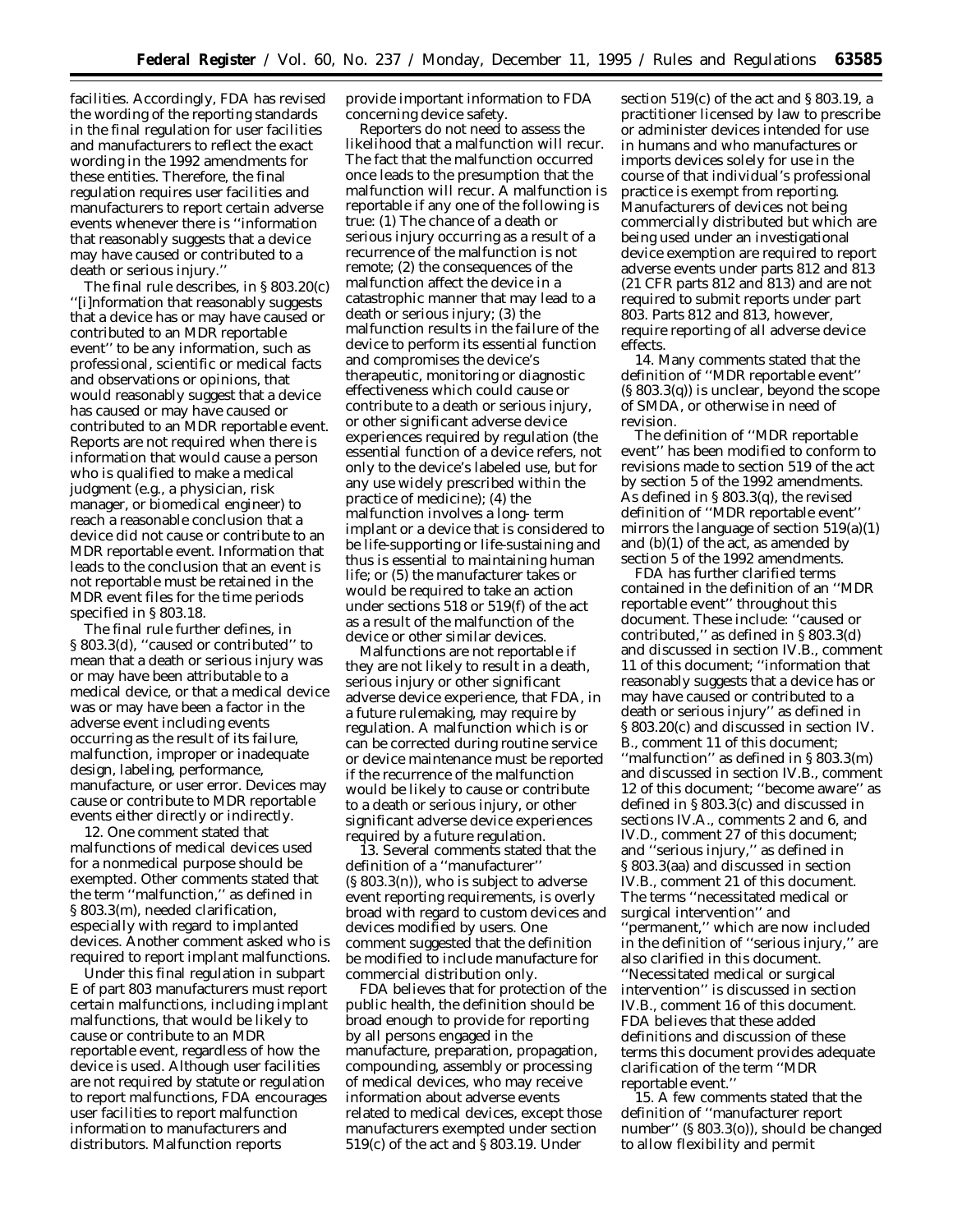manufacturers to use their own numbers.

The agency disagrees. A uniform numbering system is essential for FDA evaluation of reports, recordkeeping, filing and analyses. Because the manufacturer report number is based on the manufacturer registration number and all manufacturing sites are required to have a registration number, there is no additional burden on the manufacturer to comply with this requirement. If the manufacturer reporting site does not have a registration number, FDA will assign a temporary registration until the site is officially registered.

16. Several comments stated that the definition of ''necessitated immediate medical or surgical intervention'' (proposed § 803.3(o)), included as an element of the ''serious injury'' definition in § 803.3(aa), which is unclear, overly broad, and unduly burdensome. Some of these comments suggested that the terms ''timely'' and ''intervention'' be further defined or a standard for ''immediate intervention be set (e.g., within 6 hours). Other comments suggested that the event be reported only if significant intervention actually occurred.

In light of the 1992 amendments, most of the comments relating to the ''immediate medical or surgical intervention'' definition are no longer relevant. Section 5(a)(2) of the 1992 amendments revised and broadened the scope of reportable events that fall within the definition of ''serious injury'' by deleting the immediacy requirement from the definition. Under the 1992 amendments' revisions, FDA must require that injuries be reported that necessitate medical or surgical intervention to preclude permanent impairment of a body function or permanent damage to a body structure, that have or may have been caused by a device, regardless of the immediacy of the surgical or medical intervention.

FDA agrees with comments suggesting that an event be reported if significant intervention actually occurred. FDA believes, however, that any intervention is per se ''significant'' if it is necessary to preclude permanent impairment of a body function or permanent damage to a body structure.

17. Many comments stated that the definition of ''patient of the facility'' whose serious injuries and deaths user facilities must report( $\S 803.3(v)$ ) is too broad. Several comments objected to including individuals being diagnosed, treated, or receiving care ''under the auspices of'' the facility under this definition. Other comments objected to including employees of the facility who

suffer death or serious injury from a device used at or by the facility as a 'patient of the facility." They further asserted that FDA does not have clear jurisdiction over these types of employee events and that MDR reports would duplicate reports required by other regulations (e.g., Occupational Safety and Health Administration (OSHA) regulations). A few comments suggested that the term ''patient'' be further defined.

The agency agrees that including any individuals treated or diagnosed ''under the auspices'' of a facility could be read very broadly to include certain individuals that are not intended to be covered by this regulation. Accordingly, FDA has revised this definition to include only individuals that are ''being diagnosed or treated and/or receiving medical care at or under the control or authority of the facility.''

FDA does not agree, however, that employees of the facility who are injured and/or receive medical care arising from a device-related event at the facility should be excluded from the definition of ''patient of the facility,'' and that information provided to other agencies for work-related injuries is duplicative of information required in an MDR report. FDA believes that facility employees who suffer injury or death in a device-related event reasonably fall within the meaning of the requirement under section 519(b)(1)(A) of the act to report such events that involve a ''patient of the facility.'' To ensure the safety and efficacy of devices, FDA needs information required in the MDR reports for all device-related adverse events regardless of the individual's employment relationship to the facility. MDR reports are required to provide information that is specifically tailored to help FDA determine the risks posed by a certain device and whether further action may be necessary. Reports required by other agencies relating to work injuries, such as OSHA, do not provide the MDR report information that is necessary for FDA to make these determinations. Accordingly, there is no unnecessary duplication involved in reporting.

18. A few comments stated that injuries must be reported because they are ''permanent,'' (proposed § 803.3(q)), should exclude ''trivial'' or ''cosmetic'' irreversible damage.

FDA agrees in part. To improve clarity, the agency has included the definition of ''permanent'' with the ''serious injury'' definition (§ 803.3(aa)). The agency has also modified the definition of ''serious injury'' to exclude trivial irreversible damage. While most

cosmetic damage will be trivial, not all cosmetic damage would be considered trivial. Therefore, FDA is not excluding all cosmetic damage from this definition.

19. A few comments recommended that the definition of ''probability, probable, or probably'' in the reporting standard be clarified and suggested using a ''greater than 50 percent'' standard.

As discussed earlier in this document, the 1992 amendments deleted the term ''probability'' from the reporting standard and revised the standard for manufacturers and user facilities. Therefore, this definition has been removed from the final rule.

20. A few comments stated that the definition of a ''remedial action,''  $(S 803.3(y))$ , which is required to be reported under §§ 803.53(a) and 803.52(f)(7), is unclear. One comment suggested that the definition be deleted; another suggested that it be removed from the user reporting form.

The agency does not agree that this definition should be deleted. The agency should be aware of remedial actions taken in response to reportable events in order to thoroughly evaluate the event. However, the definition has been reworded for clarity. Also, the request for remedial action information has been removed from the user facility section of the final reporting form (FDA Form 3500A) because user facilities do not ordinarily undertake remedial actions. The revised definition of 'remedial action'' appears in  $\S 803.3(y)$ .

21. Several comments stated that the definition of a reportable ''serious injury or serious illness'' (§ 803.3(aa)) is overly broad and needs to be better defined. Another comment suggested that these terms be deleted from the manufacturer and distributor report forms altogether. One comment suggested that ''temporary damage'' be excluded from the definition.

The agency disagrees with comments that requirements to report serious injuries or illnesses should be deleted from the manufacturer and distributor reporting form. Section  $519(a)(1)(a)$  of the act requires manufacturers to report serious injuries. Nor does FDA agree that the definitions of these terms are overly broad. The regulatory definition in § 803.3(aa) of the terms ''serious illness'' and ''serious injury'' are derived directly from the statutory definitions provided in section 519(a)(2) and  $(b)(5)(B)$  of the act, as amended by the 1992 amendments.

The SMDA added section 519(b)(5)(B) to require that user facilities report ''serious illnesses'' as well as ''serious injuries.'' The 1992 amendments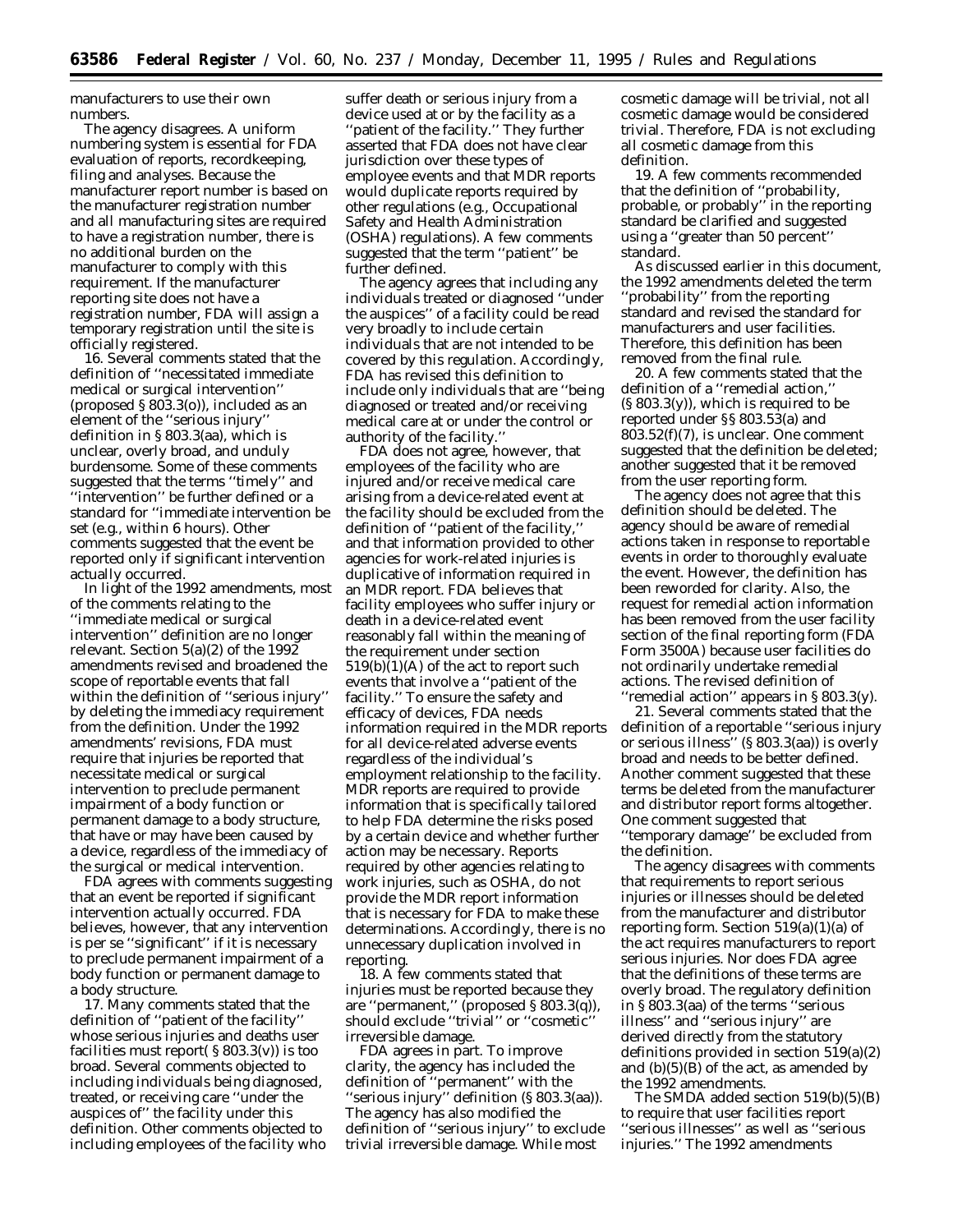amended section 519(a)(2) to require that manufacturers report only ''serious injuries.'' The statutory definitions of the terms ''serious injury'' and ''serious illness,'' however, are identical. (See section  $519(a)(2)$  and  $(b)(5)(B)$  of the act.) The legislative history of the 1992 amendments indicates that ''the term 'injury' probably covers any illness that could be caused by a device \* \* \*.''(138 Congressional Record H 3884 (1992).)

In accordance with the statutory definition, FDA has defined ''serious injury'' to mean an injury or illness that is: (1) Life-threatening; (2) results in permanent impairment of a body function or permanent damage to body structure; or (3) necessitates medical or surgical intervention to preclude permanent impairment of a body function or permanent damage to a body structure.

As stated in response to comments described in section IV.B., comment 18 of this document, FDA has further clarified the definition of serious injury by clarifying the term ''permanent'' within the definition in § 803.3(aa). Because section  $519(a)(2)$  and  $(b)(5)(B)$ , as amended by the 1992 amendments, identically defines the terms ''serious injury'' and ''serious illness'' FDA has revised the definition of the term ''serious injury'' to include ''serious illness.''

FDA does not agree with the comment stating that temporary damage should not fall within the definition of ''serious injury.'' Section 519(a)(2)(A) and  $(b)(5)(B)$  define serious injury to include any event that is ''life-threatening.'' Because life-threatening events may include temporary damage, FDA believes that life-threatening events that may have been caused by a device must be reported, regardless of whether the damage was ''temporary.''

22. One comment stated that the definition of ''user facility report number'' (§ 803.3(dd)) needs to be more specific, especially regarding leading zeroes in the number.

The agency agrees and has modified the definition for clarity. The revised definition appears in § 803.3(dd).

23. Several comments requested that the terms: ''become aware,'' ''expected life,'' and ''shelf life'' be defined.

FDA agrees. These definitions have been included in the final rule and appear in  $\S 803.3(c)$ , (i), and (bb) respectively. For further discussion of the term ''become aware,'' see sections IV.A., comments 2, 6, and IV.D., comment 27 of this document.

# *C. Section 803.9—Public Availability of Reports*

24. Many comments expressed concern over confidentiality of the reports.

The agency is aware of confidentiality concerns and will protect the confidentiality of information to the fullest extent allowed under the law. FDA is generally required, under the Freedom of Information Act (FOIA) (5 U.S.C. 552), to make publicly available reports received under this final rule. Public availability of such reports is governed by FOIA and part 20 (21 CFR part 20). Before a report is made publicly available, FDA, in accordance with FOIA and part 20 as promulgated in 1984, will delete from the report information whose disclosure would constitute an invasion of personal privacy (see 5 U.S.C. 552(b)(6); § 20.63) or information that constitutes trade secret, confidential commercial or financial information (see 5 U.S.C. 552(b)(4); § 20.61). Persons who are subjects of the reports, however, can receive all information in the report concerning themselves, except for trade secret, confidential commercial or financial information.

FDA has modified § 803.9 in this final rule to clarify that the identity of a third party who submits a voluntary adverse event report, such as a physician or other health care professional, will be protected. This revision does not add any new protection for voluntary thirdparty reporters. It merely clarifies that the existing protection afforded to voluntary reporters under § 20.111 is applicable to MDR reports.

Revised § 803.9 incorporates the confidentiality provisions relating to user facility reporting in section 519(b)(2) of the act, as added by the SMDA. Specifically, § 803.9(c) states that FDA may not disclose the identity of a device user facility except in connection with : (1) An action brought to enforce section 301(q) of the act (21 U.S.C. 331(q)), which includes the failure or refusal to furnish material or information required by section 519 of the act; (2) a communication to a manufacturer of a device which is the subject of a report of a death, serious injury or other significant adverse device experience required by a user facility under § 803.30; (3) a disclosure relating to a manufacturer or distributor report which is required under section 519(a) of the act; and (4) a disclosure to employees of the Department of Health and Human Services, to the Department of Justice, or to duly authorized committees and subcommittees of the Congress.

As stated above, § 803.9, which is derived from the statutory language in section  $519(b)(2)(C)$  of the act, allows disclosure of the user facility's identity when disclosure is required under provisions requiring manufacturer and distributor reporting. The legislative history of section  $519(b)(2)(C)$  of the act states that this section is not intended to affect public access to information contained in MDR reports to FDA, and that the full requirements of reporting under section 519(a) of the act (the manufacturer and distributor reporting provisions), will apply. If a manufacturer chooses to forward a user report to FDA, that will then constitute a report described in section 519(a) of the act, not a report described in section 519(b) of the act, for purposes of public access to the contents of the report. (H. Rept. 101–808, 101st Cong., 2d sess., pp. 21–22). Accordingly, if information in a required user facility report is submitted as part of a distributor or manufacturer report, the information relating to the identity of the user facility would be disclosable because the report would be submitted under section 519(a) of the act. FDA notes that, in accordance with part 20 and section 519(b) of the act, the agency will not disclose the identity of the user facility physicians, persons designated by the user facility to submit reports, or other user facility employees, although the identity of the user facility may be disclosed.

25. Many comments expressed concern that the regulation will increase liability and that the availability of reports will lead to civil litigation.

Although FDA is aware that litigants in civil suits may attempt to use information in adverse event reports as evidence in product liability suits, FDA does not have any information as to whether the information from reports will actually lead to the initiation or increase of civil litigation. Section 519 of the act requires user facilities and manufacturers to submit reports of adverse events. While these reports may have some effect on a reporter's liability, these regulations are required to implement statutory requirements. They are also necessary to make FDA aware of unsafe devices and better enable the agency to take appropriate action to safeguard the public health. With respect to user facilities, section 519(b)(3) of the act provides some protection against liability in that it prohibits the admissibility of device user facility adverse event reports into evidence for civil actions involving private parties, except where the party making the report had knowledge that information in the report is false.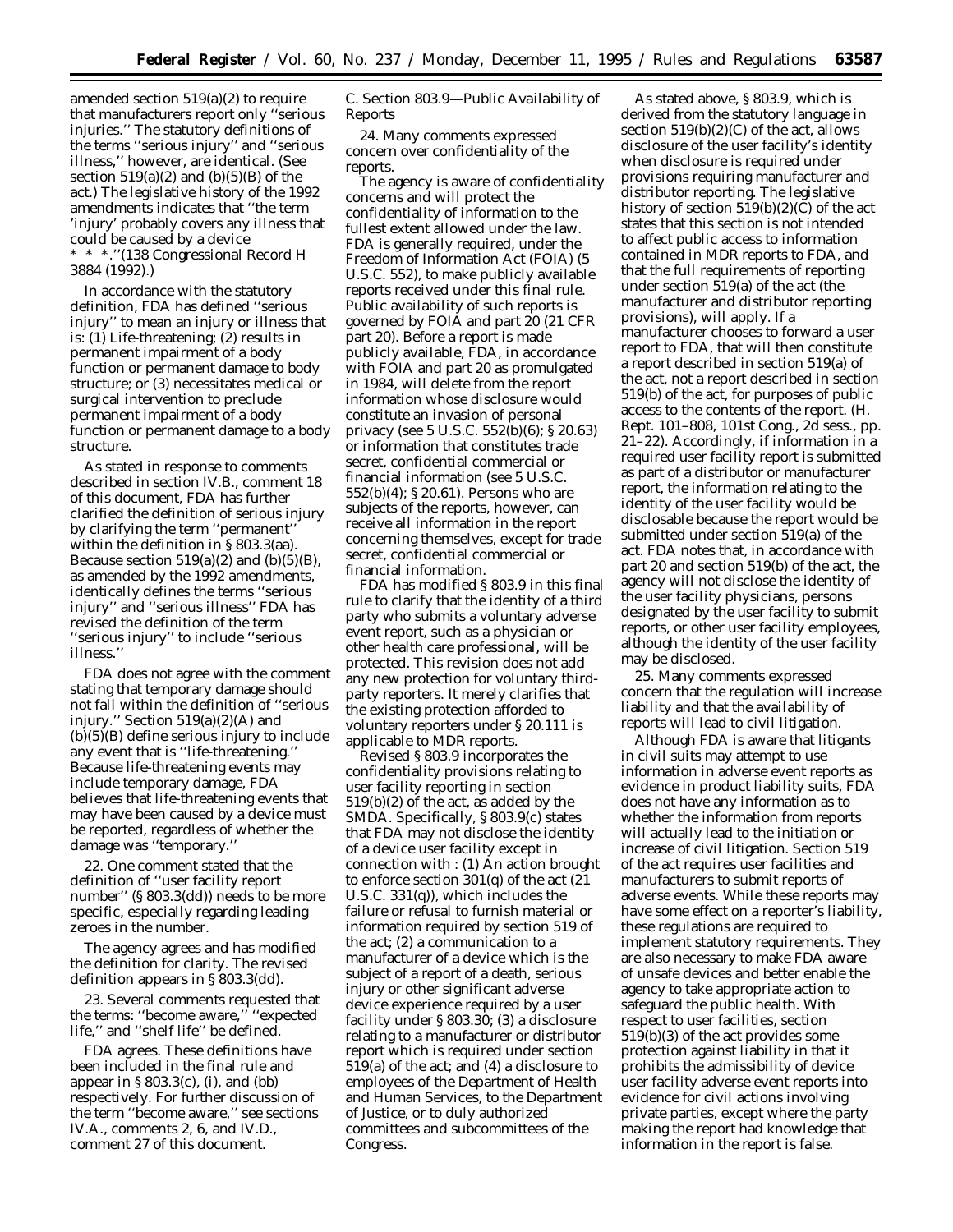With respect to manufacturers and distributors, FDA has attempted to provide protection from liability by clearly stating in § 803.16 of this final rule, and including a statement on FDA Form 3500A, that the submission of a report does not constitute an admission that the user facility, manufacturer/ distributor, product, or medical personnel caused or contributed to the event. Moreover, in the **Federal Register** of April 3, 1995 (60 FR 16962), FDA issued a final rule that became effective on July 3, 1995, that protects the identity of voluntary reporters by preempting State laws or other requirements requiring or permitting disclosure.

26. Comments objected to providing FDA with proprietary information.

FDA may require the submission of certain proprietary information because it is necessary to fully evaluate the adverse event. Proprietary information will be kept confidential in accordance with § 803.9, which prohibits public disclosure of trade secret or confidential commercial information, and in accordance with the FOIA and FDA regulations in 21 CFR part 20.

## *D. Reports by Device User Facilities (Part 803, Subpart C)*

27. Several comments stated that 10 days is too short a time period for user facilities to report adverse events properly. One comment suggested that the 10-day ''clock'' for reporting should commence when the facility completes its investigation and determines that an event is reportable.

FDA cannot agree because the 10-day time period is the maximum time allowed by the statute. (See section  $519(b)(1)(A)$  of the act.) However, this comment raises the issue of when the reporting ''clock'' starts. In the preamble to the November 1991 tentative final rule, FDA proposed to consider a user facility to have ''become aware'' of reportable events only when it has sufficient information to make a determination that a report is required, and that this commences the 10-day reporting period. (See the notice of availability of the MEDWATCH adverse event reporting form (FDA Form 3500A) in the **Federal Register** of June 3, 1993 (58 FR 31596.))

FDA has reevaluated the issue of when a user facility should be considered to ''become aware'' of information that triggers the reporting requirements and has determined that user facilities should be considered to have ''become aware'' of information that triggers reporting requirements when they first receive a report. The agency does not believe that

information-gathering required of user facilities is sufficiently burdensome or time consuming to justify triggering the 10-day timeframe any time after they receive a report of an adverse event. A user facility, unlike a manufacturer, is not required to provide any information that is not in its possession. For further discussion on when user facilities are considered to have ''become aware'' of an event, see section IV.A, comment 2 of this document.

28. Several comments suggested that the user/operator error reporting requirement be eliminated.

As stated in section IV.A., comment 3 of this document, the language of the SMDA as amended by the 1992 amendments requires reporting in all instances where the facility becomes aware of information that reasonably suggests that a device has or may have caused or contributed to certain devicerelated adverse events. FDA needs to be aware of events that are related to user error any time such error may have caused or contributed to a reportable event. By receiving information on device user problems, FDA can determine whether additional measures are necessary to resolve such problems, for example, relabeling or a redesign of the device.

29. One comment suggested that all reports be sent only to FDA.

FDA does not agree. This regulation merely implements section 519(b) of the act, which requires user facilities to submit deaths to FDA and the manufacturer, and serious injuries to the manufacturer or FDA, if the identity of the manufacturer is unknown.

30. Some comments suggested that an anonymous reporting path be provided for reporting directly to FDA.

FDA disagrees. It is important that both FDA and the manufacturer know the identity of the user facility in case followup information is needed. As discussed in section IV.C., comment 24 of this document, the act does provide some protection of the identity of user facilities.

31. Several comments requested clarification of the terms ''adverse events,'' ''formally affiliated,'' and ''user error.''

Adverse events are those events that may be related to an FDA-regulated product and which have a negative or harmful effect on the user or recipient of the product's use. The only adverse events required to be reported under this regulation, however, are ''MDR reportable events'' as defined in § 803.3(q) of the final rule.

The term ''formally affiliated'' means individuals who are employed by a user facility or medical personnel who have

admitting, practicing, or equivalent privileges at a user facility. Reporting requirements for user facilities are triggered when medical personnel who are employed by or otherwise ''formally affiliated'' with the facility, receive information or become aware of information that reasonably suggests a reportable event has occurred.

The term ''user error'' means any error made by the person using the device. A user error may be the sole cause or merely contribute to a reportable adverse event.

32. One comment suggested that FDA provide user facilities with manufacturer and agency contacts. Another comment suggested that a hotline be established for reporting.

It would be very difficult for FDA to establish and maintain up-to-date manufacturer ''contact'' lists for device user facilities. The agency, however, will consider publicizing a list of firm contact names and telephone numbers. Although there is no requirement for telephone reporting in this regulation, emergency situations can be handled in accordance with § 803.12(c) of this final rule.

33. One comment asked how foreign user facilities will be affected by these provisions.

Only those user facilities located outside the United States which are operated by the U.S. Government are required to report under this regulation.

34. Comments suggested that the requirements for semiannual reports be deleted because they are redundant. Other comments suggested that no semiannual report be required if no reports had been submitted during that period.

Semiannual reports are required by section 519(b)(1)(C) of the act and therefore the requirement cannot be deleted. Under § 803.33(c), the user facility is not required to submit a semiannual report if no reportable events occurred during the reporting period.

## *E. Reports by Manufacturers (Part 803, Subpart E)*

35. One comment suggested that manufacturer reporting of ''planned remedial actions'' be deleted. Another comment stated that remedial action often occurs after the reporting deadline, and therefore cannot be included in the report.

Remedial actions taken after a reporting deadline can be submitted to the agency via a supplemental report. The individual adverse event reports required under the final rule, with the exception of circumstances requiring 5 day reports, do not require information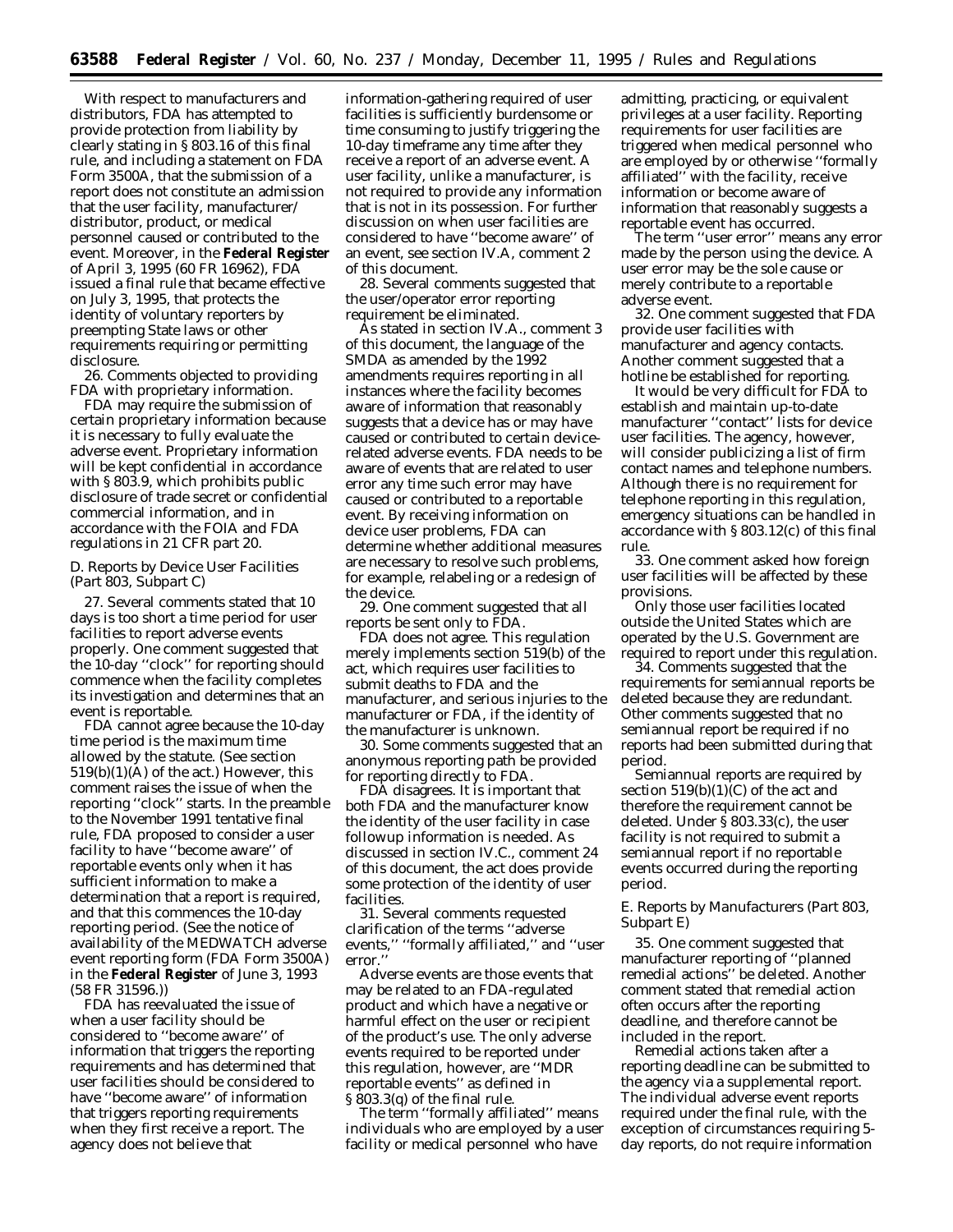concerning ''planned remedial action'' because supplemental reports and reports of Removals and Corrections will provide the agency with the same information. Remedial actions that are necessary to prevent an unreasonable risk to the public health should be reported as 5-day reports under to § 803.53.

36. Several comments requested that manufacturers be exempt from the requirement of submitting supplemental reports because they are vague and burdensome.

FDA does not agree. The supplemental report does not impose any significant additional burden under § 803.56 because it requires information that a manufacturer was required to submit on its initial report, but did not do so because such information was unknown or unavailable at the time of the report. This information may include, for example, the results of a firm's investigations that may not have been completed at the time of the initial report, or any other required information that the manufacturer becomes aware of after filing a report. The information required is not vague and is clearly specified in §§ 803.52 and 803.56. Both initial and supplemental reports are to be submitted on FDA Form 3500A or electronic equivalent.

Under § 803.15, FDA may also require supplemental information (termed ''request for additional information'' in the final rule) in addition to that required on other reports specified in this part. FDA believes these reports are not unduly burdensome given that they will be required only in instances when the agency determines that the protection of the public health requires such information. In such cases, FDA will specify the type of information needed.

37. One comment stated that the quality of information will decrease if manufacturers are denied access to products.

FDA agrees that manufacturers should evaluate a device problem if they have access to the device. FDA has no authority to require that a device be returned to the manufacturer, but the agency encourages device users, when possible, to permit access or return the device to the manufacturer for evaluation.

38. One comment suggested that manufacturer reports should be sent to user facilities, as well as to FDA.

FDA does not agree. FDA believes that user facilities do not have the appropriate resources or personnel to properly evaluate the public health significance of manufacturers' reports. FDA is the proper entity to evaluate

MDR information to determine whether further action, including notification to user facilities or others of device risks, is appropriate.

39. A few comments suggested that the 1984 requirements for manufacturer reporting should be retained to avoid possible confusion caused by the creation of a new standard. Other comments called for the elimination of the monthly reporting requirement.

As discussed earlier in the preamble, subsequent to the issuance of the November 1991 tentative final rule, the 1992 amendments modified the language for reporting standards that apply to user facilities, manufacturers, and importers. The language used in the November 1991 tentative final rule no longer reflected the statutory language, as modified. In this final regulation, FDA has revised the reporting standard to reflect the statutory language added by the 1992 amendments. This statutory reporting standard is substantially similar to the manufacturer reporting standard in the 1984 regulations.

Although the final regulation retains the reporting standard language from the 1984 regulation referenced above, it incorporates many changes from that regulation that are intended to enhance the quality of the reports received and increase the efficiency of FDA's report processing. FDA believes the benefits of changes implemented by the new regulation far outweigh the limited costs for manufacturers to familiarize themselves with the new requirements.

Under the final rule, manufacturers have 30 days after they become aware of an MDR event (with the exception of 5 day reports required by § 803.53) to report the event to FDA. FDA, however, has eliminated the portions of monthly reporting requirements, as proposed, that would have required manufacturers to submit, in addition to individual adverse event report information, an evaluation of adverse events consisting of the results of a statistically-based trend analyses conducted by the manufacturer, a discussion of the underlying methodologies used, a description of any unusual or unexpected events, and a description of remedial action taken.

As proposed, the greatest benefit of the evaluation portions of the monthly report would have been the overview of adverse experience trends it would provide. However, FDA has reevaluated the benefits of these monthly reports, and determined that the agency would incur the costs of data entry regardless of the industry's analysis, and that a computer program for the analysis of the data may be used at a relatively low cost to the agency. Furthermore, the agency

anticipates that internal trending analysis will be conducted as part of a manufacturer's CGMP. Any remedial actions presenting an unreasonable risk of substantial harm that are undertaken based upon internal trend analyses are reportable in a 5-day report. Other essential information under the proposed monthly report will also be made available to the agency under the CGMP regulations, and would be made available to FDA under the proposed reports of removals and corrections regulation.

The final regulation will also allow FDA to receive information about reports sooner than the monthly reports as previously proposed. The proposed regulation allowed the manufacturer up to 2 months from the date of an adverse event to submit the monthly report. For example, under the proposed regulation, information received by the manufacturer on January 1 would have been due in a monthly report in March. Under the final regulation, the manufacturer will submit all reports of adverse events within 30 days of the event. Accordingly, under the final rule, information about a reportable event the manufacturer received on January 1, would have to be reported within 30 days.

FDA believes that the timeframes under the final regulation allow sufficient time for completing individual reports because the manufacturer would no longer be required to compile the trend analysis and other evaluations as previously proposed for the monthly reports. FDA also believes that the monthly reporting of individual adverse events in the final rule will achieve FDA's goal of obtaining better quality initial reports from manufacturers by allowing more time to complete the reports than allowed under the 1984 regulation. Nonetheless, the public health will benefit under the final rule because FDA will receive reports of individual events sooner than under the proposed rule.

40. One comment objected to the use of identification (ID) numbers on the reporting form, claiming they are unnecessary.

The agency disagrees. Report ID numbers are essential to FDA's ability to efficiently audit, process, analyze and evaluate MDR data. One of the major deficiencies of the current system is its inability to consistently identify similar devices and other data elements that facilitate the comparison of adverse events. The use of device ID numbers (§§ 803.32(c)(6) and 803.52(c)(6)), user facility and manufacturer report numbers (§§ 803.3(dd) and (o), respectively)), and event codes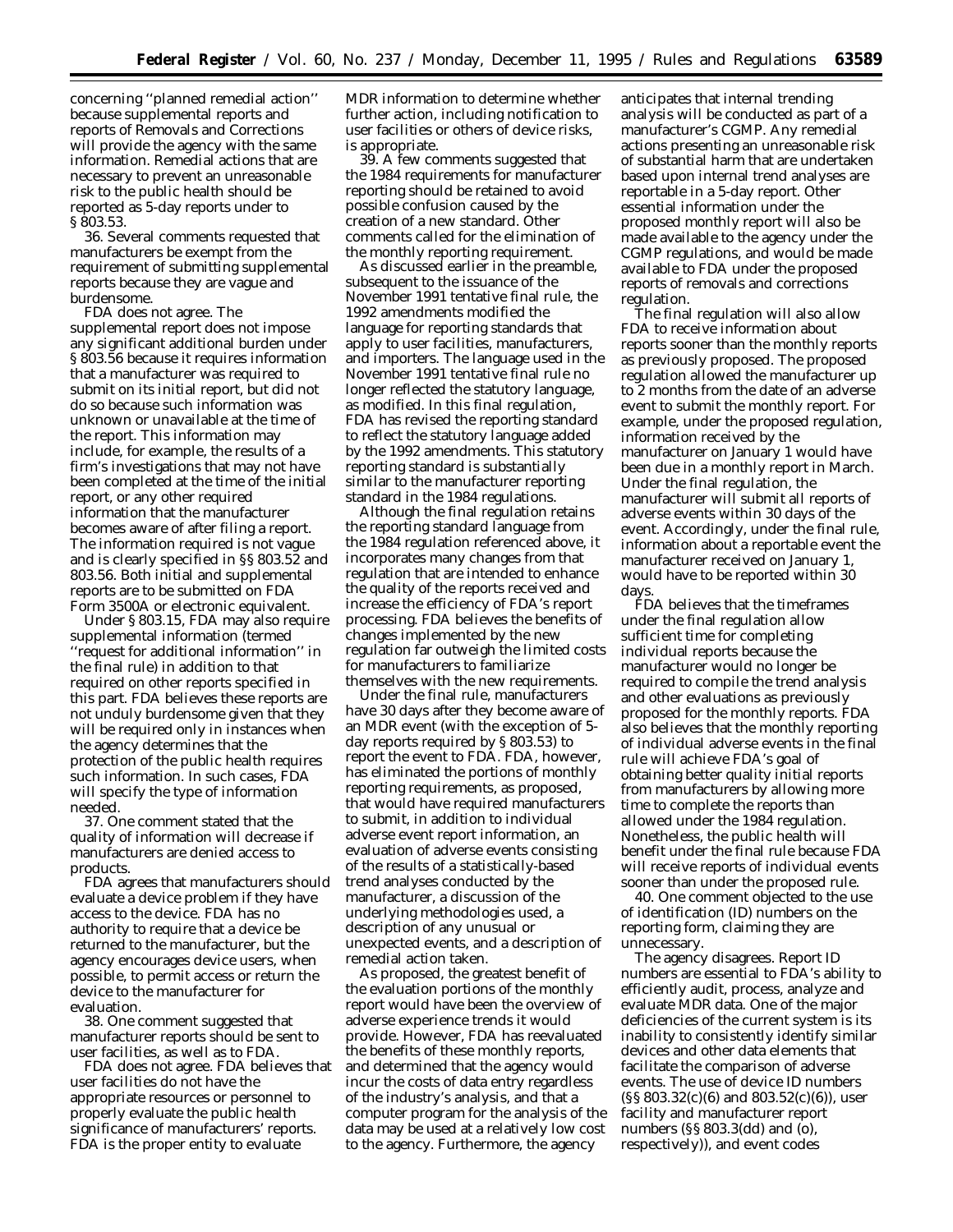(discussed in section IV.F., comment 52 of this document) will facilitate information access and retrieval, and increase the agency's ability to evaluate the information.

41. Comments stated that the requirement for firms to compare events associated with the use of their devices, in order to perform trending studies, should be removed.

The agency agrees in part and has deleted MDR trending reporting requirements, as discussed in section IV.E, comment 39 of this document. Under the prior reporting regulation, FDA has faced difficulties in making an effective determination of the significance of many device failures, because the reports did not include the total number of similar devices in current use or similar failures. Such information, which is required in baseline reports, provides the agency with information regarding the rate of adverse events. An understanding of device failure rates is essential for the agency to determine the level of risk involved, and the appropriate regulatory or other public health response.

42. One comment suggested that instead of the manufacturer indicating to whom the information was reported in the monthly reporting form, it is more important to indicate by whom it was reported.

The agency agrees in part. As noted above, the monthly report requirement, as proposed, has been eliminated; however, information about the initial reporter is required on the individual adverse event MEDWATCH form (FDA Form 3500A or an FDA approved electronic equivalent).

43. One comment objected to the requirement to report problems found in the scientific literature. Another comment objected to reporting anything except problems found in the scientific literature or from research.

Any information which reasonably suggests that a reportable event occurred is important to evaluate the risks of a device, regardless of the source. Although reports in the scientific literature or research are usually not proximate in time to actual events, the information often represents the results of cumulative observations and experience, and provides important information to FDA about device safety and effectiveness.

44. One comment stated that the manufacturer reporting requirements are inappropriate for device sales made directly to the patient.

The agency disagrees. The act does not provide any restrictions or limitations with respect to how the device was marketed. FDA would lose a valuable source of information if manufacturers of devices sold directly to patients, such as many apnea monitors or home use glucose monitors, were excluded from this requirement. All information concerning devicerelated deaths, serious injuries or other reportable events is equally important, regardless of how the device is marketed.

45. One comment stated that there is no relationship between devices shipped by the manufacturer and those on the market, as the devices may have been altered; therefore, the manufacturer should not be responsible for reporting events involving such devices.

The agency disagrees. Devices in commercial distribution are presumed to be the same devices shipped by the manufacturer. If a manufacturer receives information about an MDR event involving a device that has been altered, the information must nevertheless be forwarded to FDA with an explanation that the device has been altered.

46. One comment suggested that a U.S.-designated agent should be responsible for reporting on behalf of foreign manufacturers.

FDA's November 1991 tentative final rule proposed that U.S.-designated agents should be required to report for foreign manufacturers. This requirement has been adopted in § 803.58.

47. One comment suggested that the manufacturer should disclose the results of event evaluations to distributors of the device.

FDA does not agree. Disclosure of evaluations would be burdensome and may result in release of information that is protected under other laws and regulations. FDA will inform the public, including distributors, of steps necessary to protect the public health if the agency determines such steps are necessary.

## *F. User Facility and Manufacturer Reporting Forms for Individual Adverse Events (§§ 803.32 and 803.52)*

48. Several comments asserted that this section is costly, complicated, overly broad, unacceptably burdensome and not consistent with the SMDA as it requires the reporting of information not required or supported by the SMDA.

The agency disagrees. As stated earlier in the preamble, FDA has adopted the use of a single reporting form for most FDA-regulated products, in order to facilitate the cost-efficient submission of information required by or consistent with the provisions of the SMDA. The agency agrees that the data elements could be simplified and has modified the form after consideration of comments to the February 1993 notice submitted by medical device trade associations and other regulated or affected entities. FDA anticipates that the consolidated form will facilitate the submission, and improve the quality, of adverse event reports. During the initial period of its use, FDA will continue to closely monitor comments and suggestions received from interested parties regarding the reporting form, and will consider additional modifications to further improve the form as the need arises.

49. One comment stated that it will be difficult to find manufacturer reporting forms. Another comment stated that the report form, distributed as a draft to certain interested parties, is not compatible with the use of a word processor.

The MEDWATCH forms (FDA Forms 3500 and 3500A) are already in wide distribution and were published in the **Federal Register** on June 3, 1993. Information about the MEDWATCH form, and how to obtain it, is provided §§ 803.10 and 803.11.

Although a word processor would be able to fill the fields on FDA Form 3500A with great difficulty, the agency has made provisions for the submission of reports on alternative (electronic) media which would obviate the need for printing the form from a word processor.

50. Several comments were concerned with the adversarial and litigation issues which may be raised by reporting on the forms. In this regard, a few comments suggested deleting all items that require speculation and judgment in reporting, removing the signature block, or adding a disclaimer to the form.

As stated in section IV.C., comment 25 of this document, although FDA is aware that these reports may have some effect on liability, the required information is necessary to implement the agency's statutory responsibilities. Under the statute, user facilities and manufacturers must report adverse events when a device ''may'' have caused or contributed to the event. Accordingly, FDA does not have the discretion to require reporting only when a definitive causal relationship is established. Furthermore, adoption of such a standard would preclude FDA from receiving information that would help the agency assess the risks associated with devices.

FDA has removed the signature block on the form. FDA has provided a disclaimer statement on the reporting form, as discussed in section IV.C., comment 25 of this document.

51. Some comments suggested that the evaluation of events or reports be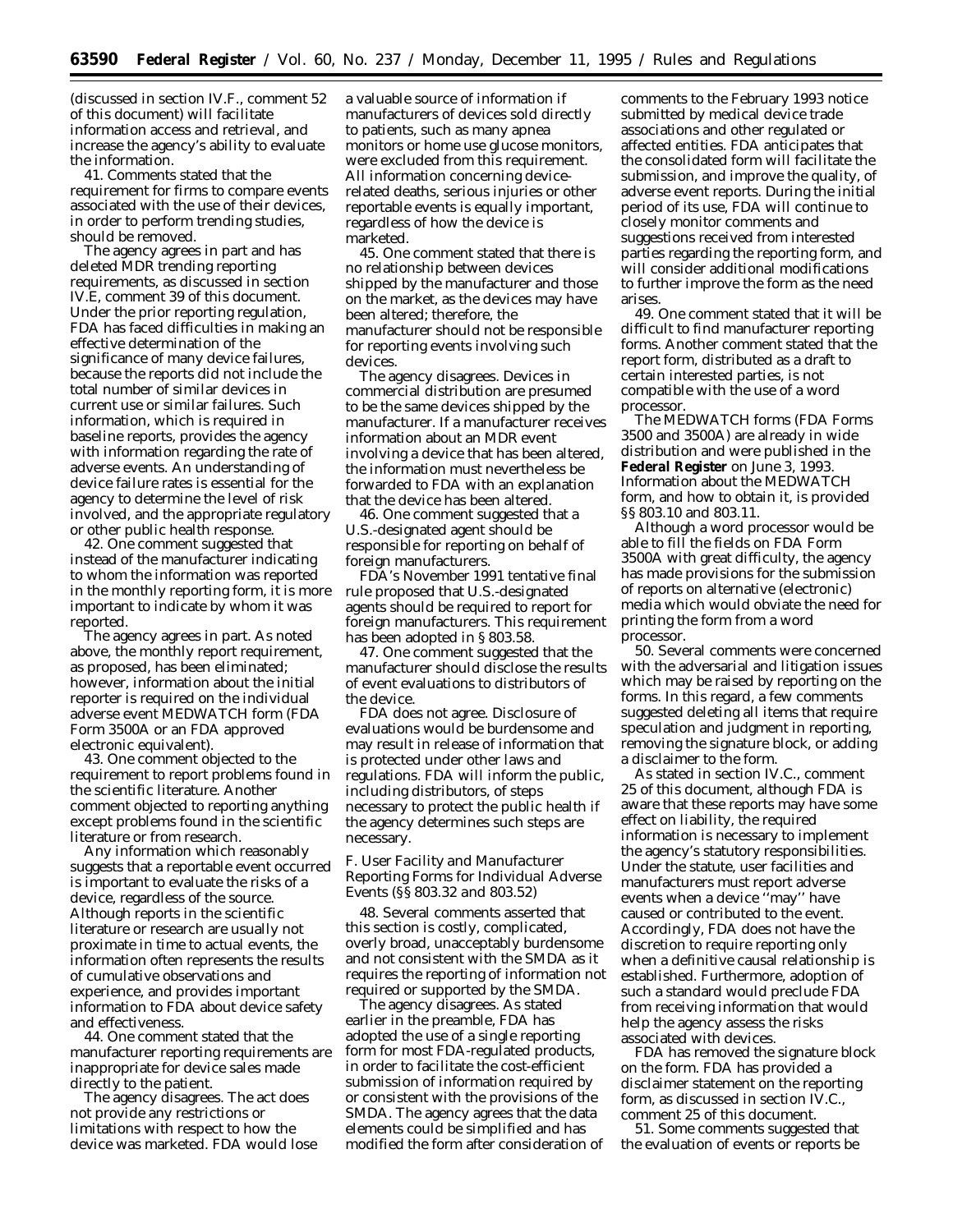left to FDA, the manufacturer or another third party. Other comments suggested that the manufacturer should not be required to verify data or provide data about which it has no knowledge. Other comments suggested that user facilities do not have the appropriate expertise to analyze events or make determinations concerning the reportability of events.

FDA agrees that user facilities should not be required to conduct in-depth analyses of events and has deleted certain requirements regarding information relating to evaluation and testing. User facilities serve principally as conduits of information and thus are required only to fill out information that is known to them. However, the statute and regulations still require user facilities to make an initial determination as to whether an event should be reported under the regulation's criteria. Accordingly, FDA has retained elements that relate to this determination. In § 803.30, FDA explains user facilities' obligations to obtain information about adverse events.

FDA believes that the manufacturer who is responsible for placing a device into interstate commerce is the appropriate entity to initially investigate and evaluate whether, and why, the device may have caused or contributed to a reportable event or malfunctioned and that such malfunction is a reportable event. In order for FDA to determine whether the risk posed by a device necessitates action to protect the public health, the manufacturer is also required to verify data and provide missing information after investigating the event. If after an investigation the information cannot be determined, a manufacturer must explain in the MDR report why the information cannot be obtained.

The agency agrees that an analysis of reports for patterns and trends may be more appropriately conducted by the manufacturer or FDA. FDA will conduct statistical analyses of report information submitted. The agency expects that manufacturers will conduct trend analyses as part of their CGMP.

52. Several comments suggested that numerical event and evaluation codes should not be used on the adverse event reporting form. Other comments stated that the codes lacked accuracy or were insufficient.

The agency disagrees. It is the manufacturer's responsibility to evaluate reports to determine causation. It is reasonable that an evaluation will result in the assignment or identification of failure modes and that these can be communicated to FDA in the form of a structured vocabulary or

''coded'' data. In developing these codes, the agency has used the experience gained from reviewing nearly 400,000 reports submitted since 1984. The use of these codes is essential to the rapid evaluation of device risks and processing of reports by computer. Regardless of whether the codes are specific enough to describe a particular event, the event must be fully described in the narrative section of the reporting form.

The list of codes for use with the final form (FDA Form 3500A or FDA approved electronic equivalent) has been expanded for completeness and modified to improve accuracy. The agency will continue to improve the accuracy of its codes as needed.

53. Various comments suggested that the following elements be removed from the form: Degree of certainty, labelled usage, result of analysis, list of other devices, purchase date, service and maintenance items, event description, and medical status of the patient.

FDA has deleted requirements for user facilities and manufacturers to report service and maintenance information and to state the degree of certainty concerning whether the device caused or contributed to an adverse event. FDA believes the burden of requiring this information would usually outweigh the benefit of assessing the cause of an adverse event. FDA, however, has retained the requirements for manufacturers to report use indications specified in the labeling and device analyses because this information is valuable in determining causation of the event. FDA has deleted the requirements to report these elements for user facilities because the agency believes the manufacturer is the most appropriate source for this information. All user facilities and manufacturers will still be required to provide information regarding concomitant product use, age of the device, event description and certain patient information. FDA believes this information is important to assess adverse events and should be available to user facilities as well as manufacturers.

## *G. Manufacturer Annual Certification Report (§ 803.57)*

54. A few comments stated that this section is redundant, overly broad and burdensome, exceeds the scope of the SMDA and should be deleted. Another comment suggested that certification be limited to events involving class III devices.

The agency cannot agree. Section 519(d) of the act states that each manufacturer required to make reports

under section 519(a) of the act must submit annual statements certifying the number of reports filed or that no reports were filed during the previous 12-month period. The provisions of this regulation pertaining to the statutory certification requirement merely explain what information should be contained in the submission. Furthermore, FDA does not agree that certification should be limited to reports about adverse events involving class III devices. Any device, regardless of its classification, can pose serious risks that need to be reported to FDA.

55. Some comments suggested that the certification be limited to the number of reports actually filed, and that liability should attach only in instances of known reporting violations.

The agency disagrees. The purpose of this provision is to ensure reporter compliance with MDR requirements by certifying that all reportable events have been submitted. Such purpose would be thwarted and the certification requirement rendered meaningless if it were limited to simply certifying the number of reports submitted instead of all reportable events known to the certifying entity. The legislative history of section 519(d) of the act references a U.S. General Accounting Office recommendation that the certification state that the reporter ''filed a specific number of reports \* \* \* and that the firm received or became aware of information concerning only these events.'' (H. Rept. 808, 101st Cong., 2d sess. 23 (1990)).

Accordingly, consistent with Congress' intent, FDA is requiring certification that all known reportable events were reported. This requirement does not impose liability for adverse events that are unknown to the reporter because the reporting requirements are triggered only when the reporting entity ''becomes aware'' of a reportable event.

56. Several comments stated that the purpose of certification should be to verify reports, not to certify with absoluteness; therefore the standard should be changed to ''reasonably certain'' and a disclaimer should be added.

The agency disagrees. Section 519(d) of the act specifically states that firms shall certify, not verify their reports. As discussed in the previous paragraph, the purpose of this provision is to ensure that the reporter complies with the law by certifying that it has submitted all the reports it was required to submit. This purpose would not be accomplished by verifying the report.

57. One comment asked for clarification about who is required to certify. Another comment suggested that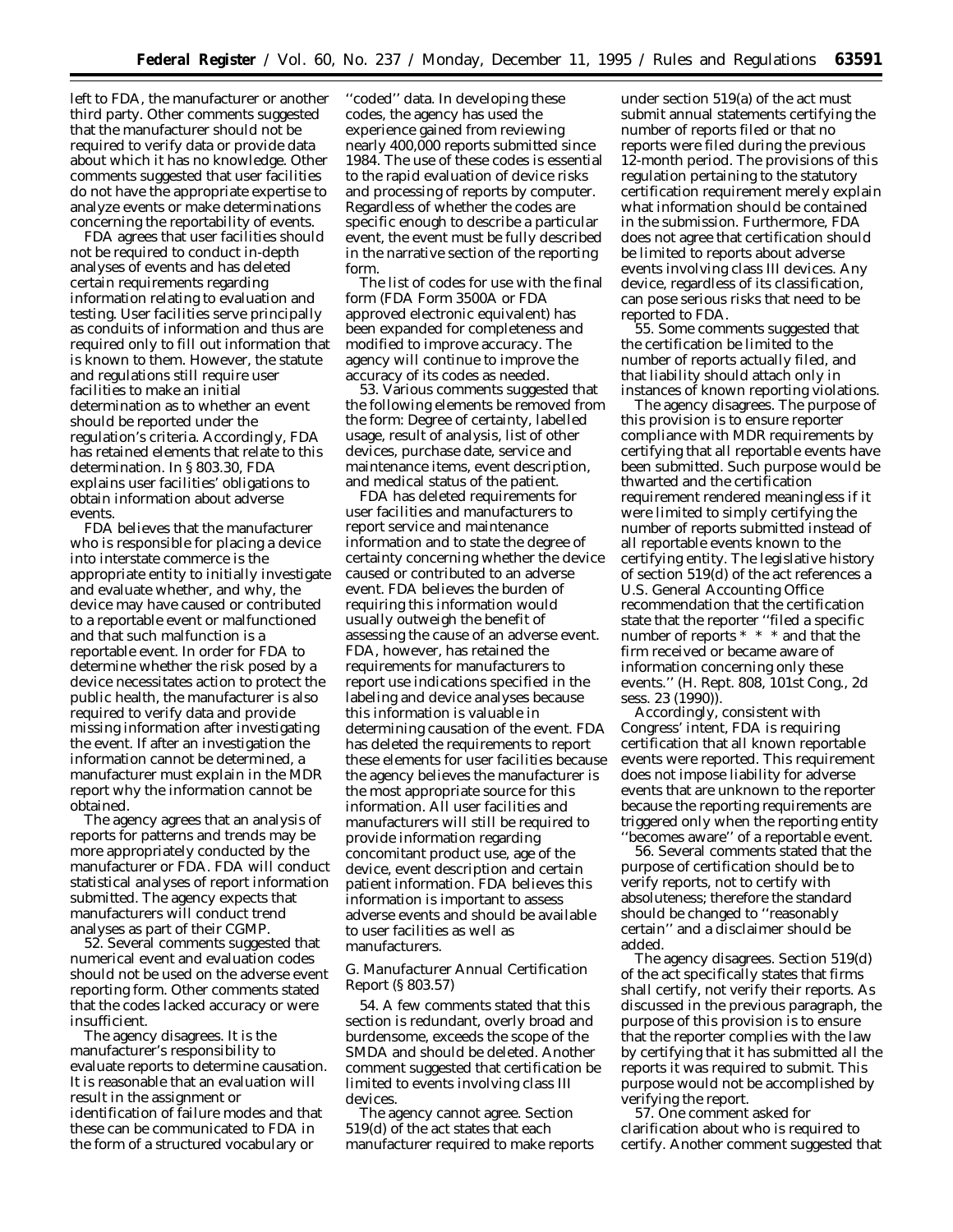the signature block be for the certifier and contractor as well.

The agency agrees with the need for clarification regarding who must certify and has incorporated language in the final rule to address this suggestion. Under the final rule, the president, chief executive officer, executive officer, U.S. designated agent of a foreign manufacturer or other official most directly responsible for the firm's operations shall certify reports submitted under section 519 of the act.

58. Two comments requested that decentralized certification be allowed for multisite firms. Another comment suggested that centralized reports be used in this situation.

Manufacturers have the option of certifying centrally or on a decentralized basis. Firms deciding to certify centrally must identify the sites covered by the certificate by name and registration number or FDA-assigned identification number.

### *H. Additional Requirements (§ 803.15)*

59. A few comments asserted that these provisions are vague and inappropriate in the absence of a device failure complaint.

The agency disagrees. This provision refers to submission of additional information after an adverse event report has been filed. Accordingly, FDA would not be requesting information in the absence of a device failure or complaint.

60. A few comments objected to the idea of giving FDA unlimited access to data. One comment wanted to restrict FDA's right to copy data and another wanted an appeal process.

FDA does not agree with comments proposing to restrict or limit the agency's access to additional information about adverse events. Under section 704(e) of the act, every person who is required to maintain records under section 519 of the act and every person who is in charge or custody of such records must permit FDA at all reasonable times to have access to and to copy and verify such records. Failure to provide such information may be a violation of section 301 of the act and may subject a person to civil or criminal penalties. Section 704(e) of the act does not limit in any way the types of device records maintained under section 519 of the act that FDA may inspect.

FDA does not agree that the agency should be required to provide an appeal process with respect to requests for additional information. As described above, FDA has statutory authority to require additional information concerning adverse events. Moreover,

such information needs to be provided as quickly as possible to enable FDA to take appropriate action.

61. Several comments suggested the regulation be modified to remove the requirement that each reportable event be investigated because in some instances an investigation is unnecessary.

The agency disagrees. All reportable events must be investigated by the manufacturer. The scope of an investigation may vary according to the circumstances; however, an investigation must be able to adequately assess the cause of the event. Sections 820.162 and 820.198 of FDA's CGMP regulations require manufacturers to review, evaluate and investigate any complaint involving the failure of a device to meet its performance specifications or involving injury, death, or any hazard to safety. FDA considers any event that must be reported under this part to be a death, injury, or hazard to safety.

# *I. Exemptions, Variances, and Alternative Reporting Requirements (§ 803.19)*

62. One comment asked that alternative reporting requirements under the current MDR system be incorporated into this regulation. One comment stated that the criteria for alternative reporting should be clarified.

FDA has incorporated the alternative reporting options from the MDR regulation issued in 1984 and expanded the options available in this regulation. Under the final regulation, FDA may grant a written exemption, variance, or alternative to some or all of the requirements when it determines compliance with all MDR requirements is not necessary to protect the public health. Examples of situations include: (1) Devices for which FDA is already aware of a type of malfunction and appropriate action has been taken to protect the public health, such as a recall, removal, or other correction; (2) adverse events that are known and well documented, are occurring at a normal rate, and do not justify the initiation of remedial action; and (3) device events occurring on an infrequent basis or where a longer period for investigation or followup is appropriate and necessary.

In these cases, FDA may impose conditions on its approval of an exemption, variance, or alternative reporting mechanism, including the requirement to report on a less frequent basis than otherwise required or to provide summary data rather than individual reports. The final regulation, upon its effective date, will supersede

all previously granted exemptions and variances from the 1984 reporting requirements. The agency intends to review all current exemptions and variances and notify relevant parties about the status of their exemptions and variances and the additional steps that may be necessary to conform to the new requirements effected by this regulation.

63. A few comments stated the criteria for exemption are unclear, especially with respect to investigational device exemptions, and thus create a loophole.

The criteria for exemptions (§ 803.19) are based upon interpretations of the act as to the types of entities Congress intended should be subject to reporting. FDA believes these exemptions are reasonably clear. The exemptions specifically granted under this final regulation are the same as those in the MDR regulation issued in 1984. Devices subject to investigational device exemptions are subject to reporting under the regulations governing that process (parts 812 and 813). The exception to this are devices with investigational device exemptions that are approved for export. These devices are considered to be in commercial distribution and, therefore, subject to MDR.

### *J. Where To Submit a Report (§ 803.12)*

64. There were only two comments on this section. One suggested that ''MDR'' be added to the mailing address. The other recommended the use of electronic reporting.

The agency agrees with these comments. ''MDR'' has been added to the mailing address. In addition, the agency, with prior approval, will accept required reports submitted electronically or on reporting media such as magnetic disc or tape in accordance with § 803.14(a). The agency is in the process of developing standards, guidelines, or procedures for the format to be used with electronic reports. Once available, any electronic reporting system meeting such criteria will be deemed to have prior FDA approval.

### *K. Written MDR Procedures (§ 803.17)*

65. A few comments requested additional guidance on written MDR procedures.

FDA agrees and has developed guidance concerning MDR procedures. Requests for this guidance should be directed to:

Division of Small Manufacturers Assistance (HFZ-220), Office of Health and Industry Programs, Center for Devices and Radiological Health, 1350 Piccard Dr., Rockville, MD 20850.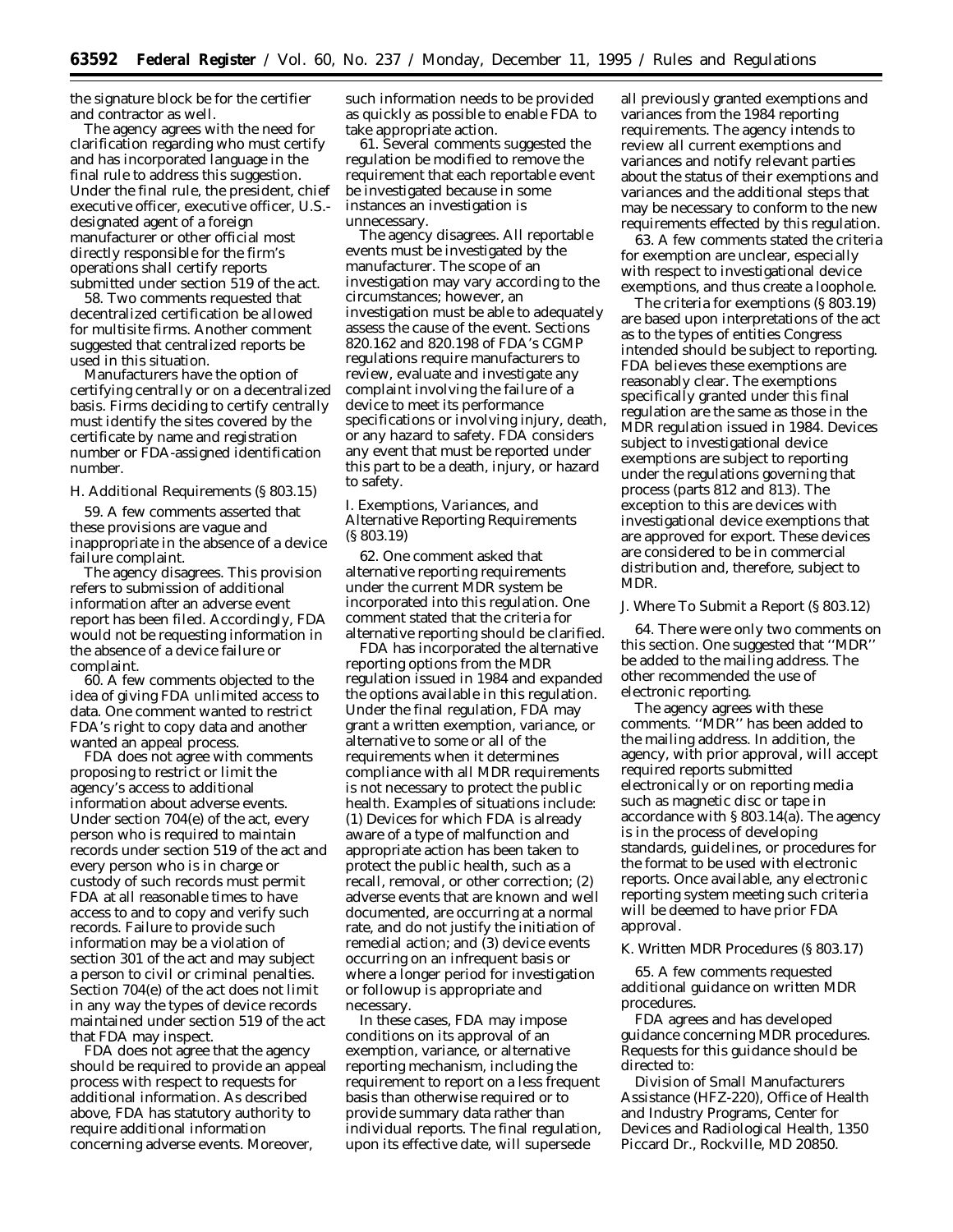Copies can also be obtained from an electronic docket maintained by the Division of Small Manufacturers Assistance. This system can also be accessed by dialing: 1–800–252–1366 or 301–594–2741. Persons wishing to obtain the guidance document via this system must have a video terminal or a personal computer with communication software (VT emulation) and a modem that can operate at a baud rate of 1200, 2400, 4800, or 9600. Persons wishing to transfer files from the electronic docket must use the KERMIT file transfer protocol.

66. One comment requested that the requirement for staff education be deleted.

The agency agrees and, as stated previously in this preamble, has removed this requirement from the final regulation.

67. One comment objected to the requirement for written procedures. Another comment objected to FDA having access to the firm's procedures.

The agency disagrees. Written procedures are essential to the development of a standard, institutional reporting program. FDA also needs access to such procedures so it can conduct an adequate audit of user facility and manufacturer compliance with MDR.

68. One comment requested clarification of the term ''information that facilitates a submission'' for which documentation and recordkeeping requirements were proposed.

''Information that facilitates the submission [of a semiannual report]'' refers to any information that was evaluated for the purpose of preparing a semiannual report or certification. The regulation has been revised in § 803.17 to clarify this point.

69. One comment stated that these provisions do not address the penalties for failure to comply.

FDA intends to enforce this regulation and will take appropriate action against any firm or facility that does not comply. Violations may result in criminal prosecutions and/or civil remedies such as seizure, injunction, recall, and civil penalties. FDA's enforcement mechanisms and penalties for noncompliance are detailed in the preamble to the November 1991 tentative final rule (56 FR 60024 at 60029 through 60030).

## *L. Files (§ 803.18)*

70. Several comments complained that these requirements are overly broad, burdensome, and beyond the scope of the SMDA.

FDA does not agree. Sections 519 and 701 of the act provide FDA the authority

to require user facilities and manufacturers to maintain records to ensure that devices are not adulterated or misbranded. The file requirements are necessary to enable FDA to: (1) Further investigate potentially adulterated or misbranded devices to determine the cause of adverse events; (2) verify information received; and (3) ensure compliance with the regulations. These filing requirements will also enable the reporting entity to more readily identify causes of problems associated with devices so they can take appropriate actions.

71. Several comments expressed concern about public access and a loss of confidentiality stating that these will lead to increased lawsuits and, therefore, decreased reporting. Some comments suggested that only events reportable to FDA be kept in FDA accessible files. Others suggested that confidential materials and irrelevant data be excluded from the files.

FDA has addressed issues related to confidentiality of reports it receives in section IV.C., comment 24 of this document. As stated therein, certain statutory and regulatory protections exist that prevent release of confidential information. FDA does not agree that only events that are ultimately determined to be reportable should be kept in MDR files. FDA must be able to audit files containing events that were determined not reportable to ensure such determinations were correct.

72. A few comments objected to FDA prescribing the method of record retention, preferring the use of individual systems.

The agency disagrees. Effective and uniform regulatory enforcement is better assured by a standardized method of record retention. The agency believes that the method of record retention prescribed in this regulation does not impose an undue burden on the entities required to maintain such records.

73. One comment suggested that separate files be kept for devices and patients.

FDA does not object to a reporting entity maintaining separate files for devices and patients provided that all required information is contained in the MDR files.

74. A few comments stated that a user facility should be required to keep files for a maximum of 2 years, rather than the expected life of the product, because some devices may have unusually long life expectancies.

The agency agrees and has modified this section accordingly. It should be noted that device manufacturers, however, are still required to retain their records for 2 years or a period of time

equivalent to the expected life of the device, whichever is greater.

*M. Who Must Register and Submit a Device List (Section 807.20)*

75. One comment suggested that foreign manufacturers designate a U.S. agent to fulfill the registration and certification requirements. Another comment suggested that foreign manufacturers be permitted to register.

Under § 807.40 (21 CFR 807.40), foreign manufacturers are required to designate a U.S. agent to serve as an official correspondent, as well as to register and list their medical devices distributed in the United States, submit premarket notifications and ensure compliance with the MDR reporting requirements. In § 807.40(a), FDA has changed the time allowed for foreign manufacturers to inform the agency of their designated U.S. agents, or a change in such agents, from 30 days to 5 days. FDA believes this is sufficient time to comply with this requirement.

76. Under § 807.20 (21 CFR 807.20), an owner or operator is required to register its ''name, places of business, and all establishments.'' Under this regulation, FDA has required the registration of all locations that fit within the definition of

''establishment,'' which is defined under § 807.3(a) (21 CFR 807.3(a)) as a location where devices are ''manufactured, assembled, or otherwise processed.'' Although FDA has authority under § 807.20 to require the registration of ''places of business'' that are not ''establishments'' under initial registration and listing regulation that were issued in 1977, the agency previously has declined to exercise this authority.

Under this regulation, FDA will use registration numbers in its data bases to process all manufacturer adverse event reports. Thus FDA must receive reports that originate from locations that may not be ''establishments'' and, therefore, have previously not had registration numbers. Accordingly, FDA is notifying manufacturers that upon the effective date of this final regulation, the agency will exercise its authority under § 807.20, and require all locations that are MDR reporting sites to register because they are ''places of business'' under § 807.20, regardless of whether they fit under the definition of ''establishment.''

#### **V. Environmental Impact**

The agency has determined under 21 CFR 25.24(a)(8) that this action is of a type that does not individually or cumulatively have a significant effect on the human environment. Therefore,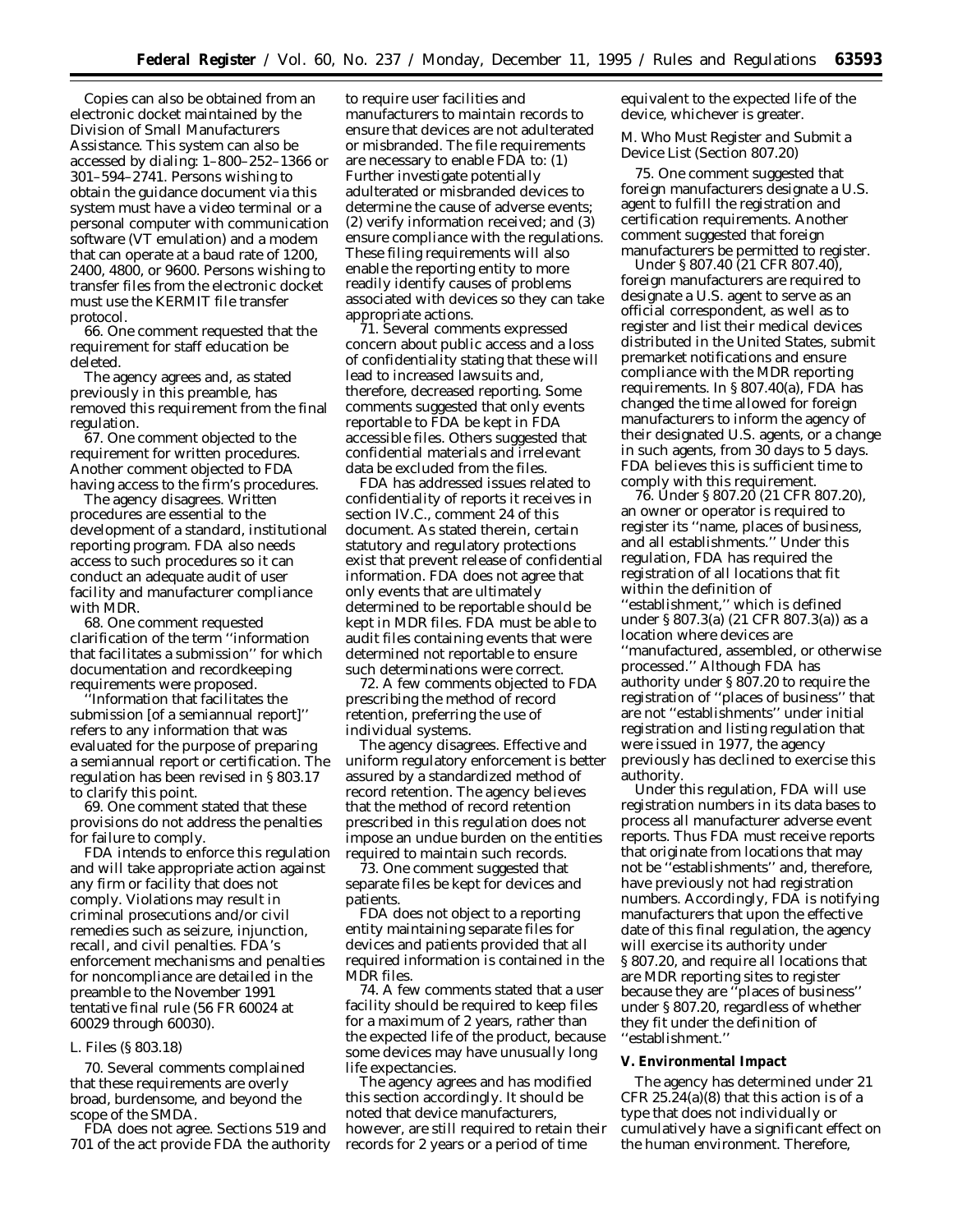neither an environmental assessment nor an environmental impact statement is required.

### **VI. Intergovernmental Partnership**

The agency has analyzed this rulemaking in accordance with the principles and criteria set forth in the Unfunded Mandate Reform Act (Pub. L. 104–4) and Executive Order 12875. Executive Order 12875 states that no agency or executive department shall promulgate any regulation that is not required by statute and that creates a mandate upon a State, local, or tribal government unless the Federal government supplies funds necessary to comply with the mandate, or the agency provides the Office of Management and Budget (OMB) a description of the agency's consultations with affected State, local, and tribal governments, the nature of their concerns, any written communications submitted to the agency by such units of government, and the agency's position supporting the need to issue the regulation containing the mandate. Executive Order 12875 does not apply to this final rule because the regulatory requirements that are applicable to government facilities are required by the provisions of the SMDA, as amended by the 1992 amendments. Moreover, many of the comments the agency received in response to the November 26, 1991, tentative final rule were from Federal, State, or local government facilities or from organizations representing these facilities. The agency believes this final rule is responsive to those comments.

The agency has also examined the consistency of this final rule with the Unfunded Mandate Reform Act. The Unfunded Mandate Reform Act requires (in section 202) that agencies prepare an assessment of anticipated costs and benefits before proposing any rule that may result in an annual expenditure by State, local, and tribal governments, in the aggregate, or by the private sector, of \$100 million (adjusted annually for inflation). The Unfunded Mandate Reform Act does not apply to this final rule because it will not result in an annual expenditure by State, local, and tribal governments, in the aggregate, or by the private sector of \$100 million.

### **VII. Analysis of Impacts**

FDA has examined the impact of the final rule under Executive Order 12866 and the Regulatory Flexibility Act (Pub. L. 96–354). Executive Order 12866 directs agencies to assess all costs and benefits of available regulatory alternatives and, when regulation is necessary, to select regulatory approaches that maximize net benefits

(including potential economic, environmental, public health and safety, and other advantages; distributive impacts; and equity). The agency believes that this final rule is consistent with the principles set out in the Executive Order. In addition, the final rule is not a significant regulatory action as defined by the Executive Order.

Many comments stated that the provisions of the rule, as proposed, are overly burdensome, that the costs outweigh the benefits, and that the economic impact was underestimated and misleading. Several comments stated that the provisions constitute too great a burden for FDA, as well as for user facilities, distributors, and manufacturers.

The agency does not agree. For the reasons stated in the preamble, including section IV.A., comment 1 of this document, FDA believes this regulation carefully balances the interests of public health with industry requirements. The agency also does not agree that the economic impact assessment was misleading. The cost projections contained in the proposed rule were based upon the information available to the agency at the time.

The Regulatory Flexibility Act requires agencies to analyze regulatory options that would minimize any significant impact of a rule on small entities. The agency certifies that the final rule will not have a significant economic impact on a substantial number of small entities.

The full economic impact assessment is on file at the Dockets Management Branch (address above). This rule is designed to: (1) Implement provisions of the SMDA regarding user facility reporting to FDA of deaths and serious injuries and illnesses related to medical devices and (2) amend the MDR regulations that require manufacturers to report deaths, serious injuries and malfunctions related to medical devices to FDA.

## *A. Benefits*

The legislative history of the SMDA documents reports that device problems that occur in hospitals are rarely reported, despite full scale implementation of the current medical device reporting regulation. A 1986 Government Accounting Office report showed that less than 1 percent of device problems occurring in hospitals were reported directly to FDA. As a result, neither patients nor medical providers would have access to relevant safety information. This final rule requires user facilities to report devicerelated deaths and serious injuries promptly, and thus it expands the

information base of FDA and the manufacturer for early detection of problems associated with medical devices. In addition to manufacturers, those required to report to FDA include device distributors, hospitals, nursing homes, ambulatory surgical facilities, and outpatient treatment and diagnostic facilities. As a result of this rule, FDA, patients, and medical providers will have access to relevant safety information not previously available. MDR reports alert FDA to lifethreatening and other serious problems with medical devices that are on the market, and FDA then can address these problems through the appropriate mechanisms. Further, when the final rule is in place, FDA will begin to receive denominator, or baseline data, such as the number of a particular device manufactured, distributed, and in use in the previous year. This information will enable FDA to better perform trend analyses and determine the significance of a report or group of reports.

Unfortunately, there are insufficient data available to quantify the benefits of the rule. The primary benefit of this rule is that it provides an early warning of device problems which is then evaluated together with other information and, if appropriate, followed by a corrective action such as the issuance of an FDA Safety Alert, recall, or other action. The agency believes the actions taken as a result of the information provided by MDR reports will provide benefits such as injuries prevented, lives saved, avoidance of hospitalization and outpatient treatment costs, and other possible benefits. Any quantification of benefits would require an estimation of both the number and seriousness of adverse events prevented by actions taken as the result of the evaluation of MDR reports. Thus the agency does not believe benefits can be quantified with any reliable accuracy.

### *B. Nature of the Economic Impact*

This regulation will require certain device user facilities to develop, maintain, and implement procedures for reporting deaths and serious injuries related to medical devices. Some current MDR requirements for manufacturers are being eliminated or reduced, but manufacturers will now be required to develop and maintain written MDR procedures and implement new reporting requirements, including the submission of baseline reports and annual updates and annual certification. In addition, foreign manufacturers will be required to designate an agent in the United States that will be responsible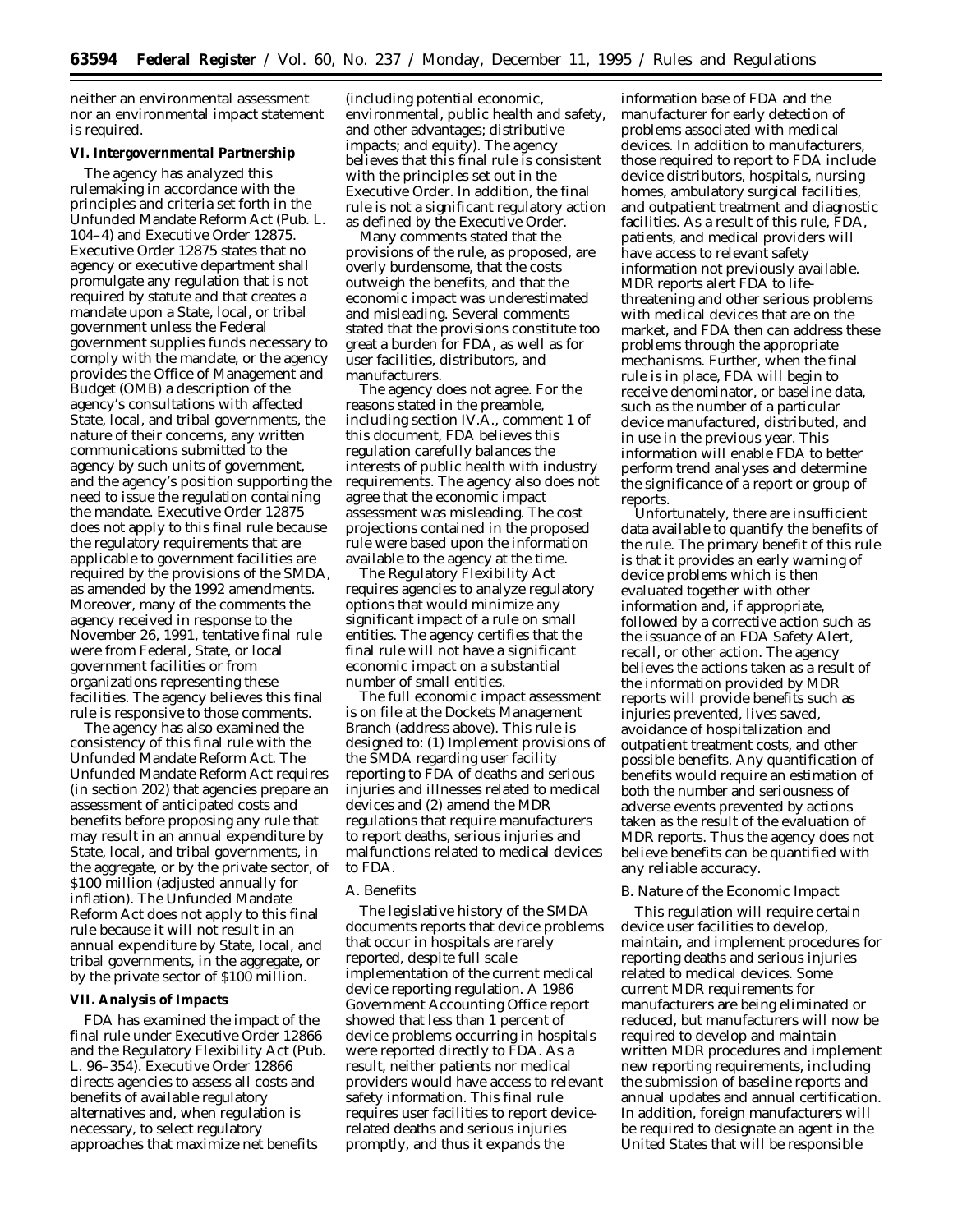for submitting required documents for complying with the MDR reporting requirements and for related documentation.

## *C. Impact Assessment*

Based on the cost analysis, the economic impact on manufacturers, U.S. agents for foreign manufacturers, and users of medical devices will not exceed the \$100 million threshold established under Executive Order 12866. Annualized one-time costs of about \$9.1 million will be incurred by industry for establishing and/or documenting procedures for data collection and reporting. In addition, the annual cost of user reporting is

estimated to be \$31.7 million, for a total annualized industry cost of \$40.8 million.

An estimated 51,000 additional death and injury reports are expected as a result of adverse incidents that must be reported under this rule. This is in line with the Congressional Budget Office estimate of 40,000 reports. These incidents generate investigation, data analyses and summaries, and additional reporting requirements. Based on the above estimates, this translates to an average cost per adverse report of \$799.

### 1. User Facility Costs

Table 1 summarizes the total incremental initial and recurring costs of the reporting requirements for user facilities. These estimates are based on cost data from the Center for Devices and Radiological Health's draft report to Congress, entitled ''The Evaluation of Medical Device User Facility Reporting Requirements'', 1994. Components of one-time costs include developing procedures and modifying forms for reporting and training personnel. The most significant one-time costs are \$3.0 million for developing procedures and \$2.6 million for ''other'' startup costs. The total annualized one-time cost to user facilities is estimated to be \$8.9 million.

## TABLE 1.—TOTAL COSTS TO USER FACILITIES BY TYPE OF FACILITY

[millions of dollars]

| Facility type         | Number of facili-                                      | One-time cost                    | Annualized <sup>1</sup>            | Annual         | Total                                  |
|-----------------------|--------------------------------------------------------|----------------------------------|------------------------------------|----------------|----------------------------------------|
| Outpatient diagnostic | 6.738<br>25.648<br>300. ا<br>7.578<br>4.041<br>15.600. | 12.7<br>0.7<br>3.3<br>2.5<br>9.5 | 1.9<br>$\cdot$<br>0.8<br>0.6<br>າາ | 5.3<br>.4<br>4 | 8.9<br>8.4<br>0.9<br>1.5<br>2.0<br>6.4 |
| Total                 | 60.905                                                 | 36.6                             | 8.9                                | 19.3           | 28.2                                   |

1Annualized over 5 years at a discount rate of 7 percent. (Numbers may not add due to rounding.)

Annual costs include investigation of the event, reporting the event, preparing semiannual reports, and related computer, and other costs. The total annual cost to user facilities is \$19.3 million. Hospitals and nursing homes incur about two- thirds of this cost at \$7.0 million and \$5.3 million, respectively. Major components of annual cost include \$5.4 million to investigate and to prepare the initial reports. Semiannual reports are required only if a facility has a reportable event, and are estimated to cost \$59,000. The most significant costs are for computer and other costs at \$14.8 million. The total first-year costs to user facilities is \$28.2 million.

2. Manufacturer and U.S. Agent for Foreign Manufacturer Costs

Manufacturers are currently required under the current good manufacturing practices regulation to investigate complaints and analyze device failures. Manufacturers will now be required to document and maintain their MDR related procedures. The vast majority of manufacturers already have such written procedures in place. Incremental one-time costs for documenting these procedures will be \$105 thousand. Foreign manufacturers will incur additional one-time costs of \$662 thousand to select an agent and notify FDA. Annualized at 7 percent

over 5 years, this translates to \$187 thousand per year.

Manufacturers must also comply with the new reporting requirements. Table 2 presents the expected annual cost of reporting by type of facility and type of report. The major components of annual cost include the followup and reporting of additional adverse medical device events and the submission of baseline reports. MDR followup on user and distributor reports and completion of information on Form 3500A is expected to cost manufacturers \$11.1 million annually for the estimated 51,000 reports from user facilities and distributors. The cost of 8,000 new baseline reports and 12,000 updates will be \$598 thousand.

| Type of facility | Type of report                                  | Cost<br>(dollars)         | Number of<br>reports      | Total cost<br>(0,00)   |
|------------------|-------------------------------------------------|---------------------------|---------------------------|------------------------|
|                  | Followup MDR's from user/distributor facilities | 217.60<br>54.40<br>13.60  | 51.000<br>8.000<br>12.000 | 11,098<br>435<br>163   |
|                  |                                                 | 233.60<br>26.00<br>110.08 | 100<br>12.145<br>510      | 23<br>316<br>134<br>56 |
|                  |                                                 |                           |                           | 12.225                 |
|                  |                                                 | 16.64                     | 4.812                     | 80                     |

# TABLE 2.—ANNUAL COST OF REPORTING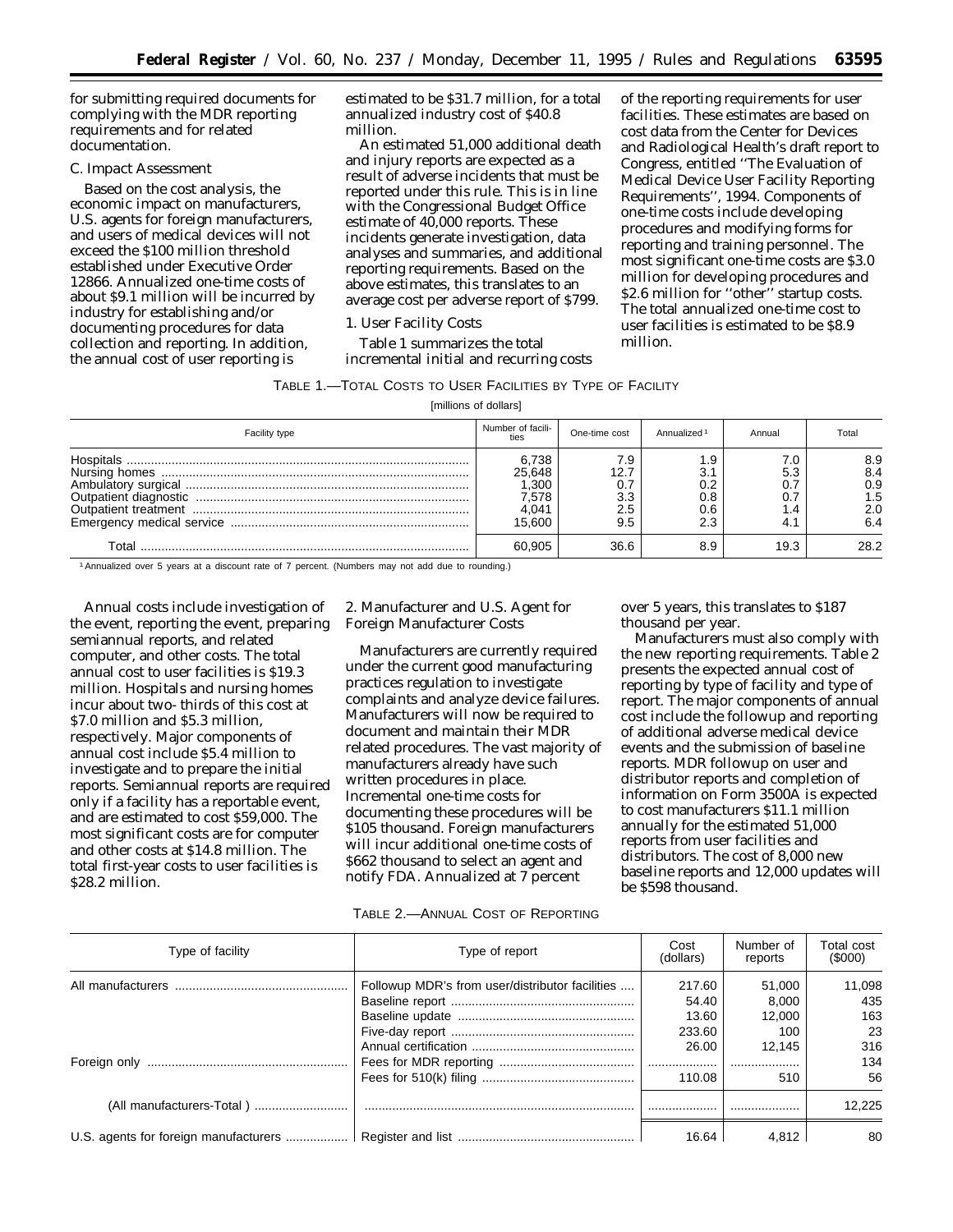| TABLE 2.—ANNUAL COST OF REPORTING—Continued |  |
|---------------------------------------------|--|
|---------------------------------------------|--|

| Type of facility                                   | Type of report | Cost<br>(dollars) | Number of<br>reports | Total cost<br>(0,00) |
|----------------------------------------------------|----------------|-------------------|----------------------|----------------------|
|                                                    |                | 7.80              | 5.750                | 45                   |
| (U.S. agents for foreign manufacturers-<br>Total). |                |                   |                      | 125                  |
| Total                                              |                |                   |                      | 12,350               |

In addition, domestic manufacturers and U.S. agents for foreign manufacturers will be required to certify annually the number of reportable events that have occurred. This is a formality in terms of data collection and reporting and is expected to cost \$316 thousand. Foreign manufacturers will incur a fee of \$190 thousand for reporting services conducted by their U.S. agents. Annual costs to U.S. agents are \$125 thousand for registering and listing their foreign manufacturers establishments and products and for complying with reporting requirements. Previously, foreign manufacturers were required to submit premarket notifications or have their initial distributor in the United States do so. Now, U.S. agents will be required to submit premarket notifications for foreign manufacturers. This represents a transfer of existing requirements and therefore, no increase in cost.

## 3. Total Cost to Industry

Table 3 presents a summary of the total annual costs to industry. Costs are \$28.2 million for user facilities, \$12.4 million for manufacturers, and \$125 thousand for U.S. agents for foreign manufacturers, for a total annual cost to industry of \$40.8 million.

# TABLE 3.—TOTAL ANNUALIZED COST TO INDUSTRY

|  | [in millions of dollars] |  |  |  |
|--|--------------------------|--|--|--|
|--|--------------------------|--|--|--|

| Industry                            | One-<br>time <sup>1</sup> | Annual | Total |
|-------------------------------------|---------------------------|--------|-------|
| User Facili-<br>ties<br>Manufactur- | 8.93                      | 19.31  | 28.24 |
| ers                                 | 0.19                      | 12.22  | 1241  |

# TABLE 3.—TOTAL ANNUALIZED COST TO INDUSTRY—Continued

[in millions of dollars]

| Industry                                        | One-<br>time $1$ | Annual | Total |
|-------------------------------------------------|------------------|--------|-------|
| U.S. agents<br>for foreign<br>manufactu-<br>ers |                  | 0.13   | 0.13  |
| Total                                           | 9.12             | 31.66  | 40.77 |

1Annualized over 5 years at a discount rate of 7 percent. (Numbers may not add due to rounding.)

## 4. Small Business Impacts

There is little likelihood that there will be a significant impact on small facilities. The one-time start-up costs range from \$437 to \$1,629 for user facilities, depending on facility type. Annualized at 7 percent for 5 years, these costs range from \$107 to \$397 for user facilities. In addition, estimates of the annual number of additional medical device events attributable to this regulation are about 51,000. Because there are nearly 61,000 user facilities, this averages out to about .8 serious events per facility attributable to the user reporting rule at an annual cost of \$400 per event.

Similarly, small businesses in the medical device manufacturing industry will not be significantly affected, although the industry has a substantial number of small facilities, with about 65 percent of the establishments having fewer than 50 employees. No more than 22 percent of the anticipated \$12 million annual impact of these regulations on manufacturers would be attributable to small establishments, or about \$2.7 million per year. Because there are about 7,300 small medical device establishments (including foreign manufacturers), the average impact on

one small establishment should be less than \$338 annually. Assuming that all of the approximately 4,800 U.S. agents are small, on average, the \$125 thousand impact on any one establishment would be \$26 annually.

### **VIII. Paperwork Reduction Act of 1995**

This final rule contains information collections which are subject to review by OMB under the Paperwork Reduction Act of 1995 (Pub. L. 104–13). The title, description, and respondent description of the information collections are shown below and an estimate of the annual recordkeeping and periodic reporting burden. Included in the estimate is the time for reviewing instructions, searching existing data sources, gathering and maintaining the data needed, and completing and reviewing the collection of information.

*Title:* Reporting and recordkeeping requirements for user facilities and manufacturers of medical devices under the Safe Medical Devices Act of 1990 (SMDA) and the Medical Device Amendments of 1992 (1992 Amendments)(General requirements).

*Description:* This regulation implements provisions of the SMDA and the 1992 amendments regarding user facility reporting of deaths and serious injuries related to medical devices. This regulation also amends regulations regarding device manufacturer reporting of deaths, serious injuries, and certain malfunctions related to medical devices. The purpose of these changes is to improve the protection of the public health while also reducing the regulatory burden on reporting entities.

*Description of Respondents:* Businesses or other for profit organizations, nonprofit organizations, Federal, State, and local governments.

## TABLE 4.—ESTIMATED ANNUAL BURDEN FOR REPORTING

| CFR section | Number of<br>respondents | Number of<br>responses<br>per re-<br>spondent | Total annual<br>responses | Hours per<br>response | Total hours |
|-------------|--------------------------|-----------------------------------------------|---------------------------|-----------------------|-------------|
| 803.19      | 100                      | 1.0                                           | 100                       | 3.0                   | 300         |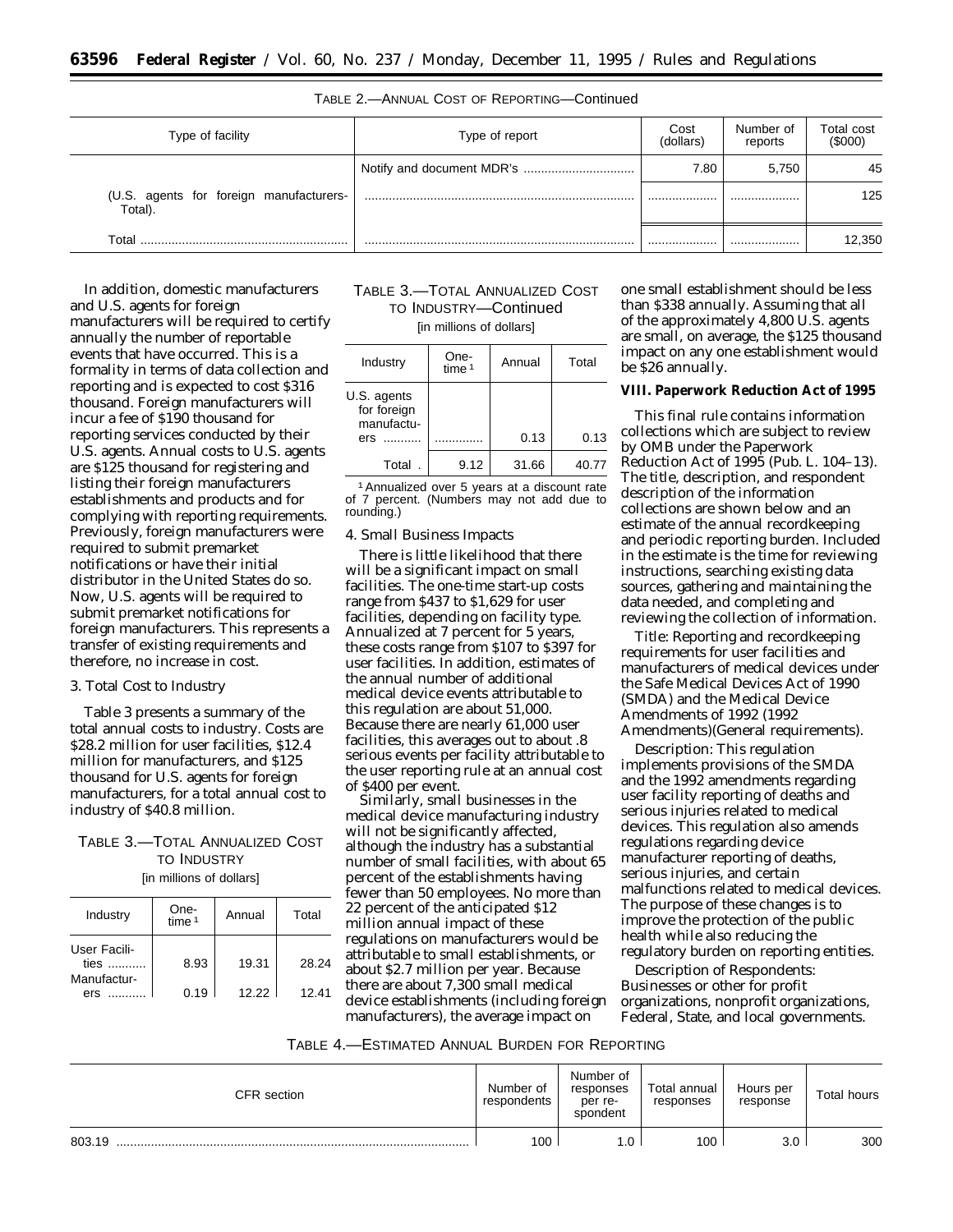| CFR section | Number of<br>respondents | Number of<br>responses<br>per re-<br>spondent | Total annual<br>responses | Hours per<br>response | Total hours |
|-------------|--------------------------|-----------------------------------------------|---------------------------|-----------------------|-------------|
| 803.30(a)   | 700                      |                                               | 700                       | 3.0                   | 2,100       |
| 803.30(b)   | 20,000                   | 1.5                                           | 30,000                    | 3.0                   | 90,000      |
| 803.33      | 2,000                    |                                               | 2.000                     | 1.0                   | 2,000       |
| 803.50      | 1.250                    | 40.0                                          | 50,000                    | 0.5                   | 25,000      |
| 803.53      | 100                      |                                               | 100                       | 0.5                   | 50          |
| 803.55      | 1.000                    | 20.0                                          | 20,000                    | 11.1                  | 22,000      |
| 803.56      | 500                      | 20.0                                          | 10.000                    | 1.0                   | 10,000      |
| 803.57      | 12,000                   |                                               | 12,000                    | 1.0                   | 12,000      |
| 803.58      | 5.000                    | 1.0                                           | 5.000                     | 1.0                   | 5.000       |
| Total       |                          |                                               |                           |                       | 168,450     |

# TABLE 4.—ESTIMATED ANNUAL BURDEN FOR REPORTING—Continued

1Although an initial submission will take an estimated 2 hours to complete, the annual update will take only .5 hours. The average hours per response is therefore 1.1, as reflected here.

TABLE 5.—ESTIMATED ANNUAL BURDEN FOR RECORDKEEPING

| <b>CFR</b> section     | Number of<br>record-<br>keepers | Hours per<br>record-<br>keeper | Total hours     |
|------------------------|---------------------------------|--------------------------------|-----------------|
| 803.18(c)<br>803.18(e) | 36,639<br>625                   | 0.25<br>16.00                  | 9,160<br>10,000 |
| Total                  |                                 |                                | 19,160          |

Although the November 26, 1991, tentative final rule provided a 60-day comment period (extended to 90 days in the January 24, 1992, **Federal Register**, 57 FR 2861), and this final rule is based on the comments received, FDA Form 3419 (semiannual report), FDA Form 3417 (baseline report), and FDA Form 3381 (annual certification) have not been previously available to OMB or the public for review. Therefore, as required by section 3507(d) of the Paperwork Reduction Act of 1995, FDA has submitted a copy of this final rule to OMB for its review of these information collection requirements.

In addition, the agency solicits public comment on the information collection requirements in order to: (1) Evaluate whether the proposed collection of information is necessary for the proper performance of the functions of the agency, including whether the information will have practical utility; (2) evaluate the accuracy of the agency's estimate of the burden of the proposed collection of information, including the validity of the methodology and assumptions used; (3) enhance the quality, utility, and clarity of the information to be collected; and (4) minimize the burden of the collection of information on those who are to respond, including through the use of appropriate automated, electronic, mechanical, or other technological collection techniques or other forms of

information technology, e.g., permitting electronic submission of responses.

Individuals and organizations may submit comments on the information collection requirements by January 10, 1996, and should direct them to FDA's Dockets Management Branch (address above) and to the Office of Information and Regulatory Affairs, OMB, New Executive Office Bldg., rm. 10235, 725 17th St. NW., Washington, DC 20503, Attention: Desk Officer for FDA.

Persons are not required to respond to a collection of information unless it displays a currently valid OMB control number. This final rule contains information collection requirements which have been approved under OMB no. 0910–0059 and which expires on March 31, 1996. FDA will publish a notice in the **Federal Register** prior to the effective date of this final rule of OMB's decision to approve, modify or disapprove the information collection requirements.

### **List of Subjects**

#### *21 CFR Part 803*

Imports, Medical devices, Reporting and recordkeeping requirements.

#### *21 CFR Part 807*

Confidential business information, Medical devices, Reporting and recordkeeping requirements.

Therefore, under the Federal Food, Drug, and Cosmetic Act and under the authority delegated to the Commissioner of Food and Drugs, chapter I of title 21 of the Code of Federal Regulations is amended as follows:

1. Part 803 is revised to read as follows:

## **PART 803—MEDICAL DEVICE REPORTING**

## **Subpart A—General Provisions**

#### Sec.

- 803.1 Scope.
- 803.3 Definitions.
- 803.9 Public availability of reports.
- 803.10 General description of reports required from user facilities and manufacturers.
	-
- 803.11 Obtaining the forms.<br>803.12 Where to submit repo Where to submit reports.
- 803.13 English reporting requirement.
- 803.14 Electronic reporting.
- 803.15 Requests for additional information.
- 
- 803.16 Disclaimers.<br>803.17 Written MD Written MDR procedures.
- 803.18 Files.
- 803.19 Exemptions, variances, and
- alternative reporting requirements.

# **Subpart B—Generally Applicable Requirements for Individual Adverse Event Reports**

- 803.20 How to report.
- 803.21 Reporting codes.
- 803.22 When not to file.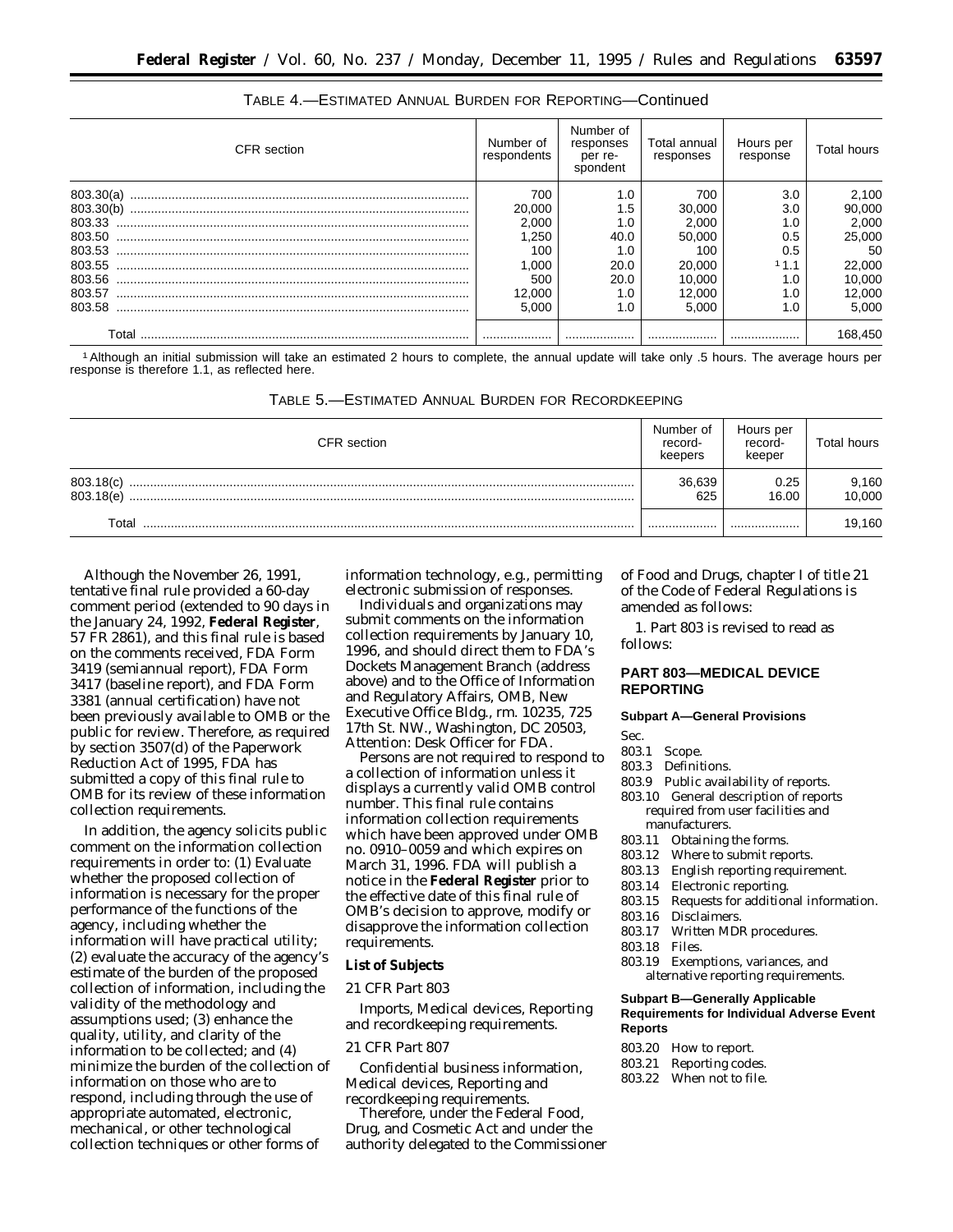#### **Subpart C—User Facility Reporting Requirements**

- 803.30 Individual adverse event reports; user facilities.
- 803.32 Individual adverse event report data elements.
- 803.33 Semiannual reports.

#### **Subpart D—[Reserved]**

## **Subpart E—Manufacturer Reporting Requirements**

- 803.50 Individual adverse event reports; manufacturers.
- 803.52 Individual adverse event report data elements.
- 803.53 Five-day reports.
- 803.55 Baseline reports.
- 803.56 Supplemental reports.<br>803.57 Annual certification.
- Annual certification.
- 803.58 Foreign manufacturers.

**Authority:** Secs. 502, 510, 519, 520, 701, 704 of the Federal Food, Drug, and Cosmetic Act (21 U.S.C. 352, 360, 360i, 360j, 371, 374).

### **Subpart A—General Provisions**

### **§ 803.1 Scope.**

(a) This part establishes requirements for medical device reporting. Under this part, device user facilities and manufacturers must report deaths and serious injuries to which a device has or may have caused or contributed, and must establish and maintain adverse event files. Manufacturers are also required to report certain device malfunctions and submit an annual report to FDA certifying that the correct number of medical device reports were filed during the previous 12-month period or, alternatively, that no reports were required during that same time period. These reports will assist FDA in protecting the public health by helping to ensure that devices are not adulterated or misbranded and are safe and effective for their intended use.

(b) This part supplements and does not supersede other provisions of this subchapter, including the provisions of part 820 of this chapter.

(c) References in this part to regulatory sections of the Code of Federal Regulations are to Chapter I of title 21, unless otherwise noted.

#### **§ 803.3 Definitions.**

(a) *Act* means the Federal Food, Drug, and Cosmetic Act.

(b) *Ambulatory surgical facility (ASF)* means a distinct entity that operates for the primary purpose of furnishing same day outpatient surgical services to patients. An ASF may be either an independent entity (i.e., not a part of a provider of services or any other facility) or operated by another medical entity (e.g., under the common ownership, licensure or control of an entity). An ASF is subject to this regulation regardless of whether it is

licensed by a Federal, State, municipal, or local government or regardless of whether it is accredited by a recognized accreditation organization. If an adverse event meets the criteria for reporting, the ASF must report that event regardless of the nature or location of the medical service provided by the ASF.

(c) *Become aware* means that an employee of the entity required to report has acquired information reasonably suggesting a reportable adverse event has occurred. Device user facilities are considered to have ''become aware'' when medical personnel, as defined in paragraph (r) of this section, who are employed by or otherwise formally affiliated with the facility, acquire such information about a reportable event. Manufacturers are considered to have ''become aware'' of an event when:

(1) Any employee becomes aware of a reportable event that is required to be reported within 30 days, or that is required to be reported within 5 days pursuant to a written request from FDA under 803.53(b); and

(2) Any employee, who is a person with management or supervisory responsibilities over persons with regulatory, scientific, or technical responsibilities, or a person whose duties relate to the collection and reporting of adverse events, becomes aware that a reportable MDR event or events, from any information, including any trend analysis, necessitate remedial action to prevent an unreasonable risk of substantial harm to the public health.

(d) *Caused or contributed* means that a death or serious injury was or may have been attributed to a medical device, or that a medical device was or may have been a factor in a death or serious injury, including events occurring as a result of:

- (1) Failure;
- (2) Malfunction;
- (3) Improper or inadequate design;
- (4) Manufacture;
- (5) Labeling; or
- (6) User error.

(e) (1) *Device family* means a group of one or more devices manufactured by or for the same manufacturer and having the same:

(i) Basic design and performance characteristics related to device safety and effectiveness,

(ii) Intended use and function, and (iii) Device classification and product code.

(2) Devices that differ only in minor ways not related to safety or effectiveness can be considered to be in the same device family. Factors such as brand name and common name of the device and whether the devices were

introduced into commercial distribution under the same 510(k) or premarket approval application (PMA), may be considered in grouping products into device families.

(f) *Device user facility* means a hospital, ambulatory surgical facility, nursing home, outpatient diagnostic facility, or outpatient treatment facility as defined in paragraphs (l), (b), (s), (t), and (u), respectively, of this section, which is not a "physician's office," as defined in paragraph (w) of this section. School nurse offices and employee health units are not device user facilities.

- (g) [Reserved]
- (h) [Reserved]

(i) *Expected life* of a device (required on the manufacturer's baseline report) means the time that a device is expected to remain functional after it is placed into use. Certain implanted devices have specified "end of life" (EOL) dates. Other devices are not labeled as to their respective EOL, but are expected to remain operational through maintenance, repair, upgrades, etc., for an estimated period of time.

(j) *FDA* means the Food and Drug Administration.

(k) *Five-day report* means a medical device report that must be submitted by a manufacturer to FDA pursuant to § 803.53, on FDA Form 3500A or electronic equivalent as approved under § 803.14, within 5 work days.

(l) *Hospital* means a distinct entity that operates for the primary purpose of providing diagnostic, therapeutic (medical, occupational, speech, physical, etc.), surgical and other patient services for specific and general medical conditions. Hospitals include general, chronic disease, rehabilitative, psychiatric, and other special-purpose facilities. A hospital may be either independent (e.g., not a part of a provider of services or any other facility) or may be operated by another medical entity (e.g., under the common ownership, licensure or control of another entity). A hospital is covered by this regulation regardless of whether it is licensed by a Federal, State, municipal or local government or whether it is accredited by a recognized accreditation organization. If an adverse event meets the criteria for reporting, the hospital must report that event regardless of the nature or location of the medical service provided by the hospital.

(m) *Malfunction* means the failure of a device to meet its performance specifications or otherwise perform as intended. Performance specifications include all claims made in the labeling for the device. The intended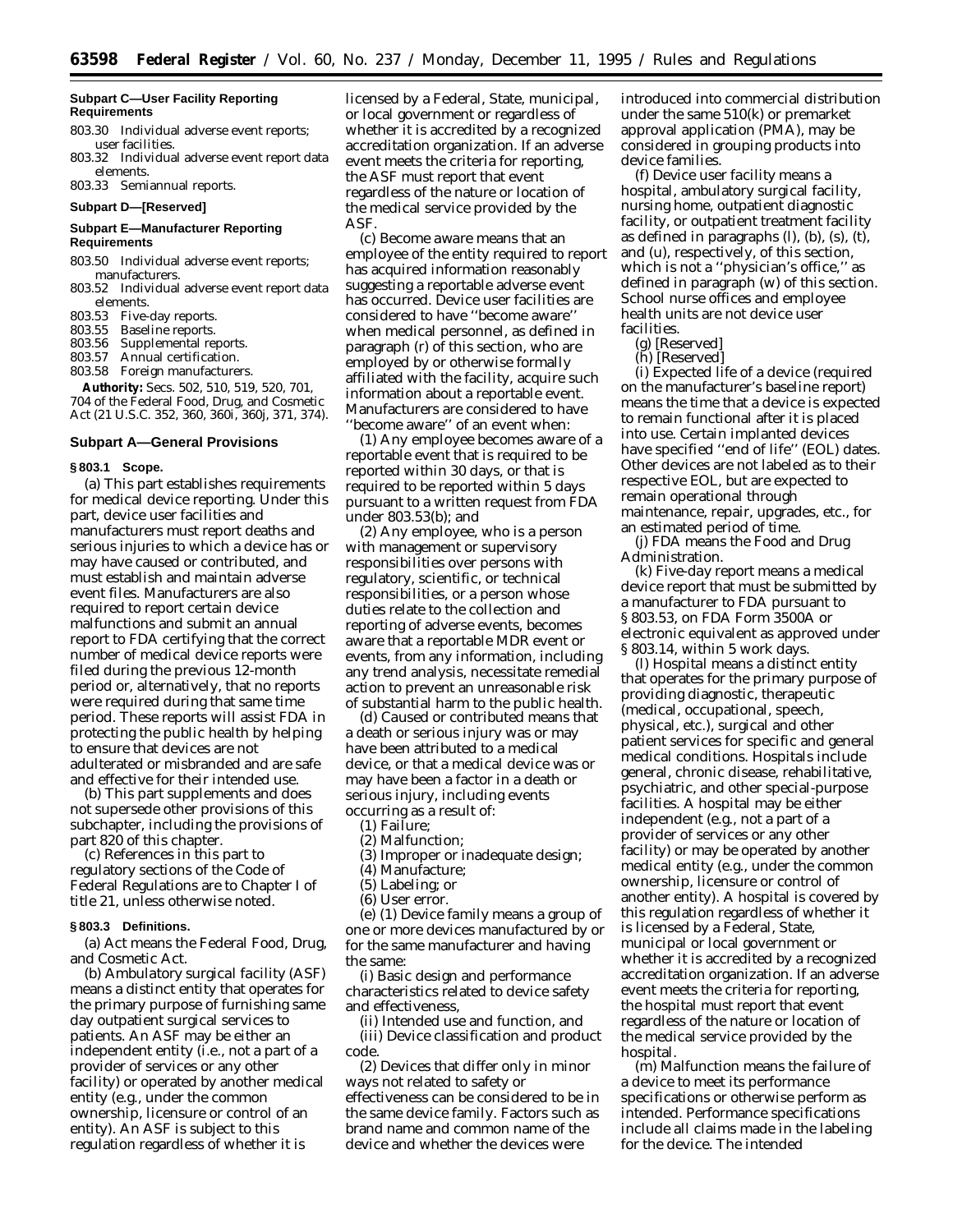performance of a device refers to the intended use for which the device is labeled or marketed, as defined in § 801.4 of this chapter.

(n) *Manufacturer* means any person who manufactures, prepares, propagates, compounds, assembles, or processes a device by chemical, physical, biological, or other procedure. The term includes any person who:

(1) Repackages or otherwise changes the container, wrapper or labeling of a device in furtherance of the distribution of the device from the original place of manufacture;

(2) Initiates specifications for devices that are manufactured by a second party for subsequent distribution by the person initiating the specifications;

(3) Manufactures components or accessories which are devices that are ready to be used and are intended to be commercially distributed and intended to be used as is, or are processed by a licensed practitioner or other qualified person to meet the needs of a particular patient; or

(4) Is the U.S. agent of a foreign manufacturer.

(o) *Manufacturer report number* means the number that uniquely identifies each individual adverse event report submitted by a manufacturer. This number consists of three parts as follows:

(1) The FDA registration number for the manufacturing site of the reported device. (If the manufacturing site does not have a registration number, FDA will assign a temporary number until the site is officially registered. The manufacturer will be informed of the temporary number.);

(2) The four-digit calendar year in which the report is submitted; and

(3) The five-digit sequence number of the reports submitted during the year, starting with 00001. (For example, the complete number will appear 1234567– 1995–00001.)

(p) *MDR* means medical device report. (q) *MDR reportable event* (or

*reportable event*) means:

(1) An event about which user facilities become aware of information that reasonably suggests that a device has or may have caused or contributed to a death or serious injury; or

(2) An event about which manufacturers have received or become aware of information that reasonably suggests that one of their marketed devices:

(i) May have caused or contributed to a death or serious injury; or

(ii) Has malfunctioned and that the device or a similar device marketed by the manufacturer would be likely to

cause or contribute to a death or serious injury if the malfunction were to recur.

(r) *Medical personnel*, as used in this part, means an individual who:

(1) Is licensed, registered, or certified by a State, territory, or other governing body, to administer health care;

(2) Has received a diploma or a degree in a professional or scientific discipline;

(3) Is an employee responsible for receiving medical complaints or adverse event reports; or

(4) Is a supervisor of such persons.

(s)(1) *Nursing home* means an independent entity (i.e., not a part of a provider of services or any other facility) or one operated by another medical entity (e.g., under the common ownership, licensure, or control of an entity) that operates for the primary purpose of providing:

(i) Skilled nursing care and related services for persons who require medical or nursing care;

(ii) Hospice care to the terminally ill; or

(iii) Services for the rehabilitation of the injured, disabled, or sick.

(2) A nursing home is subject to this regulation regardless of whether it is licensed by a Federal, State, municipal, or local government or whether it is accredited by a recognized accreditation organization. If an adverse event meets the criteria for reporting, the nursing home must report that event regardless of the nature, or location of the medical service provided by the nursing home.

(t)(1) *Outpatient diagnostic facility* means a distinct entity that:

(i) Operates for the primary purpose of conducting medical diagnostic tests on patients;

(ii) Does not assume ongoing responsibility for patient care; and

(iii) Provides its services for use by other medical personnel. (Examples include diagnostic radiography, mammography, ultrasonography, electrocardiography, magnetic resonance imaging, computerized axial tomography and in-vitro testing).

(2) An outpatient diagnostic facility may be either independent (i.e., not a part of a provider of services or any other facility) or operated by another medical entity (e.g., under the common ownership, licensure, or control of an entity). An outpatient diagnostic facility is covered by this regulation regardless of whether it is licensed by a Federal, State, municipal, or local government or whether it is accredited by a recognized accreditation organization. If an adverse event meets the criteria for reporting, the outpatient diagnostic facility must report that event regardless of the nature or location of the medical service

provided by the outpatient diagnostic facility.

(u) (1) *Outpatient treatment facility* means a distinct entity that operates for the primary purpose of providing nonsurgical therapeutic (medical, occupational, or physical) care on an outpatient basis or home health care setting. Outpatient treatment facilities include ambulance providers, rescue services, and home health care groups. Examples of services provided by outpatient treatment facilities include: Cardiac defibrillation, chemotherapy, radiotherapy, pain control, dialysis, speech or physical therapy, and treatment for substance abuse.

(2) An outpatient treatment facility may be either independent (i.e., not a part of a provider of services or any other facility) or operated by another medical entity (e.g., under the common ownership, licensure, or control of an entity). An outpatient treatment facility is covered by this regulation regardless of whether it is licensed by a Federal, State, municipal, or local government or whether it is accredited by a recognized accreditation organization. If an adverse event meets the criteria for reporting, the outpatient treatment facility must report that event regardless of the nature or location of the medical service provided by the outpatient treatment facility.

(v) *Patient of the facility* means any individual who is being diagnosed or treated and/or receiving medical care at or under the control or authority of the facility. For the purposes of this part, the definition encompasses employees of the facility or individuals affiliated with the facility, who in the course of their duties suffer a device-related death or serious injury that has or may have been caused or contributed to by a device used at the facility.

(w) *Physician's office* means a facility that operates as the office of a physician or other health care professional (e.g., dentist, chiropractor, optometrist, nurse practitioner, school nurse offices, school clinics, employee health clinics, or freestanding care units) for the primary purpose of examination, evaluation, and treatment or referral of patients. A physician's office may be independent, a group practice, or part of a Health Maintenance Organization.

(x) [Reserved]

(y) *Remedial action* means, for the purposes of this subpart, any action other than routine maintenance or servicing, of a device where such action is necessary to prevent recurrence of a reportable event.

(z) [Reserved]

(aa)(1) *Serious injury* means an injury or illness that: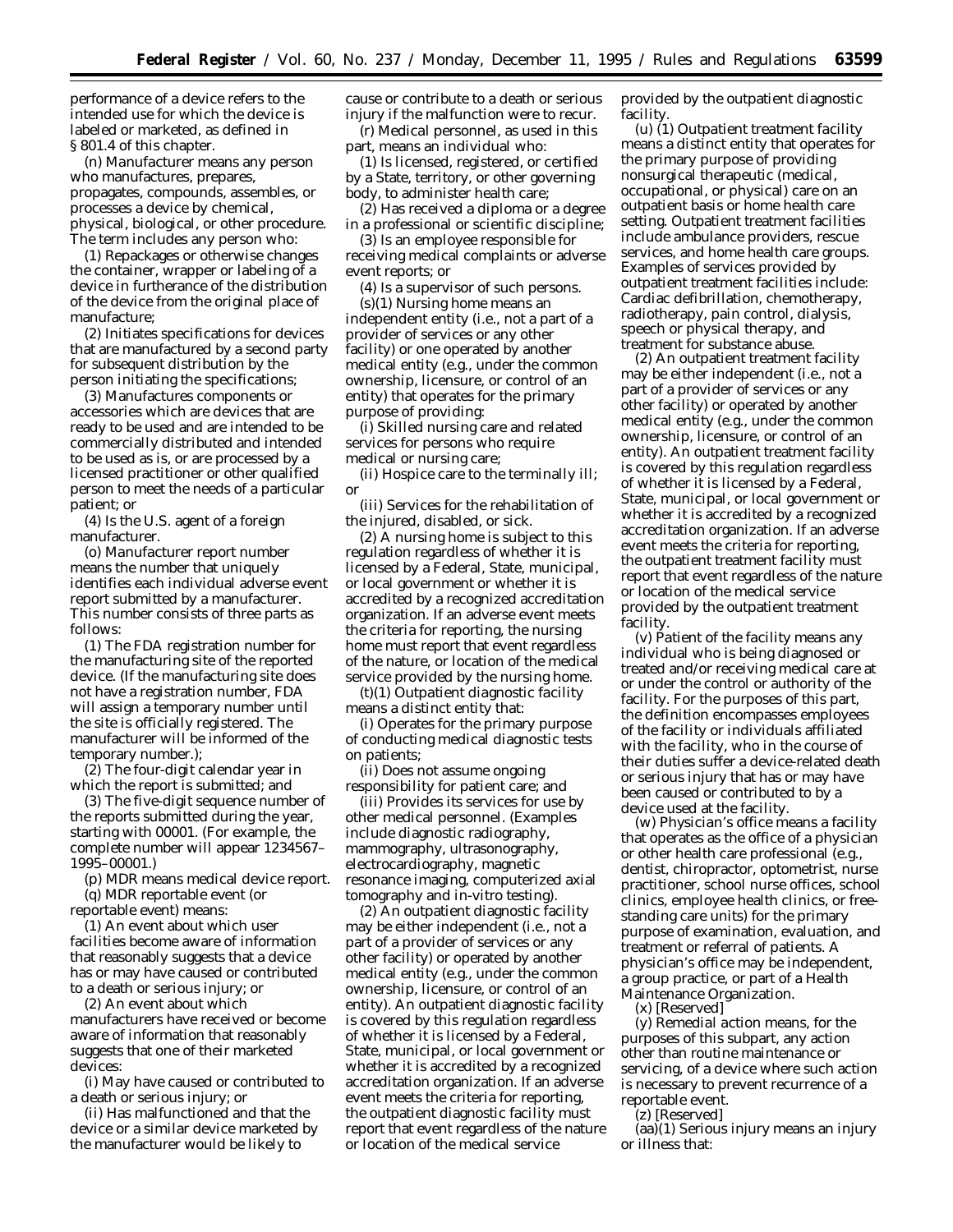(i) Is life-threatening;

(ii) Results in permanent impairment of a body function or permanent damage to body structure; or

(iii) Necessitates medical or surgical intervention to preclude permanent impairment of a body function or permanent damage to a body structure.

(2) *Permanent* means, for purposes of this subpart, irreversible impairment or damage to a body structure or function, excluding trivial impairment or damage.

(bb) *Shelf life*, as required on the manufacturer's baseline report, means the maximum time a device will remain functional from the date of manufacture until it is used in patient care. Some devices have an expiration date on their labeling indicating the maximum time they can be stored before losing their ability to perform their intended function.

(cc) [Reserved]

(dd)(1) *User facility report number* means the number that uniquely identifies each report submitted by a user facility to manufacturers and FDA. This number consists of three parts as follows:

(i) The user facility's 10-digit Health Care Financing Administration (HCFA) number (if the HCFA number has fewer than 10 digits, fill the remaining spaces with zeros);

(ii) The four-digit calendar year in which the report is submitted; and

(iii) The four-digit sequence number of the reports submitted for the year, starting with 0001. (For example, a complete number will appear as follows: 1234560000–1995–0001.)

(2) If a facility has more than one HCFA number, it must select one that will be used for all of its MDR reports. If a facility has no HCFA number, it should use all zeros in the appropriate space in its initial report (e.g., 0000000000–1995–0001) and FDA will assign a number for future use. The number assigned will be used in FDA's record of that report and in any correspondence with the user facility. All zeros should be used subsequent to the first report if the user does not receive FDA's assigned number before the next report is submitted. If a facility has multiple sites, the primary site can report centrally and use one reporting number for all sites if the primary site provides the name, address and HCFA number for each respective site.

(ee) *Work day* means Monday through Friday, excluding Federal holidays.

### **§ 803.9 Public availability of reports.**

(a) Any report, including any FDA record of a telephone report, submitted under this part is available for public

disclosure in accordance with part 20 of this chapter.

(b) Before public disclosure of a report, FDA will delete from the report:

(1) Any information that constitutes trade secret or confidential commercial or financial information under § 20.61 of this chapter;

(2) Any personal, medical, and similar information (including the serial number of implanted devices), which would constitute an invasion of personal privacy under § 20.63 of this chapter. FDA will disclose to a patient who requests a report, all the information in the report concerning that patient, as provided in § 20.61 of this chapter; and

(3) Any names and other identifying information of a third party voluntarily submitting an adverse event report.

(c) FDA may not disclose the identity of a device user facility which makes a report under this part except in connection with:

(1) An action brought to enforce section 301(q) of the act, including the failure or refusal to furnish material or information required by section 519 of the act;

(2) A communication to a manufacturer of a device which is the subject of a report required by a user facility under § 803.30;

(3) A disclosure relating to a manufacturer or distributor adverse event report that is required under section 519(a) of the act; or

(4) A disclosure to employees of the Department of Health and Human Services, to the Department of Justice, or to the duly authorized committees and subcommittees of the Congress.

#### **§ 803.10 General description of reports required from user facilities and manufacturers.**

(a) *Device user facilities.* User facilities must submit the following reports, which are described more fully in subpart C of this part.

(1) User facilities must submit MDR reports of individual adverse events within 10 days after the user facility becomes aware of an MDR reportable event as described in §§ 803.30 and 803.32.

(i) User facilities must submit reports of device-related deaths to FDA and to the manufacturer, if known.

(ii) User facilities must submit reports of device-related serious injuries to manufacturers, or to FDA, if the manufacturer is unknown.

(2) User facilities must submit semiannual reports as described in § 803.33.

(b) [Reserved]

(c) *Device manufacturers.* Manufacturers must submit the following reports as described more fully in subpart E of this part:

(1) MDR reports of individual adverse events within 30 days after the manufacturer becomes aware of a reportable death, serious injury, or malfunction as described in §§ 803.50 and 803.52.

(2) MDR reports of individual adverse events within 5 days of:

(i) Becoming aware that a reportable MDR event requires remedial action to prevent an unreasonable risk of substantial harm to the public health or,

(ii) Becoming aware of an MDR reportable event for which FDA has made a written request, as described in § 803.53.

(3) Annual baseline reports as described in § 803.55.

(4) Supplemental reports if they obtain information that was not provided in an initial report as described in § 803.56.

(5) Annual certification to FDA of the number of MDR reports filed during the preceding year as described in § 803.57.

### **§ 803.11 Obtaining the forms.**

User facilities and manufacturers must submit all reports of individual adverse events on FDA Form 3500A (MEDWATCH form) or in an electronic equivalent as approved under § 803.14. This form and all other forms referenced in this section can also be obtained from the Consolidated Forms and Publications Office, Washington Commerce Center, 3222 Hubbard Rd., Landover, MD 20785, or from the Division of Small Manufacturers Assistance, Office of Health and Industry Programs, Center for Devices and Radiological Health, 1350 Piccard Dr. (HFZ–220), Rockville, MD 20850, telephone facsimile (FAX) 301–443– 8818. FDA Form 3500A may also be obtained from the Food and Drug Administration, MEDWATCH (HF–2), 5600 Fishers Lane, rm. 9–57, Rockville, MD 20850, 301–443–0117.

### **§ 803.12 Where to submit reports.**

(a) Any written report or additional information required under this part shall be submitted to: Food and Drug Administration, Center for Devices and Radiological Health, Medical Device Reporting, PO Box 3002, Rockville, MD 20847–3002.

(b) Each report and its envelope shall be specifically identified, e.g., ''User Facility Report,'' ''SemiAnnual Report,'' ''Manufacturer Report,'' ''5-Day Report,'' ''Baseline Report,'' etc.

(c) If an entity is confronted with a public health emergency, this can be brought to FDA's attention by contacting the FDA Emergency Operations Branch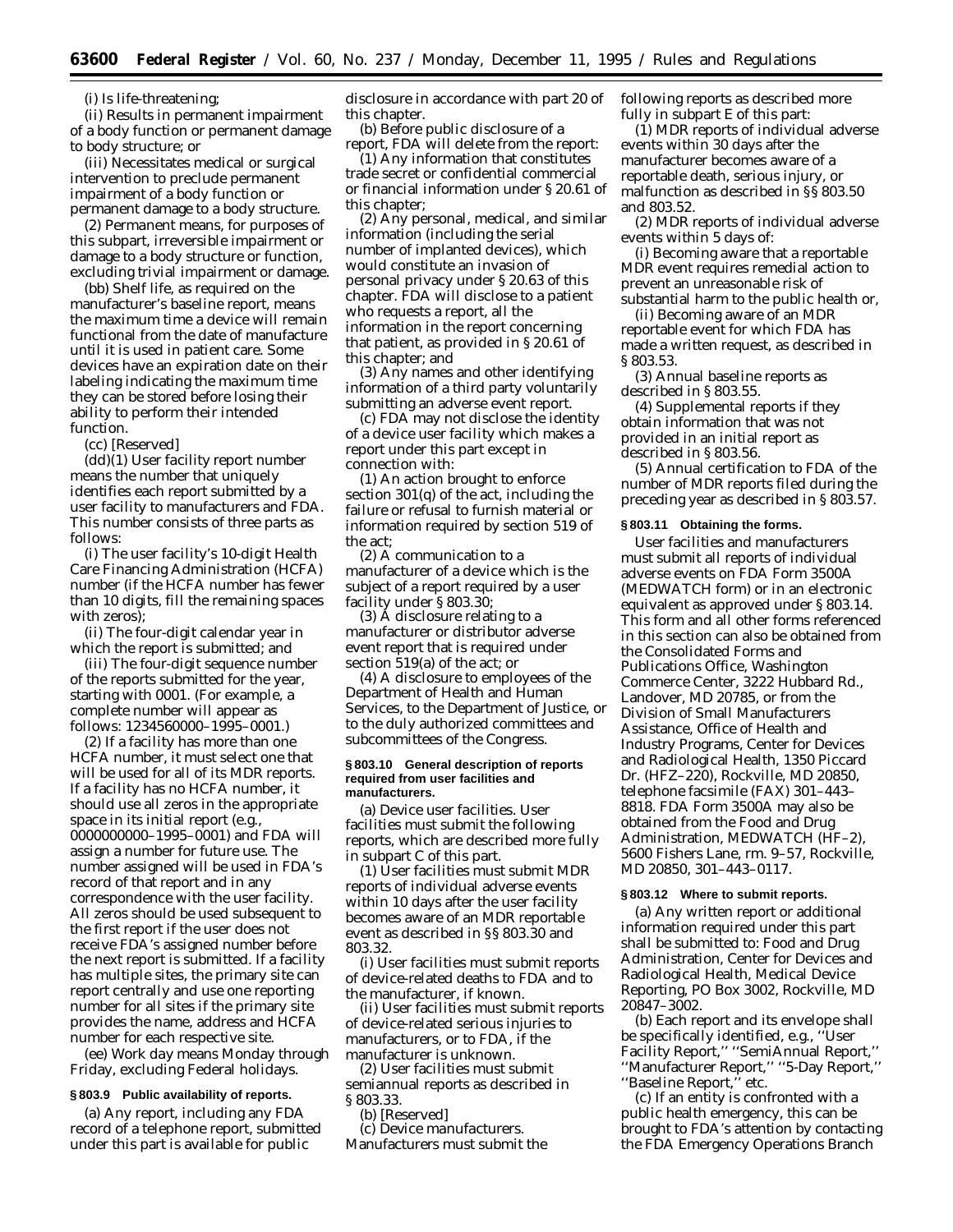(HFC–162), Office of Regional Operations, at 301–443–1240, and should be followed by the submission of a FAX report to 301–443–3757.

(d) A voluntary telephone report may be submitted to, or information regarding voluntary reporting may be obtained from, the MEDWATCH hotline at 800–FDA–1088.

## **§ 803.13 English reporting requirement.**

(a) All reports required in this part which are submitted in writing or electronic equivalent shall be submitted to FDA in English.

(b) All reports required in this part which are submitted on an electronic medium shall be submitted to FDA in a manner consistent with § 803.14.

#### **§ 803.14 Electronic reporting.**

(a) Any report required by this part may be submitted electronically with prior written consent from FDA. Such consent is revocable. Electronic report submissions include alternative reporting media (magnetic tape, disc, etc.) and computer-to-computer communication.

(b) Any electronic report meeting electronic reporting standards, guidelines, or other procedures developed by the agency for MDR reporting will be deemed to have prior approval for use.

## **§ 803.15 Requests for additional information.**

(a) FDA may determine that protection of the public health requires additional or clarifying information for medical device reports submitted to FDA under this part. In these instances, and in cases when the additional information is beyond the scope of FDA reporting forms or is not readily accessible, the agency will notify the reporting entity in writing of the additional information that is required.

(b) Any request under this section shall state the reason or purpose for which the information is being requested, specify the date that the information is to be submitted and clearly relate the request to a reported event. All verbal requests will be confirmed in writing by the agency.

## **§ 803.16 Disclaimers.**

A report or other information submitted by a reporting entity under this part, and any release by FDA of that report or information, does not necessarily reflect a conclusion by the party submitting the report or by FDA that the report or information constitutes an admission that the device, or the reporting entity or its employees, caused or contributed to the reportable event. The reporting entity

need not admit and may deny that the report or information submitted under this part constitutes an admission that the device, the party submitting the report, or employees thereof, caused or contributed to a reportable event.

## **§ 803.17 Written MDR procedures.**

User facilities and manufacturers shall develop, maintain, and implement written MDR procedures for the following:

(a) Internal systems that provide for: (1) Timely and effective identification, communication, and evaluation of events that may be subject to medical device reporting requirements;

(2) A standardized review process/ procedure for determining when an event meets the criteria for reporting under this part; and

(3) Timely transmission of complete medical device reports to FDA and/or manufacturers;

(b) Documentation and recordkeeping requirements for:

(1) Information that was evaluated to determine if an event was reportable;

(2) All medical device reports and information submitted to FDA and manufacturers;

(3) Any information that was evaluated for the purpose of preparing the submission of semiannual reports or certification; and

(4) Systems that ensure access to information that facilitates timely followup and inspection by FDA.

#### **§ 803.18 Files.**

(a) User facilities and manufacturers shall establish and maintain MDR event files. All MDR event files shall be prominently identified as such and filed to facilitate timely access.

(b) (1) For purposes of this part, ''MDR event files'' are written or electronic files maintained by user facilities and manufacturers. MDR event files may incorporate references to other information, e.g., medical records, patient files, engineering reports, etc., in lieu of copying and maintaining duplicates in this file. MDR event files must contain:

(i) Information in the possession of the reporting entity or references to information related to the adverse event, including all documentation of the entity's deliberations and decisionmaking processes used to determine if a device-related death, serious injury, or malfunction was or was not reportable under this part.

(ii) Copies of all MDR forms, as required by this part, and other information related to the event that was submitted to FDA and other entities (e.g., a distributor or manufacturer).

(2) User facilities and manufacturers shall permit any authorized FDA employee during all reasonable times to access, to copy, and to verify the records required by this part.

(c) User facilities shall retain an MDR event file relating to an adverse event for a period of 2 years from the date of the event. Manufacturers shall retain an MDR event file relating to an adverse event for a period of 2 years from the date of the event or a period of time equivalent to the expected life of the device, whichever is greater. MDR event files must be maintained for the time periods described in this paragraph even if the device is no longer distributed.

(d) [Reserved]

(e) The manufacturer may maintain MDR event files as part of its complaint file, under § 820.198 of this chapter, provided that such records are prominently identified as MDR reportable events. A report submitted under this subpart A shall not be considered to comply with this part unless the event has been evaluated in accordance with the requirements of §§ 820.162 and 820.198 of this chapter. MDR files shall contain an explanation of why any information required by this part was not submitted or could not be obtained. The results of the evaluation of each event are to be documented and maintained in the manufacturer's MDR event file.

### **§ 803.19 Exemptions, variances, and alternative reporting requirements.**

(a) The following persons are exempt from the reporting requirements under this part.

(1) An individual who is a licensed practitioner who prescribes or administers devices intended for use in humans and who manufactures or imports devices solely for use in diagnosing and treating persons with whom the practitioner has a ''physicianpatient'' relationship.

(2) An individual who manufactures devices intended for use in humans solely for such person's use in research or teaching and not for sale, including any person who is subject to alternative reporting requirements under the investigational device exemption regulations, parts 812 and 813 of this chapter, which require reporting of all adverse device effects.

(3) Dental laboratories, or optical laboratories.

(b) Manufacturers or user facilities may request exemptions or variances from any or all of the reporting requirements in this part. The request shall be in writing and include information necessary to identify the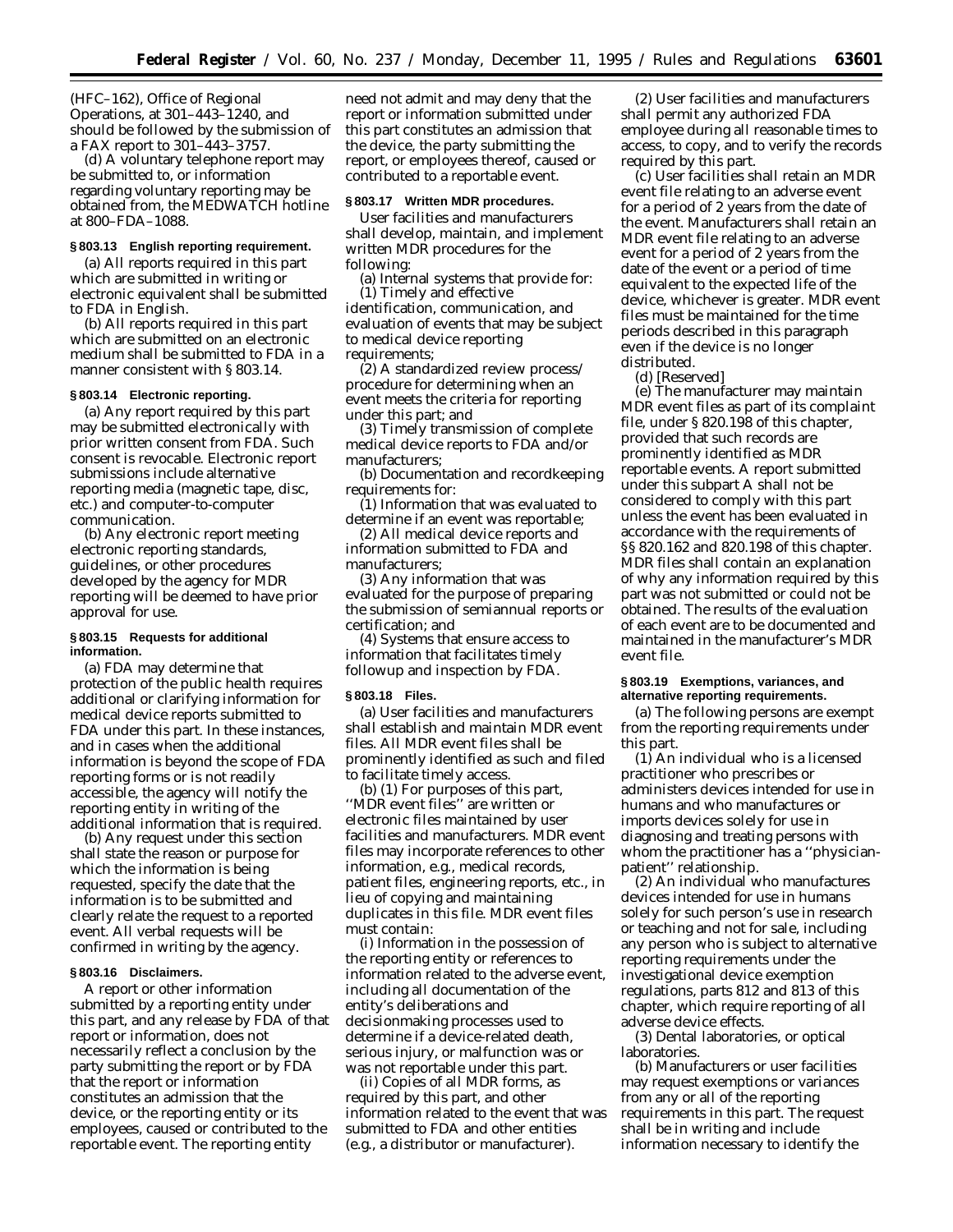firm and device, a complete statement of sections G and H. Manufacturers are not the request for exemption, variance, or alternative reporting, and an explanation why the request is justified.

(c) FDA may grant in writing, to a manufacturer or user facility, an exemption, variance or alternative from, or to, any or all of the reporting requirements in this part and may change the frequency of reporting to quarterly, semiannually, annually, or other appropriate time period. These modifications may be initiated by a request as specified in this section, or at the discretion of FDA. When granting such modifications, FDA may impose other reporting requirements to ensure the protection of public health.

(d) FDA may revoke or modify in writing an exemption, variance, or alternative reporting requirements if FDA determines that protection of the public health justifies the modification or a return to the requirements as stated in this part.

(e) Firms granted a reporting modification by FDA shall provide any reports or information required by that approval. The conditions of the approval will replace and supersede the reporting requirement specified in this part until such time that FDA revokes or modifies the alternative reporting requirements in accordance with paragraph (d) of this section.

## **Subpart B—Generally Applicable Requirements for Individual Adverse Event Reports**

### **§ 803.20 How to report.**

(a) *Description of form*. There are two versions of the MEDWATCH form for individual reports of adverse events. FDA Form 3500 is available for use by health professionals and consumers for the submission of voluntary reports regarding FDA-regulated products. FDA Form 3500A is the mandatory reporting form to be used for submitting reports by user facilities and manufacturers of FDA-regulated products. The form has sections that must be completed by all reporters and other sections that must be completed only by the user facility or manufacturer.

(1) The front of FDA Form 3500A is to be filled out by all reporters. The front of the form requests information regarding the patient, the event, the device and ''initial reporter'' (i.e., the first person or entity that submitted the information to the user facility, manufacturer, or distributor).

(2) The back part of the form contains sections to be completed by user facilities and manufacturers. User facilities must complete section F; device manufacturers must complete

required to recopy information submitted to them on a Form 3500A unless the information is being copied onto an electronic medium. If the manufacturer corrects or supplies information missing from the other reporter's 3500A form, it should attach a copy of that form to the manufacturer's report form. If the information from the other reporter's 3500A form is complete and correct, the manufacturer can fill in the remaining information on the same form.

(b) *Reporting standards*. (1) User facilities are required to submit MDR reports to:

(i) The device manufacturer and to FDA within 10 days of becoming aware of information that reasonably suggests that a device has or may have caused or contributed to a death; or

(ii) The manufacturer within 10 days of becoming aware of information that reasonably suggests that a device has or may have caused or contributed to a serious injury. Such reports shall be submitted to FDA if the device manufacturer is not known.

(2) [Reserved]

(3) Manufacturers are required to submit MDR reports to FDA:

(i) Within 30 days of becoming aware of information that reasonably suggests that a device may have caused or contributed to a death or serious injury; or

(ii) Within 30 days of becoming aware of information that reasonably suggests a device has malfunctioned and that device or a similar device marketed by the manufacturer would be likely to cause a death or serious injury if the malfunction were to recur; or

(iii) Within 5 days if required by § 803.53.

(c) *Information that reasonably suggests a reportable event occurred* (1) Information that reasonably suggests that a device has or may have caused or contributed to an MDR reportable event (i.e., death, serious injury, and, for manufacturers, a malfunction that would be likely to cause or contribute to a death or serious injury if the malfunction were to recur) includes any information, such as professional, scientific or medical facts and observations or opinions, that would reasonably suggest that a device has caused or may have caused or contributed to a reportable event.

(2) Entities required to report under this part do not have to report adverse events for which there is information that would cause a person who is qualified to make a medical judgment (e.g., a physician, nurse, risk manager, or biomedical engineer) to reach a

reasonable conclusion that a device did not cause or contribute to a death or serious injury, or that a malfunction would not be likely to cause or contribute to a death or serious injury if it were to recur. Information which leads the qualified person to determine that a device-related event is or is not reportable must be contained in the MDR event files, as described in § 803.18.

#### **§ 803.21 Reporting codes.**

(a) FDA has developed a MEDWATCH Mandatory Reporting Form Coding Manual for use with medical device reports. This manual contains codes for hundreds of adverse events for use with FDA Form 3500A. The coding manual is available from the Division of Small Manufacturer Assistance, Center for Devices and Radiological Health, 1350 Piccard Dr., Rockville, MD 20850, FAX 301–443–8818.

(b) FDA may use additional coding of information on the reporting forms or modify the existing codes on an ad hoc or generic basis. In such cases, FDA will ensure that the new coding information is available to all reporters.

## **§ 803.22 When not to file.**

(a) Only one medical device report from the user facility or manufacturer is required under this part if the reporting entity becomes aware of information from multiple sources regarding the same patient and same event.

(b) A medical device report that would otherwise be required under this section is not required if:

(1) The user facility or manufacturer determines that the information received is erroneous in that a devicerelated adverse event did not occur. Documentation of such reports shall be retained in MDR files for time periods specified in § 803.18.

(2) The manufacturer determines that the device was manufactured by another manufacturer. Any reportable event information that is erroneously sent to a manufacturer shall be forwarded to FDA, with a cover letter explaining that the device in question was not manufactured by that firm.

## **Subpart C—User Facility Reporting Requirements**

#### **§ 803.30 Individual adverse event reports; user facilities.**

(a) *Reporting standard*. A user facility shall submit the following reports to the manufacturer or to FDA, or both, as specified below:

(1) *Reports of death*. Whenever a user facility receives or otherwise becomes aware of information, from any source, that reasonably suggests that a device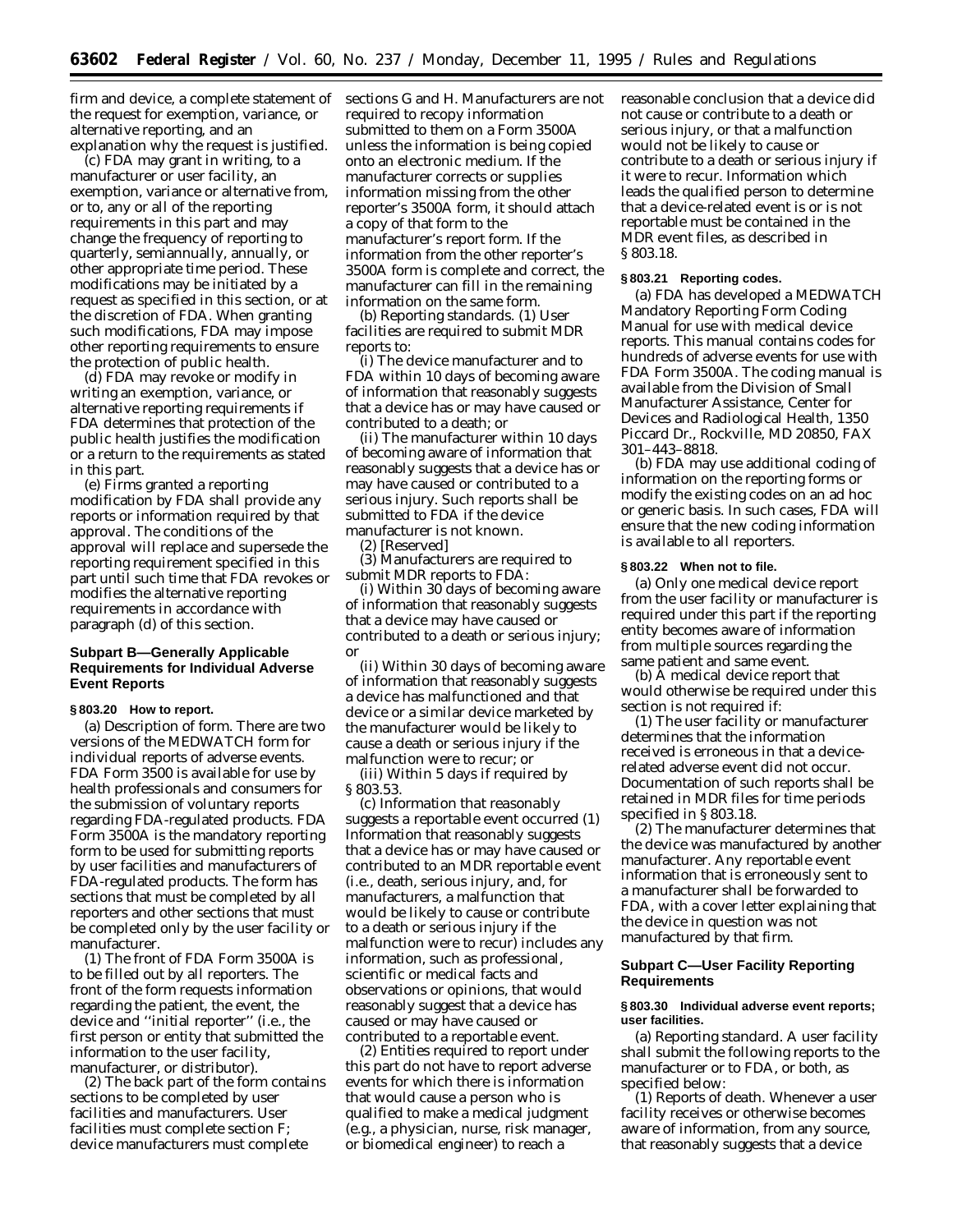has or may have caused or contributed to the death of a patient of the facility, the facility shall as soon as practicable, but not later than 10 work days after becoming aware of the information, report the information required by § 803.32 to FDA, on FDA Form 3500A, or an electronic equivalent as approved under § 803.14, and if the identity of the manufacturer is known, to the device manufacturer.

(2) *Reports of serious injury*. Whenever a user facility receives or otherwise becomes aware of information, from any source, that reasonably suggests that a device has or may have caused or contributed to a serious injury to a patient of the facility, the facility shall, as soon as practicable but not later than 10 work days after becoming aware of the information, report the information required by § 803.32, on FDA Form 3500A or electronic equivalent, as approved under § 803.14, to the manufacturer of the device. If the identity of the manufacturer is not known, the report shall be submitted to FDA.

(b) *Information that is reasonably known to user facilities*. User facilities must provide all information required in this subpart C that is reasonably known to them. Such information includes information found in documents in the possession of the user facility and any information that becomes available as a result of reasonable followup within the facility. A user facility is not required to evaluate or investigate the event by obtaining or evaluating information that is not reasonably known to it.

#### **§ 803.32 Individual adverse event report data elements.**

User facility reports shall contain the following information, reasonably known to them as described in 803.30(b), which corresponds to the format of FDA Form 3500A:

(a) Patient information (Block A) shall contain the following:

(1) Patient name or other identifier;

(2) Patient age at the time of event, or

date of birth; (3) Patient gender; and

(4) Patient weight.

(b) Adverse event or product problem

(Block B) shall contain the following: (1) Identification of adverse event or

product problem;

(2) Outcomes attributed to the adverse event, e.g., death; or serious injury, that is:

(i) Life threatening injury or illness; (ii) Disability resulting in permanent impairment of a body function or permanent damage to a body structure;

or (iii) Injury or illness that requires

intervention to prevent permanent

impairment of a body structure or function;

(3) Date of event;

(4) Date of report by the initial reporter;

(5) Description of event or problem, including a discussion of how the device was involved, nature of the problem, patient followup or required treatment, and any environmental conditions that may have influenced the event;

(6) Description of relevant tests including dates and laboratory data; and

(7) Description of other relevant history including pre- existing medical conditions.

(c) Device information (Block D) shall contain the following:

(1) Brand name;

(2) Type of device;

(3) Manufacturer name and address;

(4) Operator of the device (health

professional, patient, lay user, other);

(5) Expiration date;

(6) Model number, catalog number, serial number, lot number, or other identifying number;

(7) Date of device implantation (month, day, year);

(8) Date of device explantation (month, day, year);

(9) Whether device was available for evaluation and whether device was returned to the manufacturer; if so, the date it was returned to the manufacturer; and

(10) Concomitant medical products and therapy dates. (Do not list products that were used to treat the event.)

(d) Initial reporter information (Block E) shall contain the following:

(1) Name, address, and telephone number of the reporter who initially provided information to the user facility, manufacturer, or distributor;

(2) Whether the initial reporter is a health professional;

(3) Occupation; and

(4) Whether initial reporter also sent a copy of the report to FDA, if known.

(e) User facility information (Block F) shall contain the following:

(1) Whether reporter is a user facility;

(2) User facility number;

(3) User facility address;

(4) Contact person;

(5) Contact person's telephone number;

(6) Date the user facility became aware of the event (month, day, year);

(7) Type of report (initial or followup (if followup, include report number of initial report));

(8) Date of the user facility report (month, day, year);

(9) Approximate age of device;

(10) Event problem codes—patient code and device code (refer to FDA ''Coding Manual For Form 3500A'');

(11) Whether a report was sent to FDA and the date it was sent (month, day, year);

(12) Location, where event occurred; (13) Whether report was sent to the manufacturer and the date it was sent (month, day, year); and

(14) Manufacturer name and address; if available.

# **§ 803.33 Semiannual reports.**

(a) Each user facility shall submit to FDA a semiannual report on FDA Form 3419, or electronic equivalent as approved by FDA under § 803.14. Semiannual reports shall be submitted by January 1 (for reports made July through December) and by July 1 (for reports made January through June) of each year. The semiannual report and envelope shall be clearly identified and submitted to FDA with information that includes:

(1) User facility's HCFA provider number used for medical device reports, or number assigned by FDA for reporting purposes in accordance with § 803.3(dd);

(2) Reporting year and period, e.g., January through June or July through December;

(3) Facility's name and complete address;

(4) Total number of reports attached or summarized;

(5) Date of the semiannual report and the lowest and highest user facility report number of medical device reports submitted during the report period, e.g., 1234567890–1995–0001 through 1000;

(6) Name, position title, and complete address of the individual designated as the facility contact person responsible for reporting to FDA and whether that person is a new contact for that facility; and

(7) Information for each reportable event that occurred during the

semiannual reporting period including: (i) User facility report number;

(ii) Name and address of the device manufacturer;

(iii) Device brand name and common name;

(iv) Product model, catalog, serial and lot number;

(v) A brief description of the event reported to the manufacturer and/or FDA; and

(vi) Where the report was submitted, i.e., to FDA, manufacturer, distributor, etc.

(b) In lieu of submitting the information in paragraph (a)(7) of this section, a user facility may submit a copy of FDA Form 3500A, or an electronic equivalent as approved under section 803.14, for each medical device report submitted to FDA and/or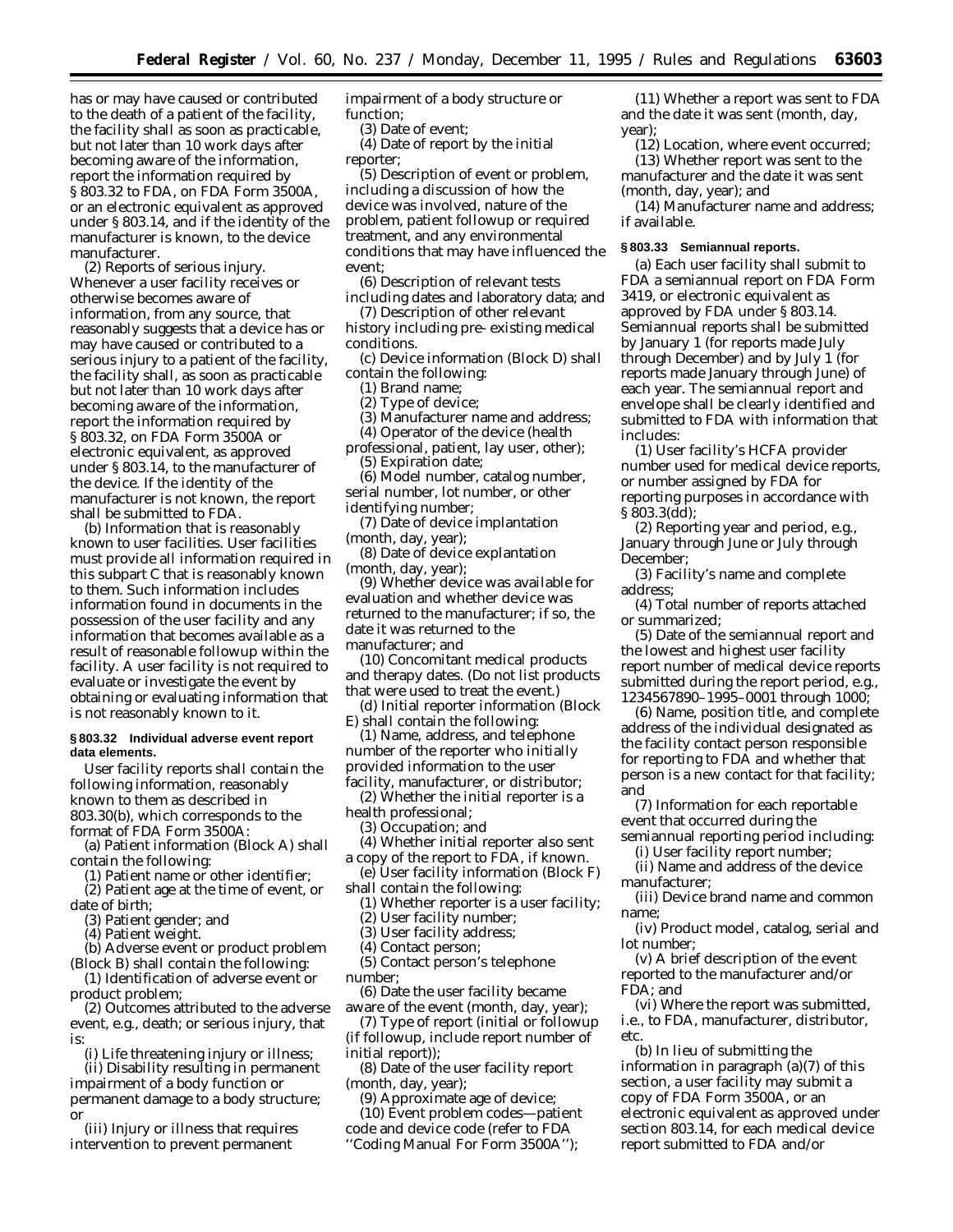manufacturers by that facility during the reporting period.

(c) If no reports are submitted to either FDA or manufacturers during these time periods, no semiannual report is required.

### **Subpart D—[Reserved]**

## **Subpart E—Manufacturer Reporting Requirements**

### **§ 803.50 Individual adverse event reports; manufacturers.**

(a) *Reporting standards.* Device manufacturers are required to report within 30 days whenever the manufacturer receives or otherwise becomes aware of information, from any source, that reasonably suggests that a device marketed by the manufacturer:

(1) May have caused or contributed to a death or serious injury; or

(2) Has malfunctioned and such device or similar device marketed by the manufacturer would be likely to cause or contribute to a death or serious injury, if the malfunction were to recur.

(b) *Information that is reasonably known to manufacturers.*—(1) Manufacturers must provide all information required in this subpart E that is reasonably known to them. FDA considers the following information to be reasonably known to the manufacturer:

(i) Any information that can be obtained by contacting a user facility, distributor and/or other initial reporter;

(ii) Any information in a manufacturer's possession; or

(iii) Any information that can be obtained by analysis, testing or other evaluation of the device.

(2) Manufacturers are responsible for obtaining and providing FDA with information that is incomplete or missing from reports submitted by user facilities, distributors, and other initial reporters. Manufacturers are also responsible for conducting an investigation of each event, and evaluating the cause of the event. If a manufacturer cannot provide complete information on an MDR report, it must provide a statement explaining why such information was incomplete and the steps taken to obtain the information. Any required information not available at the time of the report, which is obtained after the initial filing, must be provided by the manufacturer in a supplemental report under § 803.56.

## **§ 803.52 Individual adverse event report data elements.**

Individual medical device manufacturer reports shall contain the following information, known or reasonably known to them as described in § 803.50(b), which corresponds to the format of FDA Form 3500A:

(a) Patient information (Block A) shall contain the following:

(1) Patient name or other identifier;

(2) Patient age at the time of event, or date of birth;

- (3) Patient gender; and
- (4) Patient weight.

(b) Adverse event or product problem (Block B) shall contain the following:

(1) Adverse event or product problem;

(2) Outcomes attributed to the adverse event, e.g., death; or serious injury, that is:

(i) Life threatening injury or illness;

(ii) Disability resulting in permanent impairment of a body function or permanent damage to a body structure; or

(iii) Injury or illness that requires intervention to prevent permanent impairment of a body structure or function;

(3) Date of event;

(4) Date of report by the initial reporter;

(5) Description of the event or problem to include a discussion of how the device was involved, nature of the problem, patient followup or required treatment, and any environmental conditions that may have influenced the event;

(6) Description of relevant tests, including dates and laboratory data; and

(7) Other relevant patient history including pre-existing medical conditions.

(c) Device information (Block D) shall contain the following:

(1) Brand name;

(2) Type of device;

(3) Manufacturer name and address;

(4) Operator of the device (health professional, patient, lay user, other); (5) Expiration date;

(6) Model number, catalog number,

serial number, lot number or other identifying number;

(7) Date of device implantation (month, day, year);

(8) Date of device explantation (month, day, year);

(9) Whether the device was available for evaluation, and whether the device was returned to the manufacturer, and if so, the date it was returned to the manufacturer; and

(10) Concomitant medical products and therapy dates. (Do not list products that were used to treat the event.)

(d) Initial reporter information (Block E) shall contain the following:

(1) Name, address, and phone number of the reporter who initially provided information to the user facility, manufacturer, or distributor;

(2) Whether the initial reporter is a health professional;

(3) Occupation; and

(4) Whether the initial reporter also sent a copy of the report to FDA, if known.

(e) All manufacturers (Block G) shall contain the following:

(1) Contact office name and address and device manufacturing site;

(2) Telephone number;

(3) Report sources;

(4) Date received by manufacturer

(month, day, year);

(5) Type of report being submitted (e.g., 5-day, initial, supplemental); and

(6) Manufacturer report number.

(f) Device manufacturers (Block H) shall contain the following:

(1) Type of reportable event (death, serious injury, malfunction, etc.);

(2) Type of followup report, if

applicable (e.g., correction, response to FDA request, etc.);

(3) If the device was returned to the manufacturer and evaluated by the manufacturer, a summary of the evaluation. If no evaluation was performed, provide an explanation why no evaluation was performed;

(4) Device manufacture date (month, day, year);

(5) Was device labeled for single use; (6) Evaluation codes (including event codes, method of evaluation, result, and conclusion codes) (refer to FDA ''Coding Manual for Form 3500A'');

(7) Whether remedial action was taken and type;

(8) Whether use of device was initial, reuse, or unknown;

(9) Whether remedial action was reported as a removal or correction under section 519(f) of the act (list the correction/removal report number); and

(10) Additional manufacturer narrative; and/or

(11) Corrected data, including:

(i) Any information missing on the user facility report or distributor report, including missing event codes, or information corrected on such forms after manufacturer verification;

(ii) For each event code provided by the user facility under § 803.32(d)(10) or a distributor, a statement of whether the type of the event represented by the code is addressed in the device labeling; and

(iii) If any required information was not provided, an explanation of why such information was not provided and the steps taken to obtain such information.

## **§ 803.53 Five-day reports.**

A manufacturer shall submit a 5-day report to FDA, on Form 3500A or electronic equivalent as approved by FDA under § 803.14 within 5 workdays of: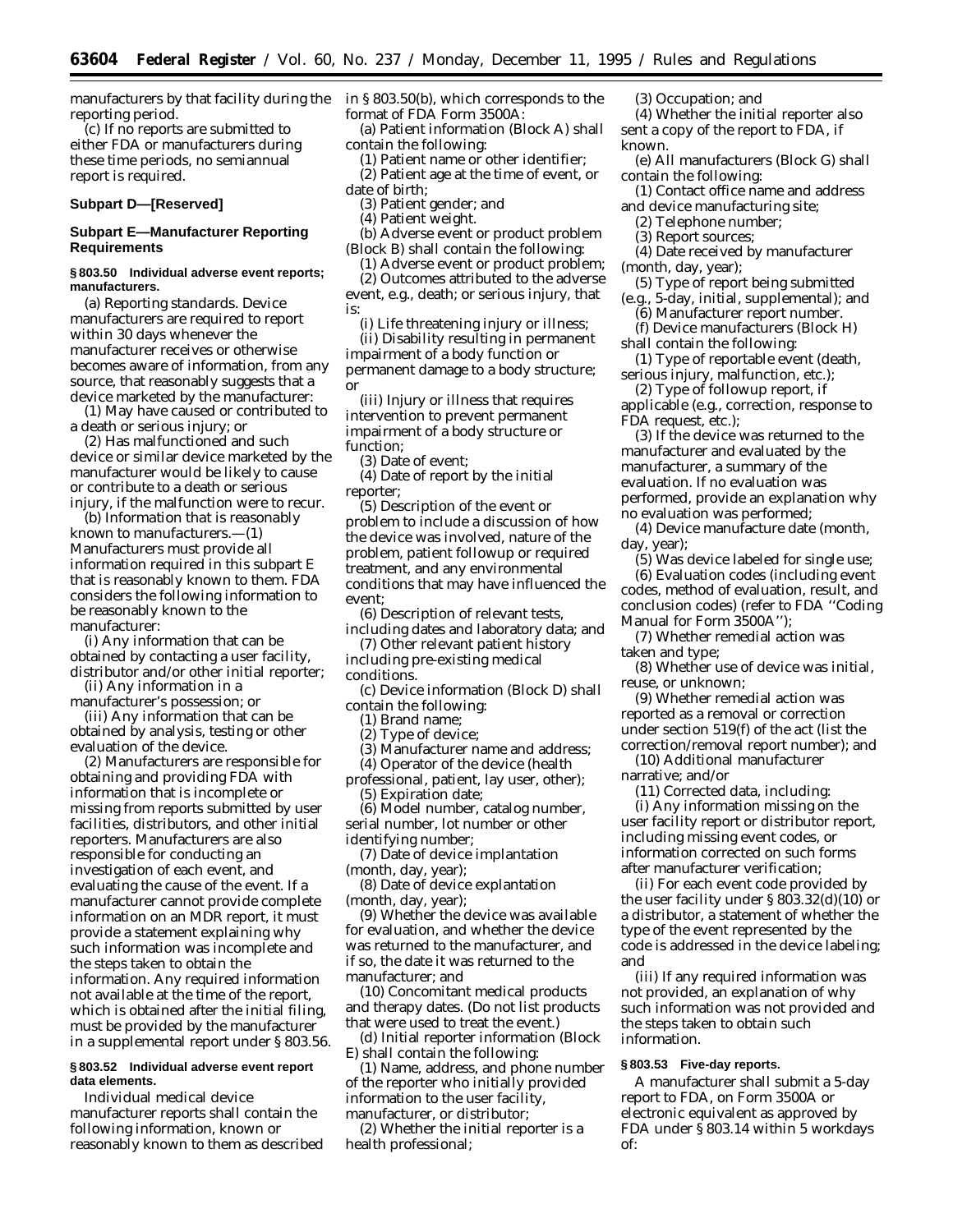(a) Becoming aware that a reportable MDR event or events, from any information, including any trend analysis, necessitates remedial action to prevent an unreasonable risk of substantial harm to the public health; or

(b) Becoming aware of an MDR reportable event for which FDA has made a written request for the submission of a 5-day report. When such a request is made, the manufacturer shall submit, without further requests, a 5-day report for all subsequent events of the same nature that involve substantially similar devices for the time period specified in the written request. The time period stated in the original written request can be extended by FDA if it is in the interest of the public health.

### **§ 803.55 Baseline reports.**

(a) A manufacturer shall submit a baseline report on FDA Form 3417, or electronic equivalent as approved by FDA under § 803.14 for a device when the device model is first reported under § 803.50.

(b) Each baseline report shall be updated annually, on the anniversary month of the initial submission, after the initial baseline report is submitted. Changes to baseline information shall be reported in the manner described in § 803.56 (i.e., include only the new, changed, or corrected information in the appropriate portion(s) of the report form). Baseline reports shall contain the following:

(1) Name, complete address, and registration number of the manufacturer's reporting site. If the reporting site is not registered, FDA will assign a temporary registration number until the reporting site officially registers. The manufacturer will be informed of the temporary registration number;

(2) FDA registration number of each site where the device is manufactured;

(3) Name, complete address, and telephone number of the individual who has been designated by the manufacturer as its MDR contact and date of the report. For foreign manufacturers, a confirmation that the individual submitting the report is the agent of the manufacturer designated under § 803.58(a) is required;

(4) Product identification, including device family, brand name, generic name, model number, catalog number, product code and any other product identification number or designation;

(5) Identification of any device previously reported in a baseline report that is substantially similar (e.g., same device with a different model number, or same device except for cosmetic

differences in color or shape) to the device being reported, including the identification of the previously reported device by model number, catalog number or other product identification, and the date of the baseline report for the previously reported device;

(6) Basis for marketing, including 510(k) premarket notification number or PMA number, if applicable, and whether the device is currently the subject of an approved post-market study under section 522 of the act;

(7) Date the device was initially marketed and, if applicable, the date on which the manufacturer ceased marketing the device;

(8) Shelf life, if applicable, and expected life of the device;

(9) The number of devices manufactured and distributed in the last 12 months and, an estimate of the number of devices in current use; and

(10) Brief description of any methods used to estimate the number of devices distributed and the method used to estimate the number of devices in current use. If this information was provided in a previous baseline report, in lieu of resubmitting the information, it may be referenced by providing the date and product identification for the previous baseline report.

### **§ 803.56 Supplemental reports.**

When a manufacturer obtains information required under this part that was not provided because it was not known or was not available when the initial report was submitted, the manufacturer shall submit to FDA the supplemental information within 1 month following receipt of such information. In supplemental reports, the manufacturer shall:

(a) Indicate on the form and the envelope, that the reporting form being submitted is a supplemental report. If the report being supplemented is an FDA Form 3500A report, the manufacturer must select, in Item H–2, the appropriate code for the type of supplemental information being submitted;

(b) Provide the appropriate identification numbers of the report that will be updated with the supplemental information, e.g., original manufacturer report number and user facility report number, if applicable;

(c) For reports that cross reference previous reports, include only the new, changed, or corrected information in the appropriate portion(s) of the respective form(s).

### **§ 803.57 Annual certification.**

All manufacturers, including U.S. agents of foreign manufacturers required

to report under this section, shall submit a certification report to FDA, on FDA Form 3381, or electronic equivalent as approved under part 814 of this chapter. The date for submission of certification coincides with the date for the firm's annual registration, as designated in § 807.21 of this chapter. The certification period will be the 12 month period ending 1 month before the certification date. The reports shall contain the following information:

(a) Name, address, telephone number, and FDA registration number or FDAassigned identification number of the firm and whether the firm is a manufacturer;

(b) A statement certifying that:

(1) The firm listed in paragraph (a) of this section has filed reports for all reportable events required under this section during the previous 12-month period. The firm shall also provide a numerical summary of MDR reports that it submitted to FDA during the preceding year; or

(2) The firm listed in paragraph (a) of this section did not receive reportable events for any devices manufactured by the firm during the previous 12-month period.

(c) Certification shall be made by the president, chief executive officer, U.S. designated agent of a foreign manufacturer, or other official most directly responsible for the firm's operations; and

(d) Name of the manufacturer and registration numbers submitted under paragraph (a) of this section shall be the same as those used in submitting the reports required by §§ 803.52, 803.53 and 803.55. Multisite manufacturers who choose to certify centrally must identify the reporting sites, by registration number or FDA-assigned identification number and name covered by the certification, and provide the information required by paragraph (b) of this section for each reporting site.

### **§ 803.58 Foreign manufacturers.**

(a) Every foreign manufacturer whose devices are distributed in the United States shall designate a U.S. agent to be responsible for reporting in accordance with § 807.40 of this chapter. The U.S. designated agent accepts responsibility for the duties that such designation entails. Upon the effective date of this regulation, foreign manufacturers shall inform FDA, by letter, of the name and address of the U.S. agent designated under this section and § 807.40 of this chapter, and shall update this information as necessary. Such updated information shall be submitted to FDA, within 5 days of a change in the designated agent information.